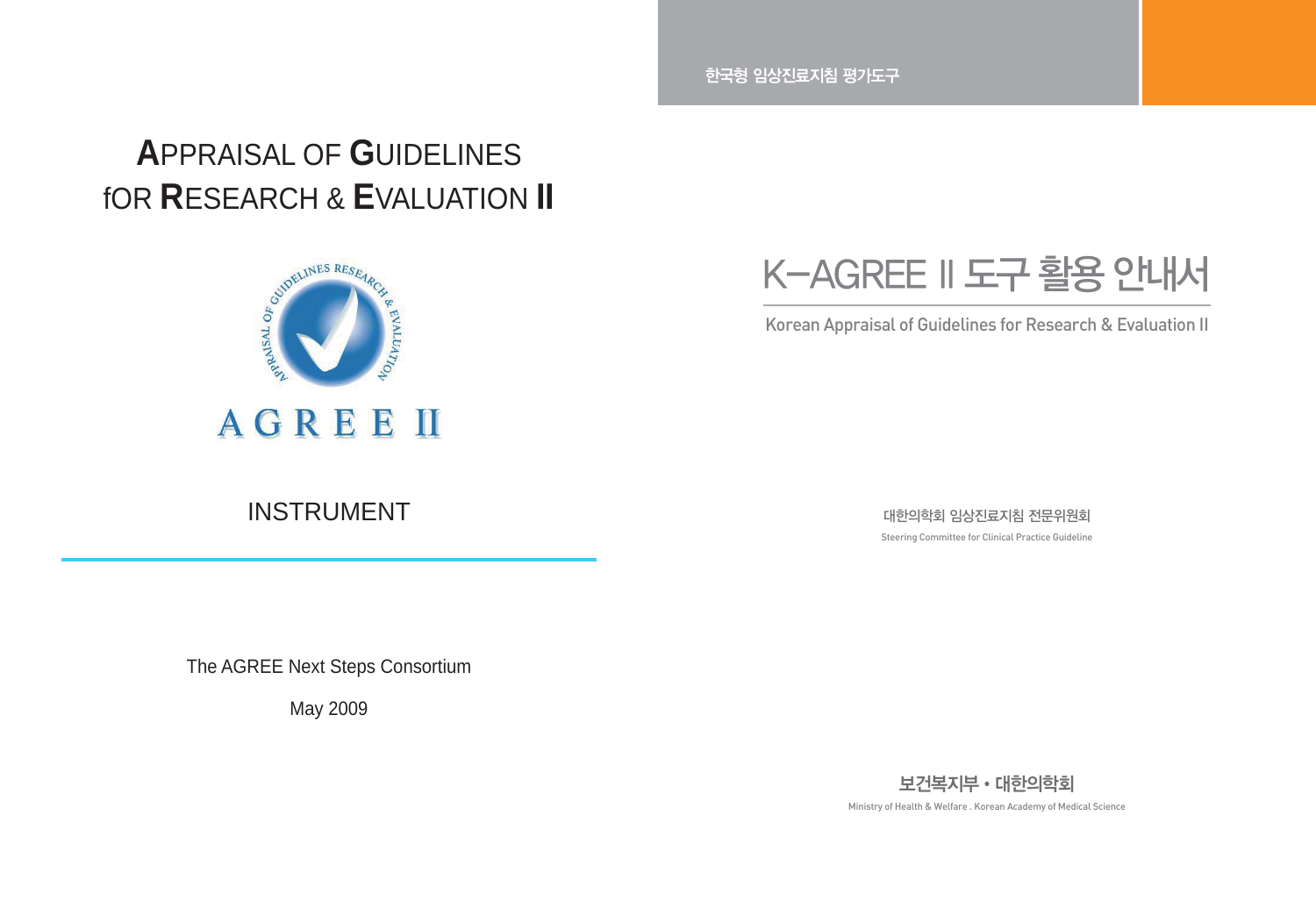## COPYRIGHT AND REPRODUCTION

This document is the product of an international collaboration. It may be reproduced and used for educational purposes, quality assurance programmes and critical appraisal of guidelines. It may not be used for commercial purposes or product marketing. Approved non-English language versions of the AGREE II Instrument must be used where available. Offers of assistance in translation into other languages are welcome, provided they conform to the protocol set out by The AGREE Research Trust.

DISCLAIMER The AGREE II Instrument is a generic tool designed primarily to help guideline developers and users assess the methodological quality of guidelines. The authors do not take responsibility for the improper use of the AGREE II Instrument.

© The AGREE Research Trust, May 2009.

SUGGESTED CITATION: [PENDING]

FUNDING: The development of the AGREE II Instrument was funded by a grant from the Canadian Institutes of Health Research (FRN77822)

**CIHR IRSC** 

FOR FURTHER INFORMATION ABOUT THE AGREE CONTACT: AGREE II Project Office, agree@mcmaster.ca AGREE Research Trust Web site, www.agreetrust.org



### AGREE NEXT STEPS CONSORTIUM MEMBERSHIP

•Dr. Melissa C. Brouwers •Principal Investigator, AGREE Next Steps Consortium •McMaster University, Hamilton, Ontario, Canada •Consortium Members: •Dr. GP. Browman, British Columbia Cancer Agency, Vancouver Island, Canada •Dr. JS. Burgers, Dutch Institute for Healthcare Improvement CBO, The Netherlands •Dr. F. Cluzeau, Chair of AGREE Research Trust; St. George's Hospital Medical School, London, UK •Dr. D. Davis, Association of American Medical Colleges, Washington, DC, USA •Dr. G. Feder, University of Bristol, UK •Dr. B. Fervers, Cancer et Environement, Centre Léon Bérard, France •Dr. I. Graham, Canadian Institutes of Health Research, Ottawa, Ontario, Canada •Dr. J. Grimshaw, Ottawa Health Research Institute, Ontario, Canada •Dr. SE. Hanna, McMaster University, Hamilton, Ontario, Canada •Ms. ME. Kho, McMaster University, Hamilton, Ontario Canada •Dr. P. Littlejohns, National Institute for Health and Clinical Excellence, London, UK •Ms. J. Makarski, McMaster University, Hamilton, Ontario, Canada

•Dr. L. Zitzelsberger, Canadian Partnership Against Cancer, Ottawa, Ontario, Canada

## 역 자

### **Editor**

•이선희 (대한의학회 의료정책이사, 이화의대 예방의학 교수) •이유경 (대한의학회 임상진료지침 전문위원, 순천향의대 진단검사의학과 교수) •신인순 (이화의대 예방의학 교수)

#### Wroking Group (가나다순)

#### 대한의학회 임상진료지침 전문위원회 연구진 :

- •고임석 (국립의료원 신경과 교수)
- •김준모 (가톨릭의대 비뇨기과 교수)
- •김세훈 (서울의대 내과 교수)
- •민경준 (중앙의대 신경정신과 교수)
- •박종익 (강원의대 신경정신과 교수)
- •박해일 (순천향의대 진단검사의학과 교수)
- •박정미 (순천향의대 핵의학과 교수)
- •석정호 (연세의대 신경정신과 교수)
- •심재용 (연세의대 가정의학과 교수)
- •임세원 (성균관의대 신경정신과 교수)

#### 이화여대 의학전문대학원 예방의학교실/ EBM 연구센터 연구진 :

• 서주현 (이화여대 의전원, EBM 연구센터 연구원) •노원주 (이화여대 의전원, EBM 연구센터 연구원)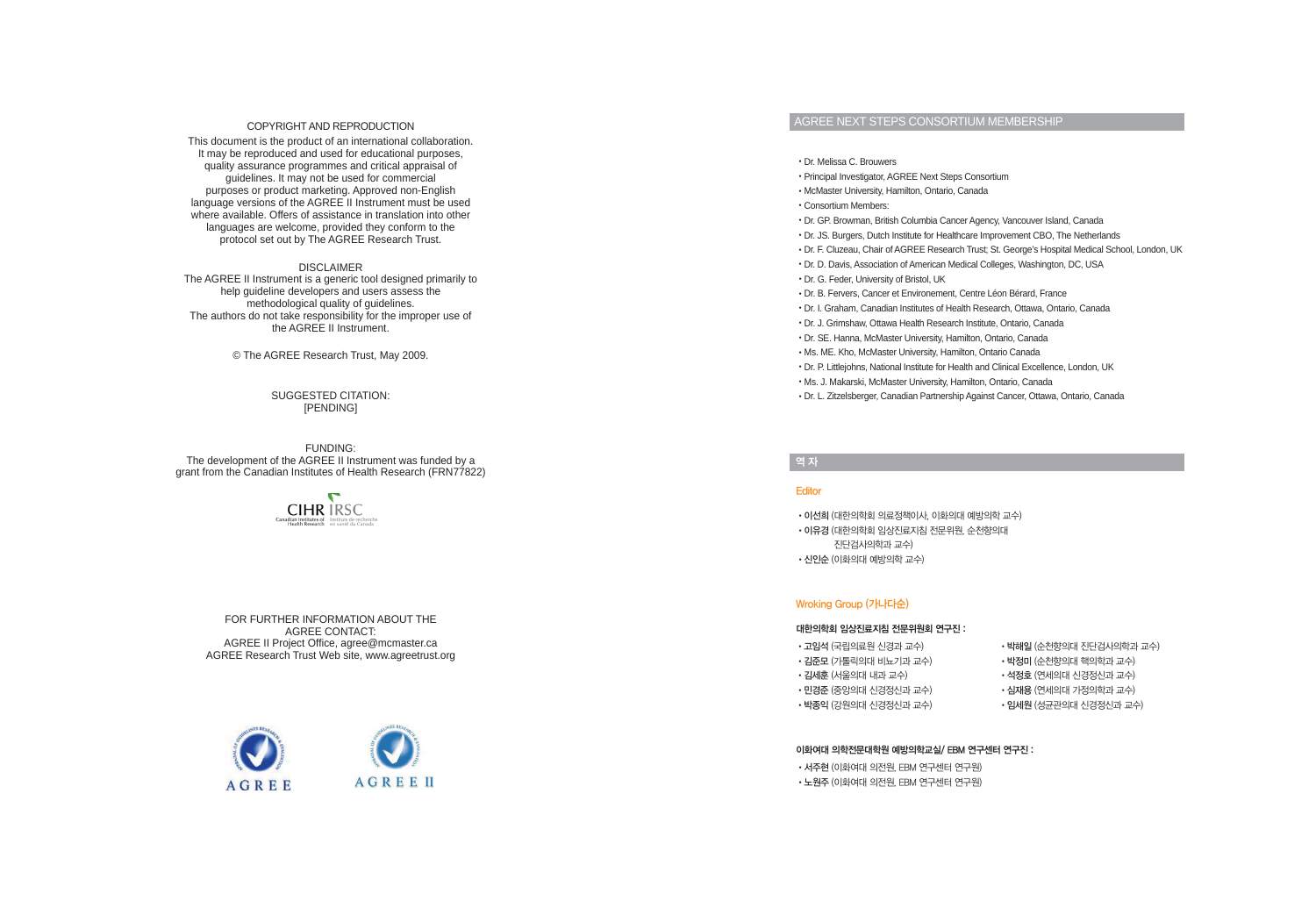# CONTENTS

# I. INTRODUCTION

| III. Key Resources and References <b>constructs</b> and the 20 |  |
|----------------------------------------------------------------|--|

# II. USER'S MANUAL: INSTRUCTIONS FOR USING THE AGREE II

|  | Preparing to Use the AGREE II                                         | 26 |
|--|-----------------------------------------------------------------------|----|
|  | II. Structure and Content of the AGREE II ---------------------       | 28 |
|  | III. Rating Scale and User's Manual Sections ------------------------ | 28 |
|  | IV. Scoring the AGREE II<br>-----------------------------             | 32 |
|  | V. Overall Assessment<br>----------------------------------           | 36 |
|  | VI. Guidance for Rating Each Item --------------------------------    | 38 |
|  | a. Domain 1. Scope and Purpose<br>--------------------------------    | 38 |
|  | <b>b.</b> Domain 2. Stakeholder Involvement                           | 46 |
|  | c. Domain 3. Rigour of Development<br>---------------------           | 54 |
|  | d. Domain 4. Clarity of Presentation                                  | 72 |
|  | e. Domain 5. Applicability<br>-----------------------------           | 80 |
|  | f. Domain 6. Editorial Independence                                   | 90 |
|  | <b>g.</b> Overall Guideline Assessment -                              | 96 |
|  |                                                                       |    |

# III. AGREE II INSTRUMENT

| I. Domain 1. Scope and Purpose -                                              | 102 |
|-------------------------------------------------------------------------------|-----|
| II. Domain 2. Stakeholder Involvement -                                       | 104 |
| III. Domain 3. Rigour of Development ---<br>------------------------------106 |     |
| IV. Domain 4. Clarity of Presentation<br>---------------------------------112 |     |
|                                                                               |     |
| VI. Domain 6. Editorial Independence                                          |     |
|                                                                               |     |

|--|

# 발간의 말

# I. 서론

# II. 사용자 메뉴얼: AGREE II 사용 방법

|  | AGREE II 사용 전 준비사항                                    | 27 |
|--|-------------------------------------------------------|----|
|  | II. AGREE II 의 체계 및 내용<br>--------------------------- | 29 |
|  | Ⅲ. 평가 방법: 배점 척도 및 고려사항                                | 29 |
|  | Ⅳ. AGREEⅡ평가 점수화 방법                                    | 33 |
|  | V. 종합 평가 방법                                           | 37 |
|  | VI. 평가 영역별 세부 판정 기준                                   | 39 |
|  | a. 평가 영역 1. 범위와 목적                                    | 39 |
|  | b. 평가 영역 2. 이해당사자의 참여                                 | 47 |
|  | c. 평가 영역 3. 개발의 엄격성                                   | 55 |
|  | d. 평가 영역 4. 표현의 명확성                                   | 73 |
|  | e. 평가 영역 5. 적용성                                       | 81 |
|  | f. 평가 영역 6. 편집의 독립성                                   | 91 |
|  | q. 진료지침 종합 평가                                         | 97 |
|  |                                                       |    |

# III. AGREE II 평가 도구

|  | I. 평가 영역 1. 범위와 목적         | 103 |
|--|----------------------------|-----|
|  | Ⅱ. 평가 영역 2. 이해당사자의 참여<br>. | 105 |
|  | Ⅲ. 평가 영역 3. 개발의 엄격성        | 107 |
|  | Ⅳ. 평가 영역 4. 표현의 명확성        | 113 |
|  | V. 평가 영역 5. 적용성            | 115 |
|  | VI. 평가 영역 6. 편집의 독립성       | 117 |
|  | VII. 진료지침 종합 평가            | 119 |
|  |                            |     |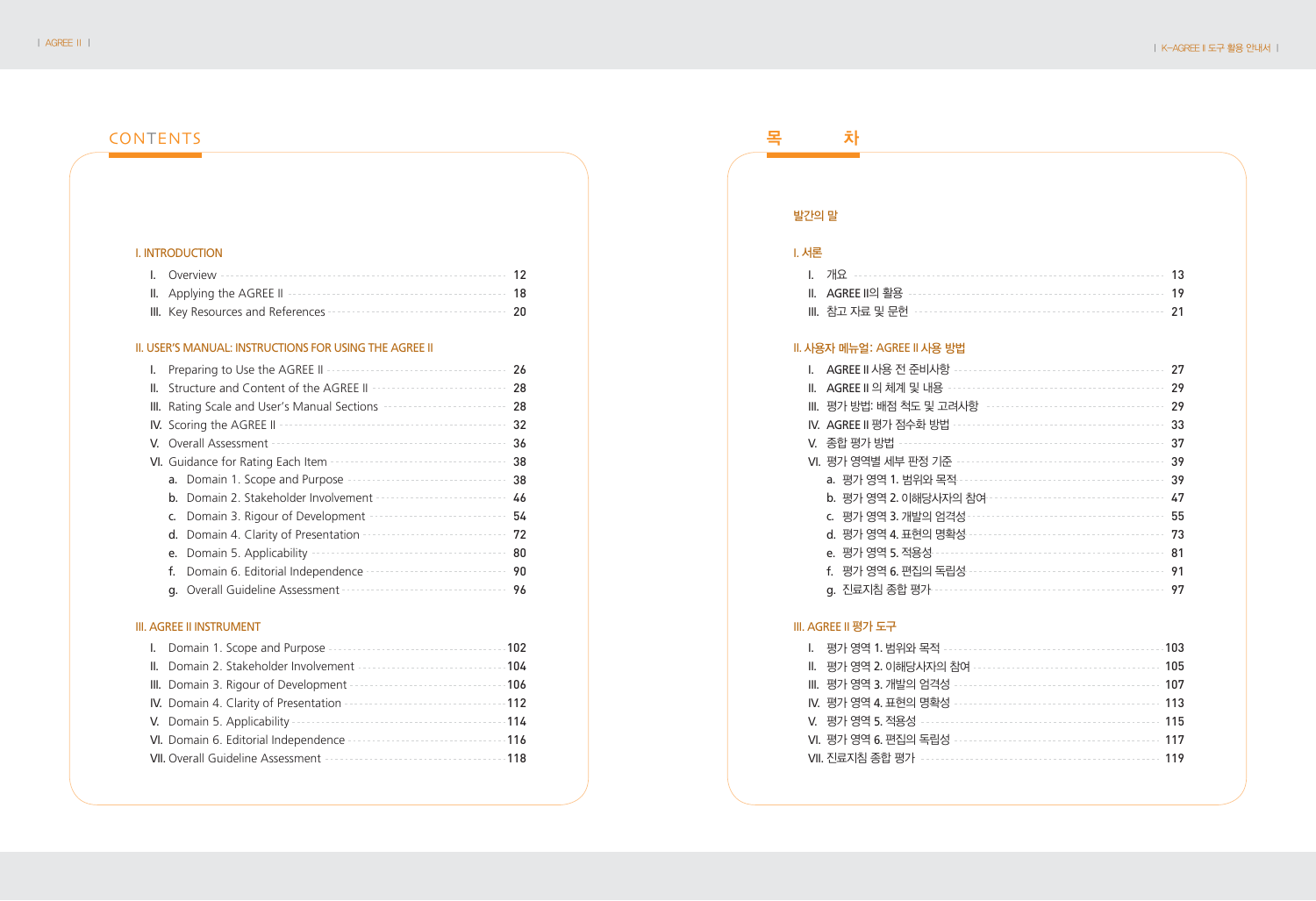# I. INTRODUCTION I. 서 론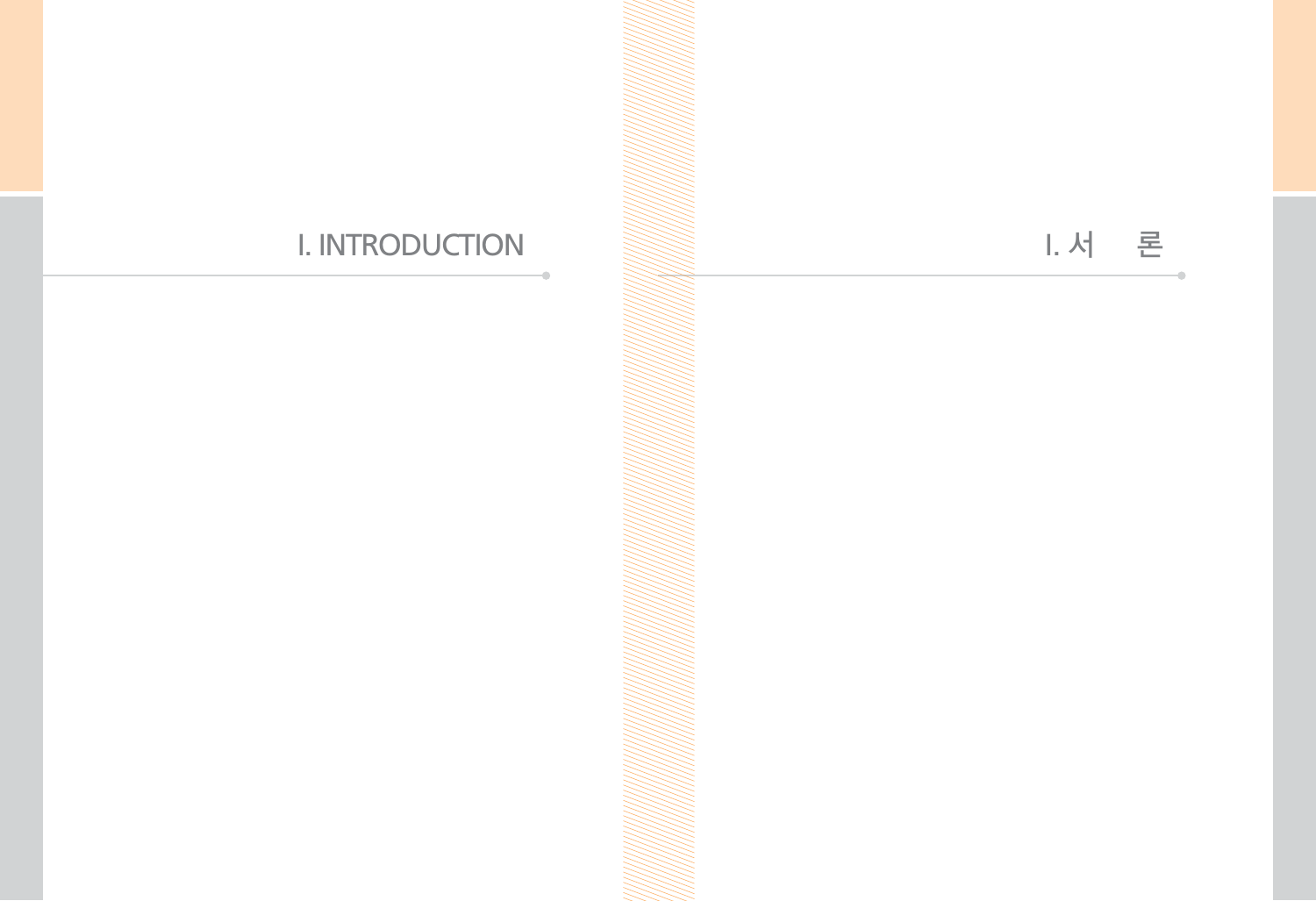# [ I. INTRODUCTION ]

| $\bullet$ $\bullet$ |  |
|---------------------|--|
|                     |  |

### 1. Purpose of the AGREE II Instrument

Clinical practice guidelines ('guidelines') are systematically developed statements to assist practitioner and patient decisions about appropriate health care for specific clinical circumstances (1). In addition, guidelines can play an important role in health policy formation (2,3) and have evolved to cover topics across the health care continuum (e.g., health promotion, screening, diagnosis).

The potential benefits of guidelines are only as good as the quality of the guidelines themselves. Appropriate methodologies and rigorous strategies in the guideline development process are important for the successful implementation of the resulting recommendations (4-6). The quality of guidelines can be extremely variable and some often fall short of basic standards (7-9).

The Appraisal of Guidelines for Research & Evaluation (AGREE) Instrument (10) was developed to address the issue of variability in guideline quality. To that end, the AGREE instrument is a tool that assesses the methodological rigour and transparency in which a guideline is developed. The original AGREE instrument has been refined, which has resulted in the new AGREE II and includes a new User's Manual (11).

The purpose of the AGREE II, is to provide a framework to:

1) assess the quality of guidelines; 2) provide a methodological strategy for the development of guidelines; and 3) inform what information and how information ought to be reported in guidelines.

The AGREE II replaces the original instrument as the preferred tool and can be used as part of an overall quality mandate aimed to improve health care.

# [ Ⅰ. 서 론 ]

| <b>I.</b> 개요 | $\bullet$ |
|--------------|-----------|
|--------------|-----------|

## 1. AGREE II 도구의 목적

체계적으로 개발된 임상진료지침 (이하 진료지침)의 근거자료들은 의료진이 특정한 임상 상황에 처해있는 환자 또 는 일반인에게 적합한 의료를 제공할 수 있도록 의사결정을 하는데 도움을 줄 수 있다 (1). 임상적으로 활용되는 경우 외에도 진료지침은 보건의료정책 수립 및 의사결정시 중요한 역할을 하는 등 (2,3) 보건의료 영역에서 광범 위하게 활용되고 있으며 전반적인 건강관련 주제들이 (건강증진, 선별검사, 진단 등) 포괄적으로 진료지침에서 다 루어져왔다.

양질의 진료지침을 개발하여 사용하는 그 자체만으로도 동일한 정도로 양질의 잠재적인 편익이 발생하게 된다. 진 료지침에서 도출된 권고안을 성공적으로 실행하기 위해서는 진료지침 개발 과정에서 적합한 방법론의 적용 그리 고 엄격한 전략 수립이 중요하다 (4-6). 진료지침들의 질적인 수준에는 큰 차이들이 있으며, 기본적인 수준에 못 미치는 진료지침들도 간혹 있다 (7-9).

이와 같이 서로 질적 수준이 다른 진료지침, 특히 질이 낮은 진료지침의 문제를 해결하고 표준화하기 위한 방안으 로 AGREE (The Appraisal of Guidelines for Research & Evaluation) 도구 (10)를 개발되게 되었다. 이러한 취 지로 사용되는 AGREE 도구는 진료지침 개발에 있어서 방법론적인 엄격함과 투명성을 측정하는 도구라고 할 수 있다. AGREE II는 기존의 AGREE 도구를 수정하고 보완하여 새롭게 다듬은 도구이며, 사용자 메뉴얼 신판 (11) 에서 자세한 내용을 확인할 수 있다.

AGREE II의 목적은 다음 항목들에 대한 전반적인 틀을 제공하는 데에 있다.

1) 진료지침의 질을 평가하고, 2) 진료지침의 개발을 위한 방법론적인 전략을 제공하며, 3) 어떤 정보가 어떻게 진료지침에 수록되어야 하는지를 알려주고자 함.

AGREE II는 기존에 활용하던 AGREE 도구를 대체하여 보건의료 분야의 전반적인 질 향상 목표를 수행하는 데에 우선적으로 사용될 수 있는 도구이다.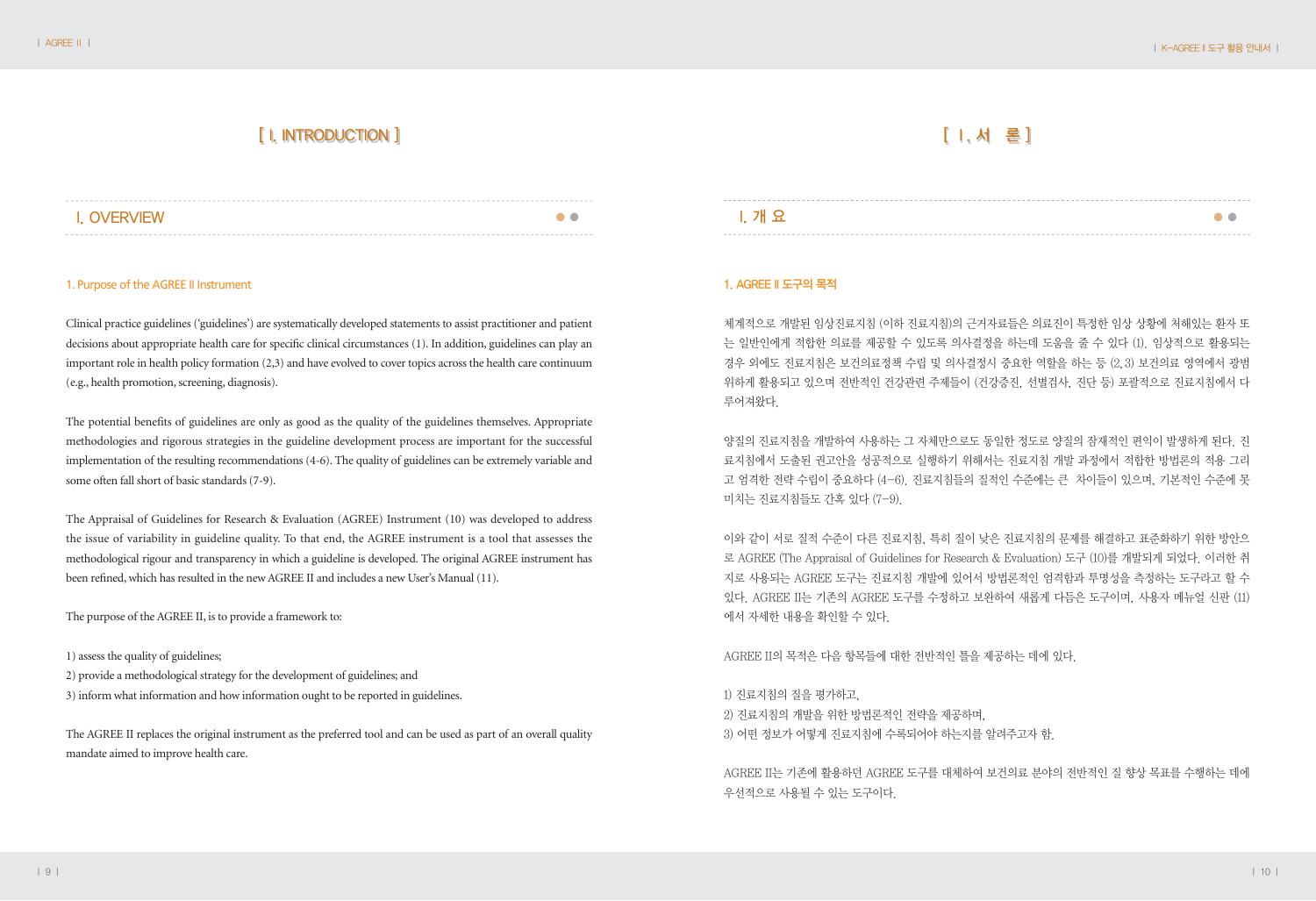# **2. History of the AGREE Project**

The original AGREE Instrument was published in 2003 by a group of international guideline developers and researchers, the AGREE Collaboration (10). The objective of the Collaboration was to develop a tool to assess the quality of guidelines. The AGREE Collaboration defined quality of guidelines as the confidence that the potential biases of guideline development have been addressed adequately and that the recommendations are both internally and externally valid, and are feasible for practice (10). The assessment includes judgments about the methods used for developing the guidelines, the components of the final recommendations, and the factors that are linked to their uptake. The result of the Collaboration's effort was the original AGREE Instrument, a 23 item tool comprising 6 quality domains. The AGREE Instrument has been translated into many languages, has been cited in well over 100 publications, and is endorsed by several health care organizations. More details about the original instrument and related publications are available on the Web site of the AGREE Research Trust (http:// www.agreetrust.org/), the official body managing the interests of the AGREE Instrument.

As with any new assessment tool, it was recognized that ongoing development was required to strengthen the measurement properties of the instrument and to ensure its usability and feasibility among intended users. This led several members of the original team to form the AGREE Next Steps Consortium (Consortium). The objectives of the Consortium were to further improve the measurement properties of the instrument, including its reliability and validity; to refine the instrument's items to better meet the needs of the intended users; and to improve the supporting documentation (i.e., original training manual and user's guide) to facilitate the ability of users to implement the instrument with confidence.

The result of these efforts is the AGREE II, which is comprised of the new User's Manual and 23 item tool organized into the same six domains, described here. The User's Manual is a significant modification of the original training manual and user's guide and provides explicit information for each of the 23 items. Table 1 compares the items of the original AGREE to the items in the AGREE II.

## Table 1. Comparison of original AGREE and AGREE II items.

| <b>Original AGREE Item</b>                                                               | <b>AGREE II Item</b>                                                                                          |
|------------------------------------------------------------------------------------------|---------------------------------------------------------------------------------------------------------------|
| Domain 1. Scope and Purpose                                                              |                                                                                                               |
| 1. The overall objective(s) of the quideline is (are) specifically<br>described.         | No change                                                                                                     |
| 2. The clinical question(s) covered by the quideline is (are)<br>specifically described. | The health question(s) covered by the quideline is (are)<br>specifically described.                           |
| 3. The patients to whom the guideline is meant to apply<br>are specifically described.   | The population (patients, public, etc.) to whom the quideline is<br>meant to apply is specifically described. |

## 2. AGREE 프로젝트의 연혁

기존에 사용해온 AGREE 도구는 국제 진료지침 개발자 및 연구자 그룹인 'the AGREE Collaboration' (이하 AGREE 개발 및 연구팀)에 의하여 2003년도에 처음으로 출판되었다 (10). AGREE 개발 및 연구팀의 목표는 진료 지침의 질을 평가하는 도구를 개발하는 것이었다. 이 연구팀에서는 진료지침의 질에 대한 정의로서, 진료지침 개 발에 있어서 근거자료의 잠재적인 비뚤림을 적합한 방법으로 평가하고 감안했는지에 대한 신뢰도, 도출된 권고안 에 대한 내적, 외적 타당도, 그리고 실제 진료 현장에서의 적용 및 활용도로 규정하고 있다 (10). 진료지침에 대한 평가 개요는 진료지침 개발에 사용된 방법론에 대한 판단, 마지막 권고안의 구성 및 내용, 그리고 권고안 적용과 관련된 요인들을 포함하고 있다. AGREE 개발 및 연구팀의 노력에 대한 성과로서 6개 영역, 23개 항목으로 구성 된 AGREE 도구 초판이 만들어졌다. AGREE 도구 초판은 수많은 언어로 번역되어 세계 각국에서 사용하고 있고, 100개 이상의 출판물에 인용된 바 있으며, 여러 보건의료조직에 의해 승인되었다. AGREE 도구 초판에 대한 자세 한 내용은 AGREE 도구의 저작권을 갖고 있는 공식 기구인 'the AGREE Research Trust' 의 웹사이트 (http:// www.agreetrust.org/) 에 소개되어 있다.

다른 새로운 평가 도구들과 마찬가지로, AGREE 개발 및 연구팀에서도 AGREE 도구 초판에 대해 도구의 측정능 력을 강화하고 사용자들이 보다 용이하고 유용하게 활용할 수 있도록 지속적인 보완과 개발이 필요하다고 인식 하게 되었다. 이러한 취지에 따라 초기 AGREE 개발 및 연구팀의 여러 구성원들을 중심으로 'the AGREE Next Steps Consortium' 이 결성되었다. 이 컨소시엄의 목표는 신뢰도 및 타당도를 포함하여 근거 자료의 질을 측정하 고 평가하는 측면에서의 도구 기능을 향상시키는 한편, 목표 사용자들의 요구에 더 잘 부합될 수 있도록 도구를 세 밀하게 다듬고, 사용자가 도구를 활용함에 있어서 신뢰할 수 있도록 보조적인 문서 (예, 초판 교육·훈련 메뉴얼, 사용자 지침서) 들도 보완하고 개선해 나가는 것이었다.

이와 같은 노력의 결실이 AGREE II 도구라고 할 수 있는바, AGREE 도구 초판과 마찬가지로 6개 영역별로 23개 세부 항목별 평가항목으로 구성되어 있으며, 사용자 메뉴얼 신판에 그 내용이 포함되어 있다. 사용자 메뉴얼은 초 판 교육 · 훈련 메뉴얼이나 사용자 지침서의 내용과는 뚜렷하게 차이가 날 정도로 다르게 수정, 보완되었으며 23 개 항목 각각에 대한 분명한 정보를 제공하고 있다. 표1은 AGREE 도구 초판의 항목들과 AGREE II 도구의 측정 항목들을 상세하게 비교한 정보를 보여주고 있다.

#### [ 표1. AGREE 초판과 AGREE II 간 평가 항목의 비교 ]

| AGREE 초판의 항목별 내용                            | AGREE II 의 항목별 내용                             |
|---------------------------------------------|-----------------------------------------------|
|                                             | 평가 영역 1. 범위와 목적                               |
| 1. 진료지침의 전반적인 목적이 구체적으로 서술되어 있다.            | 변화 없음                                         |
| 2. 진료지침에서 다루고자하는 임상 질문들이 구체적으로 서술<br>되어 있다. | 진료지침에서 다루고자하는 건강관련 질문들이 구체적으로 서술되<br>어 있다.    |
| 3. 진료지침을 적용할 대상 환자가 구체적으로 서술되어 있다.          | 진료지침을 적용할 인구집단 (환자, 일반인 등)이 구체적으로 서술되<br>어 있다 |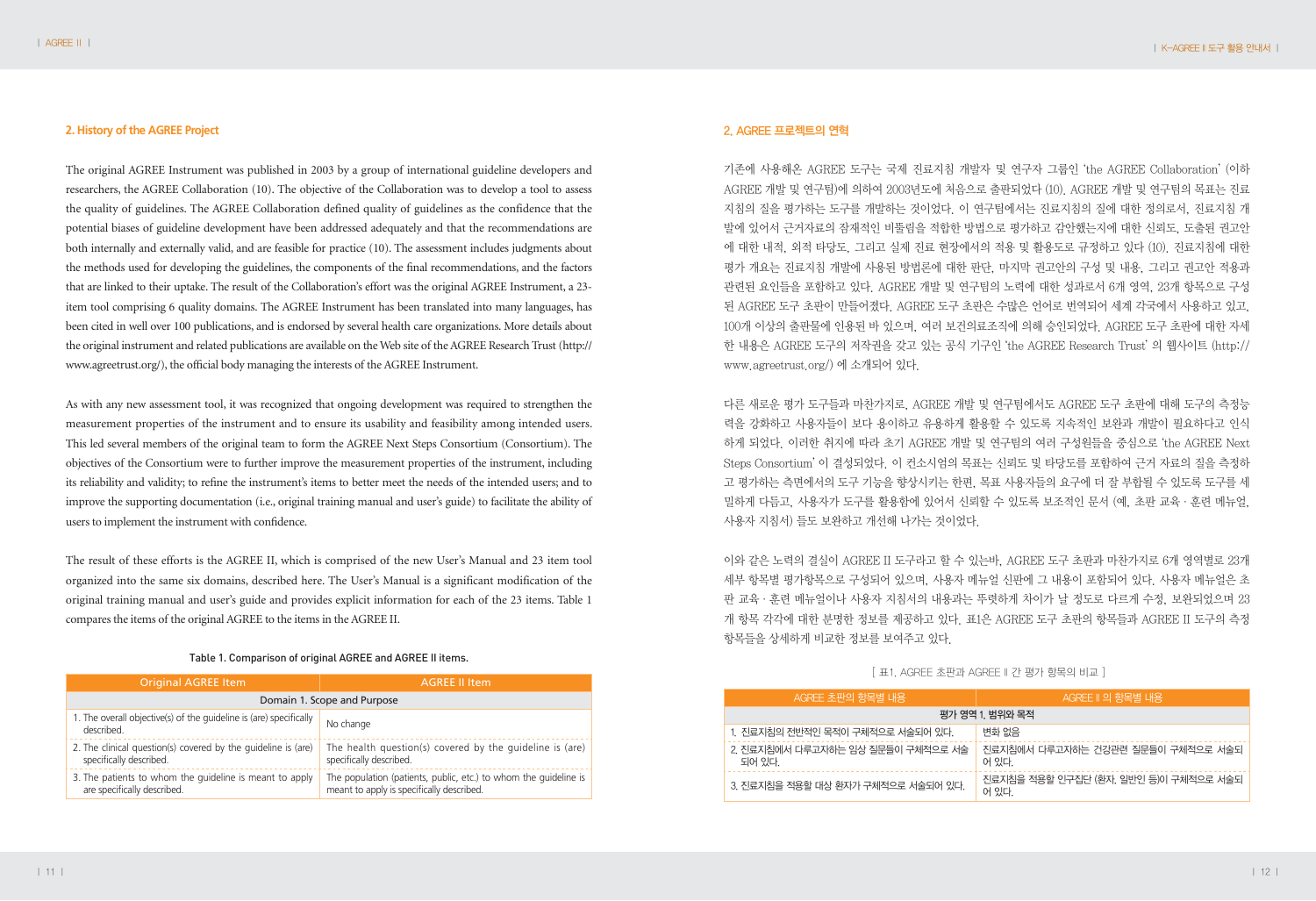| Domain 2. Stakeholder Involvement                                                                            |                                                                                                                                                                                  |
|--------------------------------------------------------------------------------------------------------------|----------------------------------------------------------------------------------------------------------------------------------------------------------------------------------|
| 4. The guideline development group includes individuals<br>from all the relevant professional groups.        | No change                                                                                                                                                                        |
| 5. The patients' views and preferences have been sought.                                                     | The views and preferences of the target population (patients,<br>public, etc.) have been sought.                                                                                 |
| 6. The target users of the guideline are clearly defined.                                                    | No change                                                                                                                                                                        |
| 7. The guideline has been piloted among end users.                                                           | Delete item. Incorporated into user guide description of item 19.                                                                                                                |
|                                                                                                              | Domain 3. Rigour of Development                                                                                                                                                  |
| 8. Systematic methods were used to search for evidence.                                                      | No change in item. Renumber to 7.                                                                                                                                                |
| 9. The criteria for selecting the evidence are clearly<br>described.                                         | No change in item. Renumber to 8.                                                                                                                                                |
|                                                                                                              | NEW Item 9. The strengths and limitations of the body of<br>evidence are clearly described.                                                                                      |
| 10. The methods for formulating the recommendations are<br>clearly described.                                | No change                                                                                                                                                                        |
| 11. The health benefits, side effects, and risks have been<br>considered in formulating the recommendations. | No change                                                                                                                                                                        |
| 12. There is an explicit link between the recommendations<br>and the supporting evidence.                    | No change                                                                                                                                                                        |
| 13. The guideline has been externally reviewed by experts<br>prior to its publication.                       | No change                                                                                                                                                                        |
| 14. A procedure for updating the guideline is provided.                                                      | No change                                                                                                                                                                        |
|                                                                                                              | Domain 4. Clarity of Presentation                                                                                                                                                |
| 15. The recommendations are specific and unambiguous.                                                        | No change                                                                                                                                                                        |
| 16. The different options for management of the condition<br>are clearly presented.                          | The different options for management of the condition or<br>health issue are clearly presented.                                                                                  |
| 17. Key recommendations are easily identifiable.                                                             | No change                                                                                                                                                                        |
|                                                                                                              | Domain 5. Applicability                                                                                                                                                          |
| 18. The guideline is supported with tools for application.                                                   | The guideline provides advice and/or tools on how the<br>recommendations can be put into practice.<br>AND Change in domain (from Clarity of Presentation) AND<br>renumber to 19. |
| 19. The potential organizational barriers in applying the<br>recommendations have been discussed.            | The guideline describes facilitators and barriers to its application.<br>AND change in order - renumber to 18.                                                                   |
| 20. The potential cost implications of applying the<br>recommendations have been considered.                 | The potential resource implications of applying the<br>recommendations have been considered.                                                                                     |
| 21. The quideline presents key review criteria for monitoring<br>and/ or audit purposes.                     | The guideline presents monitoring and/ or auditing criteria.                                                                                                                     |
|                                                                                                              | Domain 6. Editorial Independence                                                                                                                                                 |
| 22. The guideline is editorially independent from the<br>funding body.                                       | The views of the funding body have not influenced the content<br>of the guideline.                                                                                               |
| 23. Conflicts of interest of guideline development members<br>have been recorded.                            | Competing interests of guideline development group members<br>have been recorded and addressed.                                                                                  |

|                                                    | 평가 영역 2. 이해당사자의 참여                                                                   |  |  |  |  |  |  |  |
|----------------------------------------------------|--------------------------------------------------------------------------------------|--|--|--|--|--|--|--|
| 4. 진료지침 개발 그룹은 모든 관련 전문가 집단을 포함하고<br>있다.           | 변화 없음                                                                                |  |  |  |  |  |  |  |
| 5. 환자의 관점과 선호도를 고려했고, 그 내용을 포함하고<br>있다.            | 진료지침을 적용할 인구집단 (환자, 일반인 등)의 관점과 선호도를<br>고려했고, 그 내용을 포함하고 있다.                         |  |  |  |  |  |  |  |
| 6. 진료지침을 주로 활용할 사용자 집단이 분명하게 규정되어.<br>있다.          | 변화 없음                                                                                |  |  |  |  |  |  |  |
| 7. 진료지침 사용자를 대상으로 개발된 진료지침에 대한 사전<br>조사를 시행하였다.    | 삭제 항목.<br>항목 19 사용자 안내 설명서에 포함.                                                      |  |  |  |  |  |  |  |
|                                                    | 평가 영역 3. 개발의 엄격성                                                                     |  |  |  |  |  |  |  |
| 8. 근거의 검색에 체계적인 방법이 사용되었다.                         | 변화 없음, 항목 7로 번호 변경.                                                                  |  |  |  |  |  |  |  |
| 9. 근거 선택의 기준이 분명하게 서술되어 있다.                        | 변화 없음, 항목 8로 번호 변경.                                                                  |  |  |  |  |  |  |  |
|                                                    | 새 항목 9. 근거 자료의 강도와 한계가 분명하게 서술되어 있다.                                                 |  |  |  |  |  |  |  |
| 10. 권고안 도출 방법이 분명하게 서술되어 있다.                       | 변화 없음                                                                                |  |  |  |  |  |  |  |
| 11. 건강상의 편익, 부작용, 위험 요인이 권고안 도출시 고려되<br>었다.        | 변화 없음                                                                                |  |  |  |  |  |  |  |
| 12 권고안과 이를 뒷받침하는 근거를 명확하게 연결지을 수<br>있다.            | 변화 없음                                                                                |  |  |  |  |  |  |  |
| 13. 진료지침은 출판 전에 외부 전문가들에 의한 검토 과정이<br>있었다.         | 변화 없음                                                                                |  |  |  |  |  |  |  |
| 14. 진료지침의 갱신 절차가 제시되어 있다.                          | 변화 없음                                                                                |  |  |  |  |  |  |  |
|                                                    | 평가 영역 4. 표현의 명확성                                                                     |  |  |  |  |  |  |  |
| 15. 권고안은 구체적이며 모호하지 않다.                            | 변화 없음                                                                                |  |  |  |  |  |  |  |
| 16. 임상 상황에서 선택할 수 있는 다양한 대안이 분명하게<br>제시되었다.        | 임상 상태나 건강 이슈를 관리하기 위한 다양한 대안이 분명하게 표<br>현되어 있다.                                      |  |  |  |  |  |  |  |
| 17. 주요 권고안은 쉽게 확인할 수 있다.                           | 변화 없음                                                                                |  |  |  |  |  |  |  |
|                                                    | 평가 영역 5. 적용성                                                                         |  |  |  |  |  |  |  |
| 18. 진료지침은 의료현장에서 실제 사용될 수 있도록 도와주는<br>도구가 제시되어 있다. | 진료지침은 이를 실행하는데 있어 장애요인과 촉진요인을 서술하고<br>있다.<br>그리고 평가 영역의 변화 (표현의 명확성)와 항목 19로 번호 변경.  |  |  |  |  |  |  |  |
| 19. 권고안을 적용할 때 부딪힐 수 있는 현실적인 어려움들이<br>논의되었다.       | 진료지침은 권고안이 의료현장에서 실제 사용될 수 있도록 도와주는<br>조언과 도구를 제시하고 있다.<br>그리고 수서 변경 – 항목 18로 번호 변경. |  |  |  |  |  |  |  |
| 20. 권고안을 적용할 때 발생될 수 있는 비용적 문제가 감안되<br>었다.         | 권고안 적용시 필요로 할 수 있는 잠재적인 자원의 영향과 의미가 고<br>려되어야 한다.                                    |  |  |  |  |  |  |  |
| 21. 진료지침 시행정도를 모니터링하고 평가할 수 있는 주요<br>기준을 제시하고 있다.  | 진료지침은 수행 정도에 대한 감독 및 평가 기준을 제시하고 있다.                                                 |  |  |  |  |  |  |  |
| 평가 영역 6. 편집의 독립성                                   |                                                                                      |  |  |  |  |  |  |  |
| 22. 진료지침의 내용은 재정후원을 한 단체로부터 독립되어<br>있다.            | 재정후원단체의 의견이 진료지침의 내용에 영향을 주지 않았다.                                                    |  |  |  |  |  |  |  |
| 23.진료지침 개발 구성원들의 이해 상충 문제들이 기록되<br>었다.             | 진료지침 개발에 참여한 구성원들의 이해관계가 기록되어 있고 그<br>내용이 언급되어 있다.                                   |  |  |  |  |  |  |  |
|                                                    |                                                                                      |  |  |  |  |  |  |  |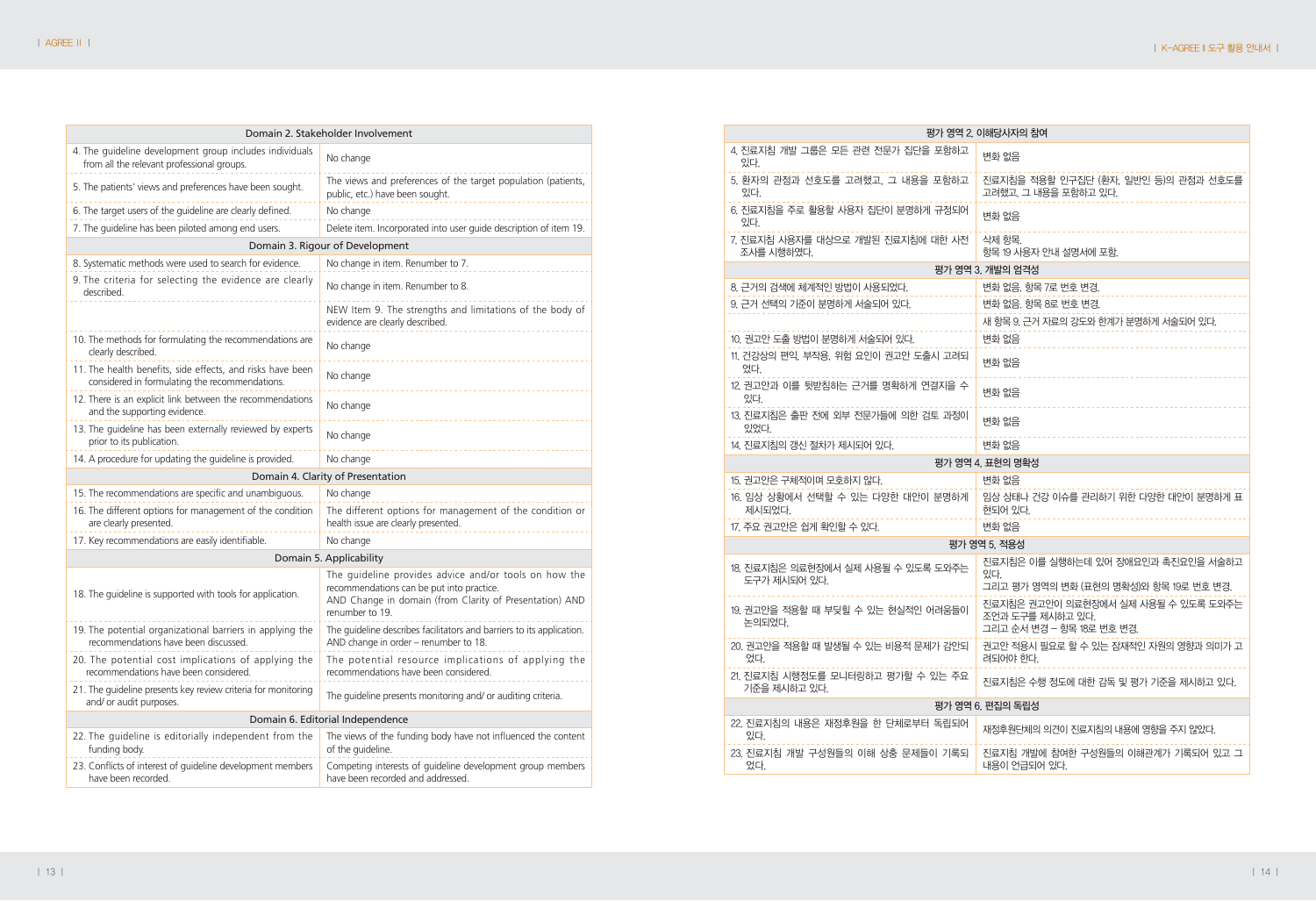| II. APPLYING THE AGREE II |  |  |
|---------------------------|--|--|
|---------------------------|--|--|

# 1. Which guidelines can be appraised with the AGREE II?

As with the original instrument, AGREE II is designed to assess guidelines developed by local, regional, national or international groups or affiliated governmental organizations. These include original versions of and updates of existing guidelines.

The AGREE II is generic and can be applied to guidelines in any disease area targeting any step in the health care continuum, including those for health promotion, public health, screening, diagnosis, treatment or interventions. It is suitable for guidelines presented in paper or electronic format. At this stage, the AGREE II has not been designed to assess the quality of guidance documents that address health care organizational issues. Its role in the assessment of health technology assessments has not yet been formally evaluated.

# 2. Who can use the AGREE II?

The AGREE II is intended to be used by the following stakeholder groups:

- by health care providers who wish to undertake their own assessment of a guideline before adopting its recommendations into their practice;
- by guideline developers to follow a structured and rigorous development methodology, to conduct an internal assessment to ensure that their guidelines are sound, or to evaluate guidelines from other groups for potential adaptation to their own context;
- by policy makers to help them decide which guidelines could be recommended for use in practice or to inform policy decisions; and
- by educators to help enhance critical appraisal skills amongst health professionals and to teach core competencies in guideline development and reporting.

# II. AGREE II 의 활용 ●●

# 1. AGREE II 도구로 어떤 진료지침들을 평가할 수 있는가?

AGREE 도구 초판의 경우와 마찬가지로 AGREE II 도구는 지역, 영역, 국가 혹은 국제적인 그룹, 정부조직 유관 단체에 의해 개발된 모든 종류의 진료지침들을 평가할 수 있도록 설계되어 있다. 평가 대상이 되는 진료지침에는 원본 및 개정판이 포함될 수 있다.

AGREE II 는 건강증진부터 공중보건, 선별검사, 진단, 치료 또는 중재에 이르기까지 총체적으로 보건의료 선상 에 있는 모든 질병 및 건강과 관련하여 개발된 대부분의 진료지침에 대하여 포괄적으로 적용될 수 있다. 현 단계에 서, AGREE II 도구는 보건의료 조직에 관한 이슈들을 다루고 있는 문서의 질을 평가할 수 있도록 설계된 것은 아 니다. 보건의료 분야의 기술적 측면의 평가에 대한 역할도 아직 공식화된 바가 없다.

# 2. AGREE II 도구의 사용자는 누구인가?

AGREE II 도구는 다음과 같은 이해당사자 그룹들에 의해 활용될 수 있다.

- 권고안을 실제 진료에 적용하기 전에, 직접 활용하고자 하는 진료지침 평가를 원하는 보건의료계 공급자
- 진료지침 개발자로서 구조화되고 엄격한 개발 방법론에 충실하고자 하는 경우 또는 자신들이 만든 진료지침의 합리성을 강화하기 위해 내부 평가를 실시하려는 그룹, 그리고 다른 집단들이 개발한 진료지침을 자신들의 상황 에 맞게 수정 보완하고자 하는 목적에서 진료지침을 평가하고자 하는 개발 집단들
- 진료지침을 실제 진료 현장에 활용하는 것과 관련하여, 이를 권고 또는 정책 결정하는데 있어 의사결정이 필요 한 정책 결정자들
- 보건의료전문가들 중에서 평가 기술을 향상시키도록 지원하는 역할을 맡고 있거나 진료지침 개발과 보고과정에 서 핵심역량을 교육하는 교육자들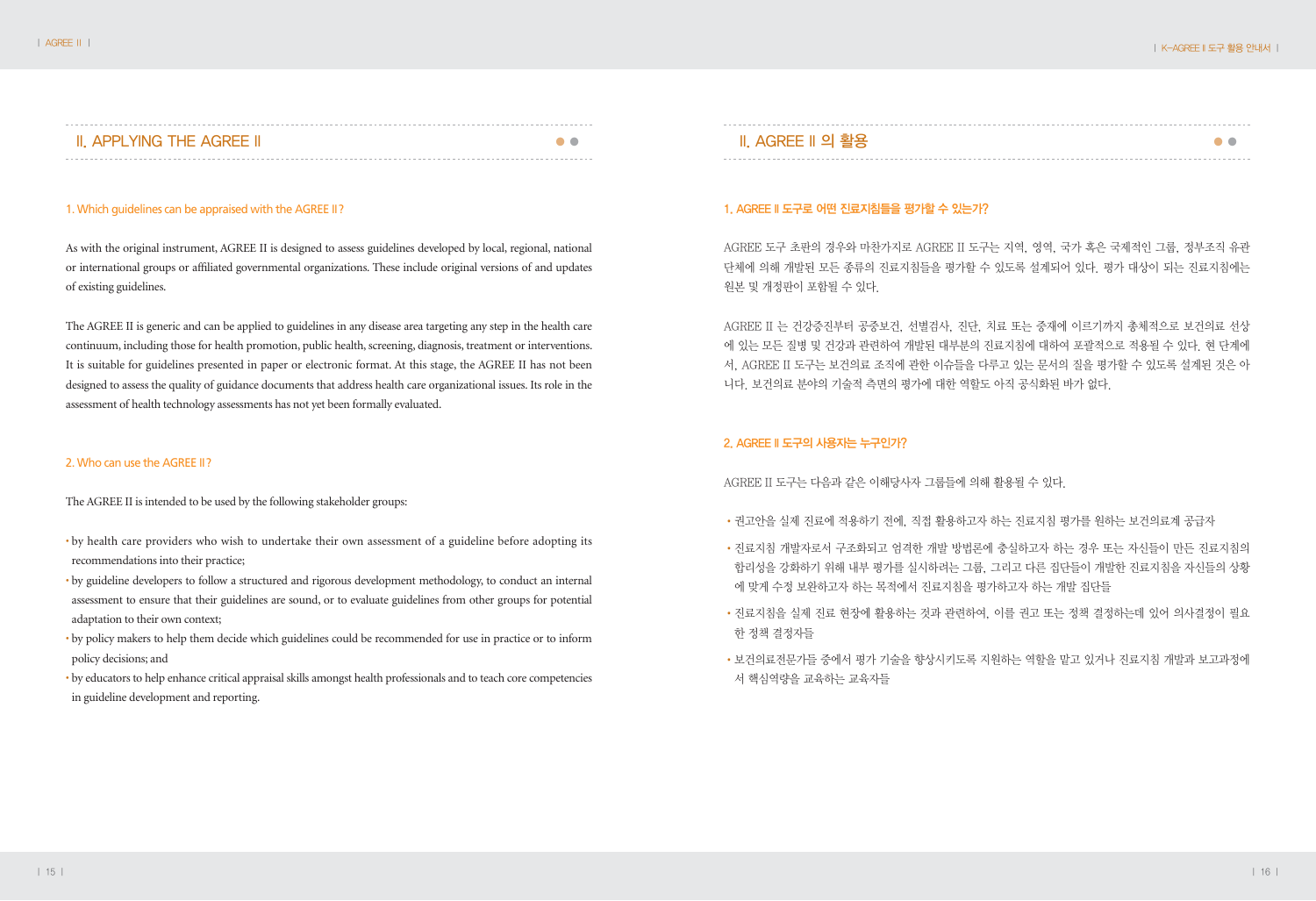# III. KEY RESOURCES AND REFERENCES ●●

## **1. AGREE Research Trust**

The AGREE Research Trust (ART) is an independent body established in 2004 at the conclusion of the activities of the original AGREE Collaboration. ART endorses the AGREE II and manages the interests of the AGREE enterprise, supports a research agenda regarding its development, and serves as the holder of its copyright.

The AGREE Research Trust web site http://www.agreetrust.org provides:

- free downloadable copies of AGREE II
- links to the AGREE II on-line training tool
- reference lists citing AGREE II and the original AGREE Instrument
- free downloadable copies of the original AGREE Instrument
- information about AGREE projects, the AGREE Next Steps Consortium and the original AGREE Collaboration

## **2. How to cite the AGREE II**

AGREE Next Steps Consortium (2009). The AGREE II Instrument [Electronic version]. Retrieved <Month, Day, Year>, from http://www.agreetrust.org.

### **3. AGREE II On-Line Training Tool**

For access to the AGREE II On-Line Training Tool, please visit http://www.agreetrust.org .

### **4. References related to the AGREE II**

AGREE II: Advancing guideline development, reporting and evaluation in healthcare. Parallel publications in progress

# III. 참고 자료 및 문헌 ●●

## 1. AGREE 리서치 트러스트

AGREE 리서치 트러스트 (AGREE Research TRUST: 이하 ART)는 초창기의 AGREE 개발 및 연구팀 (the AGREE Collaboration)의 활동이 종료됨과 동시에 2004년에 설립된 독립적인 기구이다. ART는 AGREE II 도구 를 승인하고, AGREE 기업과 관련된 이해관계를 관리하며, 개발에 관한 연구 주제들을 지원하고, 그리고 저작권 보유 기관으로써의 역할을 수행한다.

AGREE 리서치 트러스트 웹 사이트 (http://www.agreetrust.org)에서 제공하는 사항 :

- AGREE II 도구의 무료 다운로드
- AGREE II 활용에 대한 교육·훈련 도구와의 온라인 상 연계
- AGREE II 와 AGREE 도구 초판에서 인용하고 있는 참고문헌의 목록
- AGREE 도구 초판의 무료 다운로드
- AGREE 프로젝트, AGREE Next Step Consortium 그리고 초기의 AGREE Collaboration 에 대한 정보

# 2. AGREE II 인용 방법

AGREE Next Steps Consortium (2009). The AGREE II Instrument [Electronic version]. Retrieved <Month, Day, Year>, from http://www.agreetrust.org .

# 3. AGREE II 온라인 상 교육·훈련 도구

AGREE II 온라인 상 교육·훈련 도구에 접속하기 위해서는 http://www.agreetrust.org 웹 사이트를 방문

## 4. AGREE II 참고문헌

AGREE II: Advancing guideline development, reporting and evaluation in healthcare. Parallel publications in progress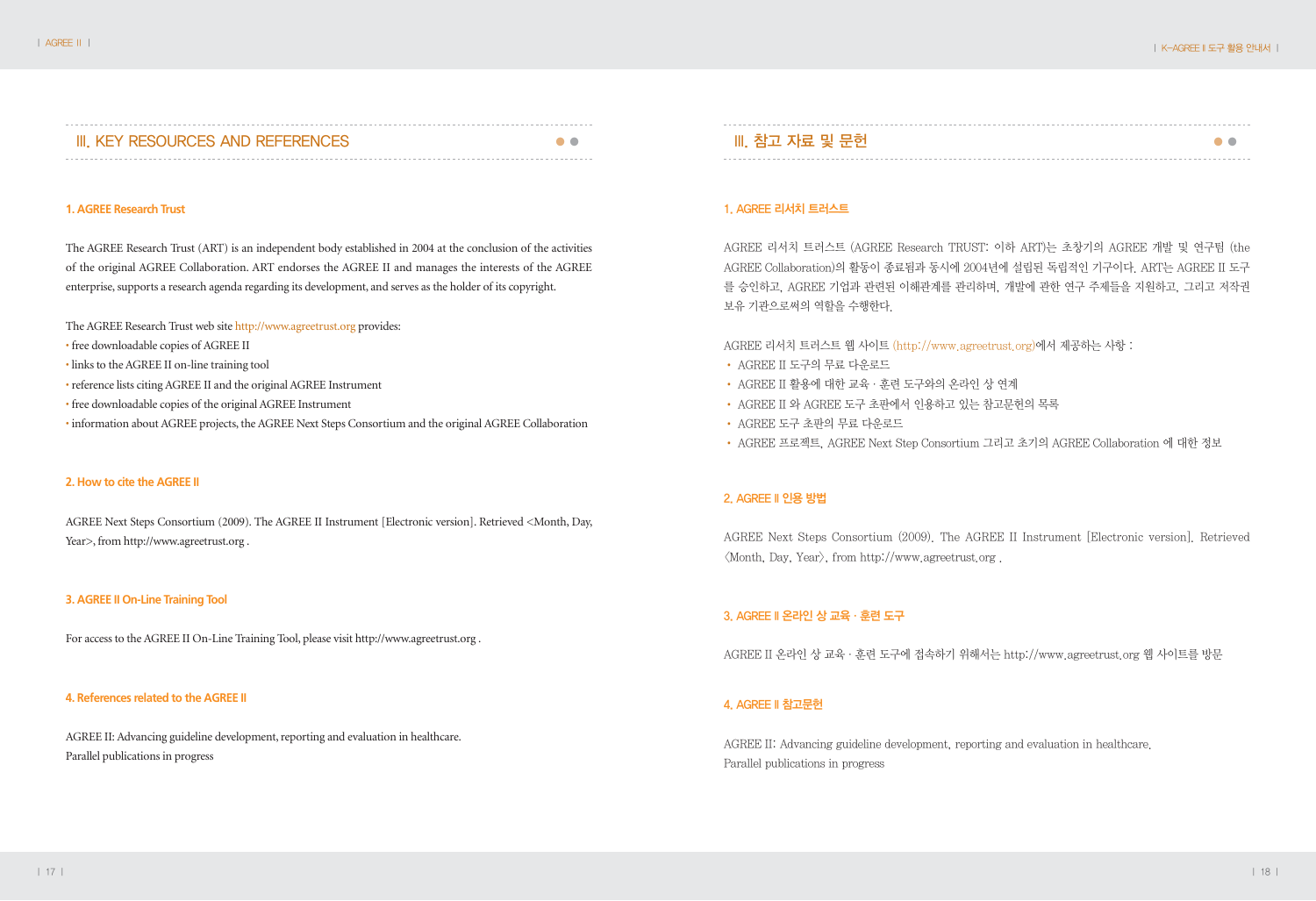# **5. Primary reference related to the original AGREE Instrument**

AGREE Collaboration. Development and validation of an international appraisal instrument for assessing the quality of clinical practice guidelines: the AGREE project. Qual Saf Health Care. 2003 Feb;12(1):18-23.

# **[ REFERENCES ]**

- 1. Woolf SH, Grol R, Hutchinson A, Eccles M, Grimshaw J. Clinical guidelines: potential benefits, limitations, and harms of clinical guidelines. BMJ. 1999;318(7182):527-530.
- 2. Committee to Advise the Public Health Service on Clinical Practice Guidelines IoM. Clinical practice guidelines: directions for a new program. Washington: National Academy Press; 1990.
- 3. Browman GP, Snider A, Ellis P. Negotiating for change. The healthcare manager as catalyst for evidence-based practice: changing the healthcare environment and sharing experience. Healthc Pap. 2003;3(3):10-22.
- 4. Grol R. Success and failures in the implementation of evidence-based guidelines for clinical practice. Med Care. 2001;39(8 Suppl 2):1146-54.
- 5. Davis DA, Taylor-Vaisey A. Translating guidelines into practice: a systematic review of theoretic concepts, practice experience and research evidence in the adoption of clinical practice guidelines. CMAJ. 1997;157(4):408-16.
- 6. Grimshaw J,.Russell I. Effect of clinical guidelines on medical practice: a systematic review of rigorous evaluations. Lancet. 1993;342:1317-22.
- 7. Shaneyfelt TM, Mayo-Smith MF Rothwangl J. Are guidelines following guidelines? The methodological quality of clinical practice guidelines in the peer-reviewed medical literature. JAMA 1999:281(20):1900-5.
- 8. Grilli R, Magrini N, Penna A, Mura G, Liberati A. Practice guidelines developed by specialty societies: the need for critical appraisal. Lancet. 2000;355:103-6.
- 9. Burgers JS, Fervers B, Haugh M, Brouwers M, Browman G, Phillip T, Cluzeau FA. International assessment of the quality of clinical practice guidelines in oncology using the Appraisal of Guidelines and Research and Evaluation Instrument. J Clin Oncol. 2004;22:2000-7.
- 10. AGREE Collaboration. Development and validation of an international appraisal instrument for assessing the quality of clinical practice guidelines: the AGREE project. Qual Saf Health Care. 2003 Feb;12(1):18-23.
- 11. AGREE II: Advancing the guideline development, reporting and evaluation in healthcare. Parallel publications in progress.

# 5. AGREE 도구 초판에 관한 기초 참고문헌

AGREE Collaboration. Development and validation of an international appraisal instrument for assessing the quality of clinical practice guidelines: the AGREE project. Qual Saf Health Care. 2003 Feb;12(1):18-23.

# [ 참/고/문/헌 ]

- 1. Woolf SH, Grol R, Hutchinson A, Eccles M, Grimshaw J. Clinical guidelines: potential benefits, limitations, and harms of clinical guidelines. BMJ. 1999;318(7182):527-530.
- 2. Committee to Advise the Public Health Service on Clinical Practice Guidelines IoM. Clinical practice guidelines: directions for a new program. Washington: National Academy Press; 1990.
- 3. Browman GP, Snider A, Ellis P. Negotiating for change. The healthcare manager as catalyst for evidence-based practice: changing the healthcare environment and sharing experience. Healthc Pap. 2003;3(3):10-22.
- 4. Grol R. Success and failures in the implementation of evidence-based guidelines for clinical practice. Med Care. 2001;39(8 Suppl 2):1146-54.
- 5. Davis DA, Taylor-Vaisey A. Translating guidelines into practice: a systematic review of theoretic concepts, practice experience and research evidence in the adoption of clinical practice guidelines. CMAJ. 1997;157(4):408-16.
- 6. Grimshaw J,.Russell I. Effect of clinical guidelines on medical practice: a systematic review of rigorous evaluations. Lancet. 1993;342:1317-22.
- 7. Shaneyfelt TM, Mayo-Smith MF Rothwangl J. Are guidelines following guidelines? The methodological quality of clinical practice guidelines in the peer-reviewed medical literature. JAMA 1999:281(20):1900-5.
- 8. Grilli R, Magrini N, Penna A, Mura G, Liberati A. Practice guidelines developed by specialty societies: the need for critical appraisal. Lancet. 2000;355:103-6.
- 9. Burgers JS, Fervers B, Haugh M, Brouwers M, Browman G, Phillip T, Cluzeau FA. International assessment of the quality of clinical practice guidelines in oncology using the Appraisal of Guidelines and Research and Evaluation Instrument. J Clin Oncol. 2004;22:2000-7.
- 10. AGREE Collaboration. Development and validation of an international appraisal instrument for assessing the quality of clinical practice guidelines: the AGREE project. Qual Saf Health Care. 2003 Feb;12(1):18-23.
- 11. AGREE II: Advancing the guideline development, reporting and evaluation in healthcare. Parallel publications in progress.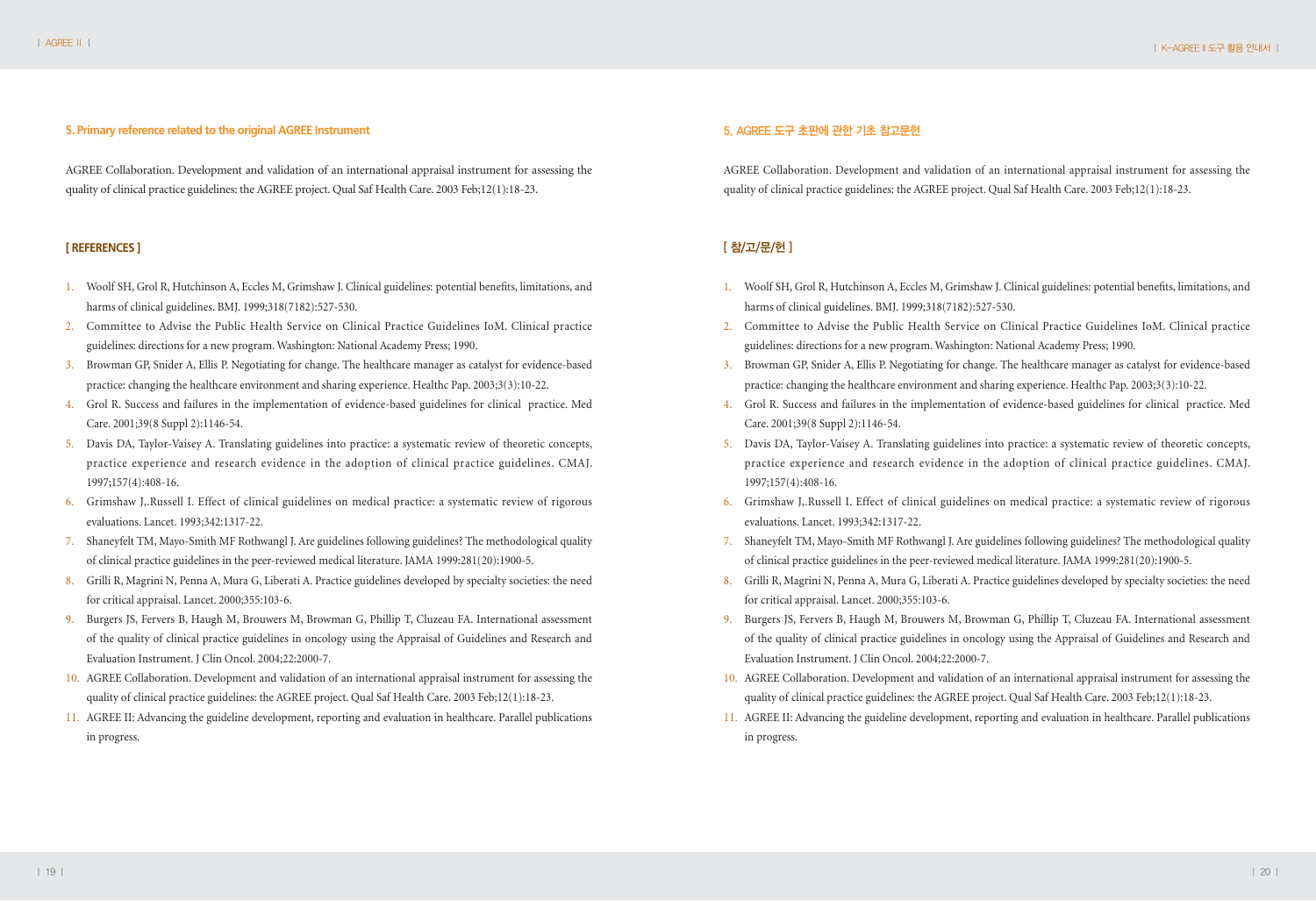# II. 사용자 메뉴얼

# II. USER'S MANUAL

INSTRUCTIONS FOR USING THE AGREE II  $\geqslant\geqslant\geqslant\cdots$  and  $\geqslant\preceq\preceq\cdots$  and  $\geqslant\preceq\cdots$  and  $\geqslant\preceq\cdots$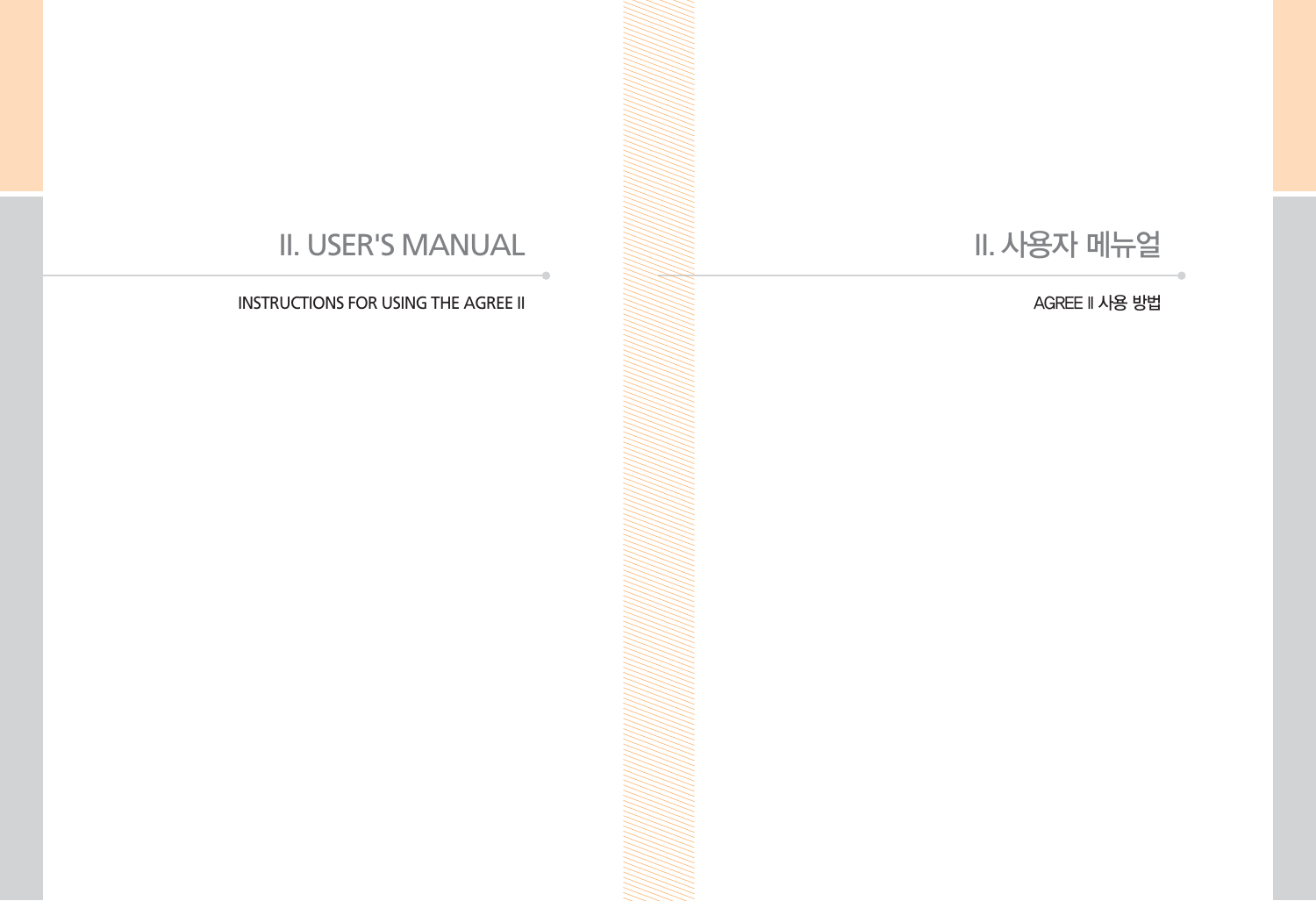# [ II. USER'S MANUAL: INSTRUCTIONS FOR USING THE AGREE II ]

This User's Manual has been designed specifically to guide appraisers in the use of the instrument. We suggest reading the following instructions before using the instrument.

|  | I. Preparing to Use the AGREE II |  |
|--|----------------------------------|--|
|--|----------------------------------|--|

# **1. Accompanying Guideline Documents**

Before applying the AGREE II, users should first carefully read the guideline document in full. In addition to the guideline document, users should attempt to identify all information about the guideline development process prior to the appraisal. This information may be contained in the same document as the guideline recommendations or it may be summarized in a separate technical report, methodological manual or guideline developer policy statement. These supporting documents may be published or may be available publicly on web sites. While it is the responsibility of the guideline authors to advise readers on the existence and location of relevant additional technical and supporting documents, every effort should be made by the AGREE II users to locate and include them as part of the materials appropriate for assessment.

## **2. Number of Appraisers**

We recommend that each guideline is assessed by at least 2 appraisers and preferably 4 as this will increase the reliability of the assessment. Reliability tests of the instrument are on-going.

# [ II. 사용자 메뉴얼: AGREE II 사용 방법 ]

사용자 메뉴얼은 AGREE II 도구를 사용하는 평가자들을 위해 마련되었으며, 다음 안내서의 내용들을 읽고 이 도구를 사용하기를 권장한다.

# I. AGREE II 사용 전 준비사항 ●●

# 1. 진료지침 연계 문서 (권고안, 별책 보고서 등)

AGREE II 도구를 적용하기 전에 사용자들은 먼저 진료지침을 처음부터 끝까지 면밀히 검토하면서 주의 깊게 읽 어야만 한다. 평가에 앞서 사용자들은 진료지침 뿐만 아니라 진료지침 개발 과정에 대한 모든 정보를 확인하려는 노력을 기울여야만 한다. 이러한 정보는 진료지침 권고안처럼 동일한 문서내에 포함되어 있을 수도 있고, 별도의 평가 기술에 대한 보고서, 방법론 사용 메뉴얼, 또는 진료지침 개발자 정책 지침 설명서에 요약되어 있을 수도 있 다. 이러한 보조적인 문서들은 이미 출판이 되었을 수도 있고 혹은 웹 사이트를 통해서 볼 수 있도록 공개되어 있 는 경우도 있다. 독자 혹은 사용자들에게 진료지침과 관련된 추가 보조 자료나 문서들을 어디에서 찾아 볼 수 있는 지에 대해 문서화하거나 알려 주는 일은 진료지침 저자의 책임일 수도 있겠으나, 그렇지 못하더라도 AGREE II 사 용자들은 그 보조 자료나 문서들이 평가하는데 적합한 자료의 일부라면, 찾아서 검토하는 일에 최선의 노력을 기 울여야만 한다.

# 2. 평가자 수

각 진료지침은 최소한 2명 이상의 평가자에 의해 평가되기를 권장하며, 4명의 평가자가 평가를 할 경우 평가의 신 뢰도를 향상시킬 수 있을 것이다. 본 도구의 신뢰도 검정은 진행 중에 있다.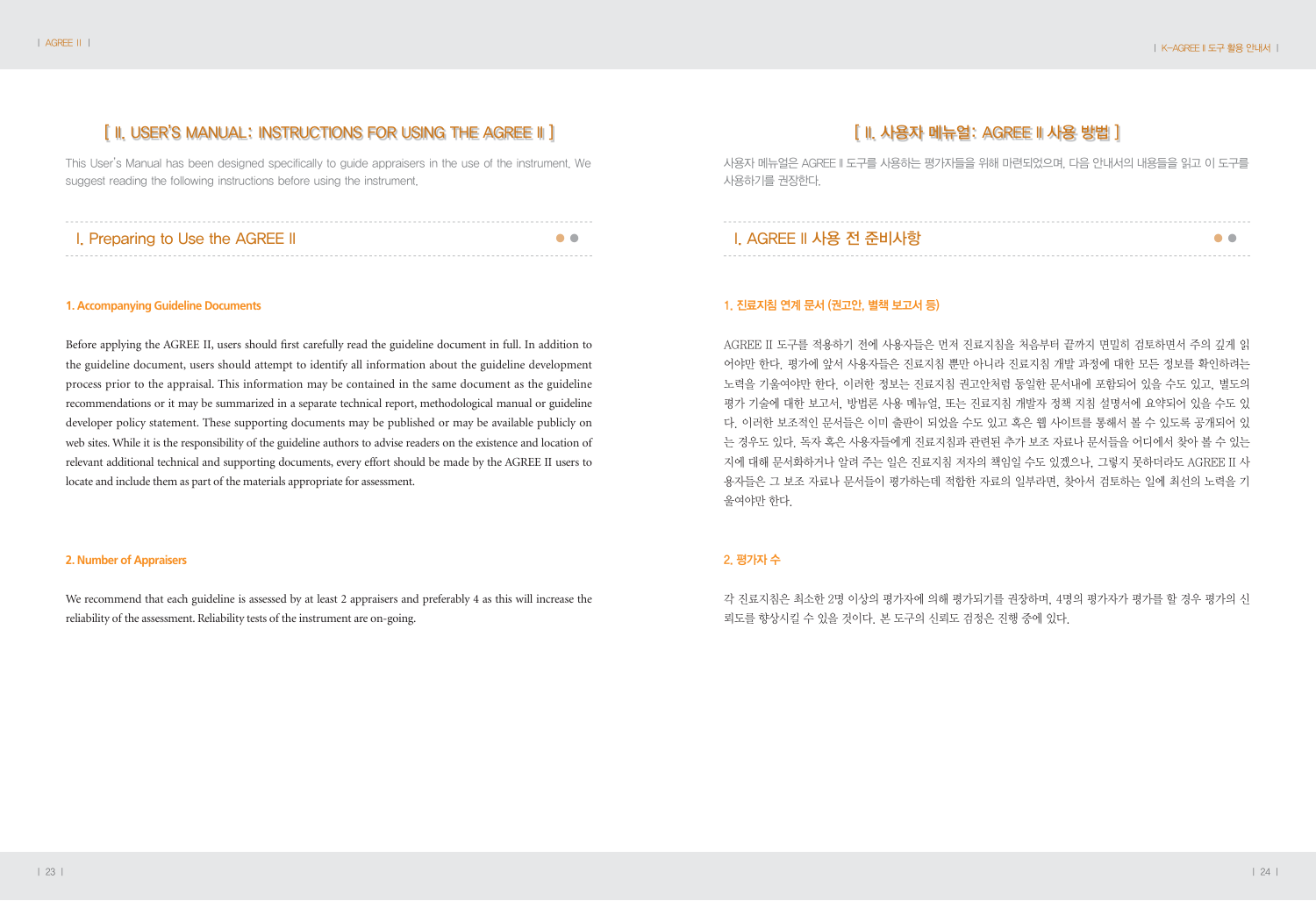# II. Structure and Content of the AGREE II ●●

The AGREE II consists of 23 key items organized within 6 domains followed by 2 global rating items ("Overall Assessment"). Each domain captures a unique dimension of guideline quality.

- Domain 1. Scope and Purpose is concerned with the overall aim of the guideline, the specific health questions, and the target population (items 1-3).
- Domain 2. Stakeholder Involvement focuses on the extent to which the guideline was developed by the appropriate stakeholders and represents the views of its intended users (items 4-6).
- Domain 3. Rigour of Development relates to the process used to gather and synthesize the evidence, the methods to formulate the recommendations, and to update them (items 7-14).
- Domain 4. Clarity of Presentation deals with the language, structure, and format of the guideline (items 15- 17).
- Domain 5. Applicability pertains to the likely barriers and facilitators to implementation, strategies to improve uptake, and resource implications of applying the guideline (items 18-21).
- Domain 6. Editorial Independence is concerned with the formulation of recommendations not being unduly biased with competing interests (items 22-23).
- Overall assessment includes the rating of the overall quality of the guideline and whether the guideline would be recommended for use in practice.

# II. AGREE II 의 체계 및 내용 ●●

AGREE II 도구는 6개 영역으로 구분되고 있고 세부적으로는 구조화된 23개 핵심 항목과 전반적인 평가를 위한 2 개 항목으로 이루어져 있다. 6개 영역은 각각 진료지침의 질과 연계된 고유한 범주로 구성되어 있다.

- 평가 영역 1. 범위와 목적은 진료지침의 전반적인 목적, 건강관련 질문, 그리고 진료지침을 적용할 인구집단에 관한 것이다 (항목 1-3).
- 평가 영역 2. 이해당사자의 참여는 적합한 이해당사자들에 의해 진료지침이 개발되었는지 그리고 진료지침을 주로 활용하게 될 사용자들의 의견을 반영하고 있는지에 중점을 두고 있다 (항목 4-6).
- 평가 영역 3. 개발의 엄격성은 근거를 모으고 종합화하는데 사용된 방법, 권고안 도출 방법, 그리고 진료지침의 갱신에 관한 것이다 (항목 7-14).
- 평가 영역 4. 표현의 명확성은 진료지침의 언어, 구조 그리고 형식을 다루고 있다 (항목 15-17).
- 평가 영역 5. 적용성은 진료지침의 실행과 관련된 촉진 요인과 장애 요인, 현장에서의 적용 정도를 향상시키기 위한 전략, 그리고 진료지침의 적용시 야기될 수 있는 자원추가에 따른 영향을 검토하는 내용이 포함되어 있다 (항목 18-21).
- 평가 영역 6. 편집의 독립성은 개발에 참여한 구성원들간 상충되는 이해관계가 권고안 도출에 영향을 주었는지 에 대한 내용을 담고 있다 (항목 22-23).
- 전반적인 평가에는 진료지침의 질에 대한 전반적인 평가와 실제 진료 현장에서 진료지침을 사용해야 할 경우 추천할 만한 양질의 진료지침인지를 평가하는 내용이 포함되어 있다.

III. 평가 방법: 배점 척도 및 고려사항 ●●

23개 AGREE II 평가 항목과 2개 전반적인 평가 항목들은 7점 척도 (1-전혀 동의안함, 7-매우 동의함)로 점수화 하고 있다. 사용자 메뉴얼은 이 7점 척도를 사용하여 어떻게 각 항목을 평가하는지에 대한 지침을 제공하고 있으 며, 사용자 평가 기능을 향상시키기 위하여 3 종류 (사용자 메뉴얼 설명, 눈여겨 볼 부분, 평가 방법)의 소단원으로 구분하여 자세한 설명을 추가하였다.

# III. Rating Scale and User's Manual Sections ●●

Each of the AGREE II items and the two global rating items are rated on a 7-point scale (1–strongly disagree to 7–strongly agree). The User's Manual provides guidance on how to rate each item using the rating scale and also includes 3 additional sections to further facilitate the user's assessment. The sections include User's Manual Description, Where to Look, and How to Rate.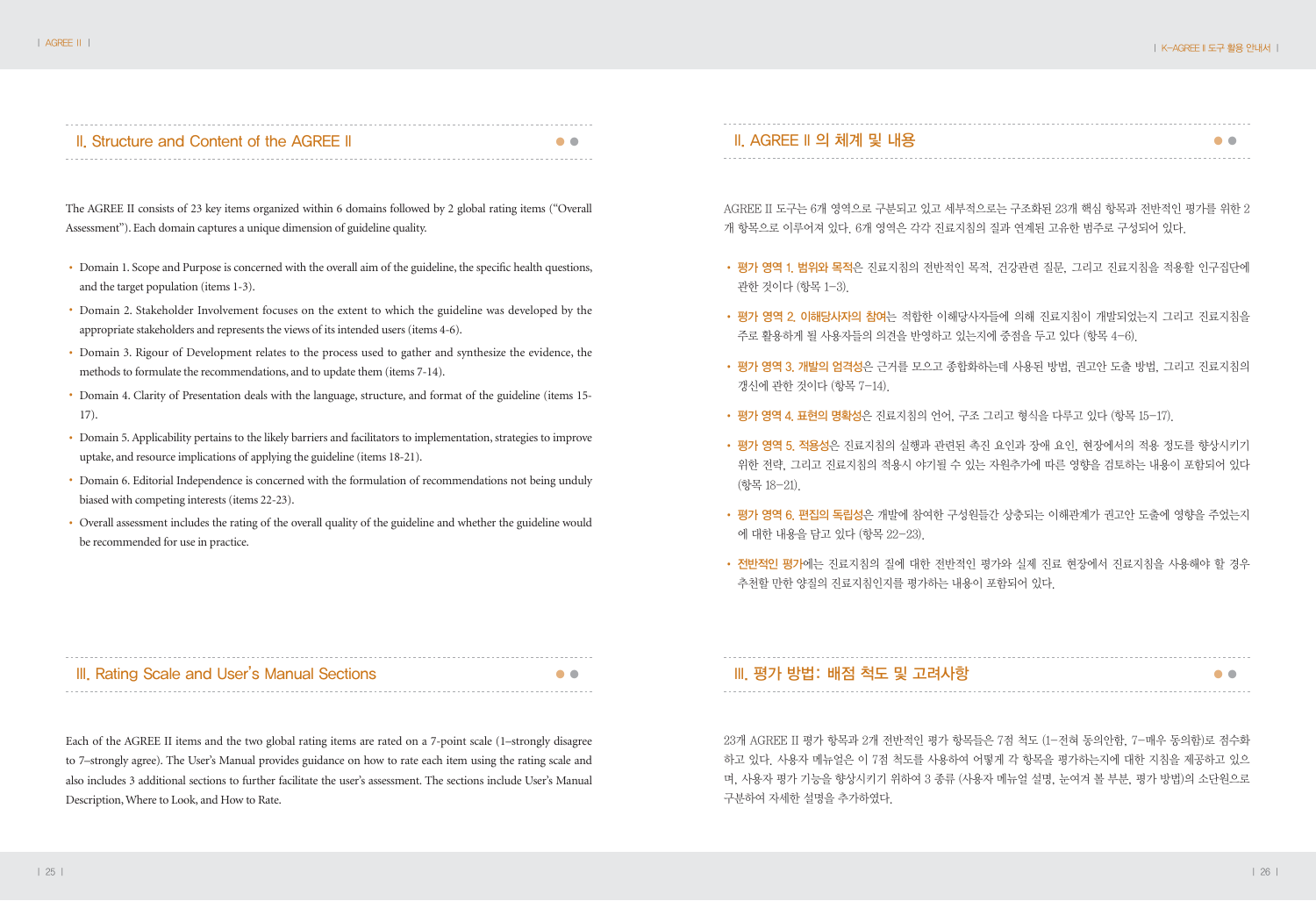# **1. Rating Scale**

All AGREE II items are rated on the following 7-point scale:



# • Score of 1 (Strongly Disagree).

 A score of 1 should be given when there is no information that is relevant to the AGREE II item or if the concept is very poorly reported.

# • Score of 7 (Strongly Agree).

 A score of 7 should be given if the quality of reporting is exceptional and where the full criteria and considerations articulated in the User's Manual have been met.

## • Scores between 2 and 6.

 A score between 2 and 6 is assigned when the reporting of the AGREE II item does not meet the full criteria or considerations. A score is assigned depending on the completeness and quality of reporting. Scores increase as more criteria are met and considerations addressed. The "How to Rate" section for each item includes details about assessment criteria and considerations specific to the item.

# **2. User's Manual Description**

This section defines the concept underlying the item in broad terms and provides examples.

## **3. Where to Look**

This section directs the appraiser to where the information in the guideline can usually be found. Included in this section are common terms used to label guideline sections or chapters. These are suggestions only. It is the responsibility of the appraiser to review the entire guideline and accompanying material(s) to ensure a fair evaluation.

# 1. 배점 척도

모든 AGREE II 평가 항목들은 다음과 같이 7점 척도로 되어 있다.



# • 1점 (전혀 동의안함).

 항목별로 AGREE II 평가 도구와 관련된 정보가 전혀 없거나 또는 그 개념이 매우 부족하게 보고되고 있는 경 우에는 1점이 주어지게 된다.

# • 7점 (매우 동의함).

 보고서의 질이 매우 우수하면서, 사용자 메뉴얼에 명백하게 제시되어 있는 모든 기준과 고려사항들을 충족하 는 경우에는 7점이 주어지게 된다.

# • 2점부터 6점까지.

 AGREE II 도구 항목별로 제시된 모든 기준이나 고려사항들을 충족하지 못하는 경우에 2점부터 6점 사이의 점 수를 부여할 수 있다. 진료지침 내용의 질과 완성도에 따라서 점수를 매기게 된다. 평가 기준에 더 부합되는 진 료지침일수록 그리고 제시하고 있는 고려사항들을 충족하는 경우 일수록 높은 점수를 부여한다. 각 항목별 '평 가 방법' 설명서에는 항목별 평가 기준과 특별히 고려해야하는 사항들이 자세히 제시되어 있다.

# 2. 사용자 메뉴얼

이 소단원에서는 항목별로 기본 개념들이 광범위하게 정의되어 있으며, 그 예가 함께 제시되어 있다.

# 3. 눈여겨 볼 부분

이 소단원에서는 평가자들이 진료지침에 포함되어 있는 정보들을 어디에서 찾아 볼 수 있는지를 언급하고 있다. 여기에서는 진료지침에서 사용하고 있는 단원, 소단원과 같은 공통 용어가 사용되고 있으며 이들 내용들은 단지 제언의 하나일 뿐이다. 공정한 평가임을 확신하기 위해서 전체 진료지침과 관련된 모든 자료나 문서들을 빠짐없이 검토 하는 것은 평가자의 책임이다.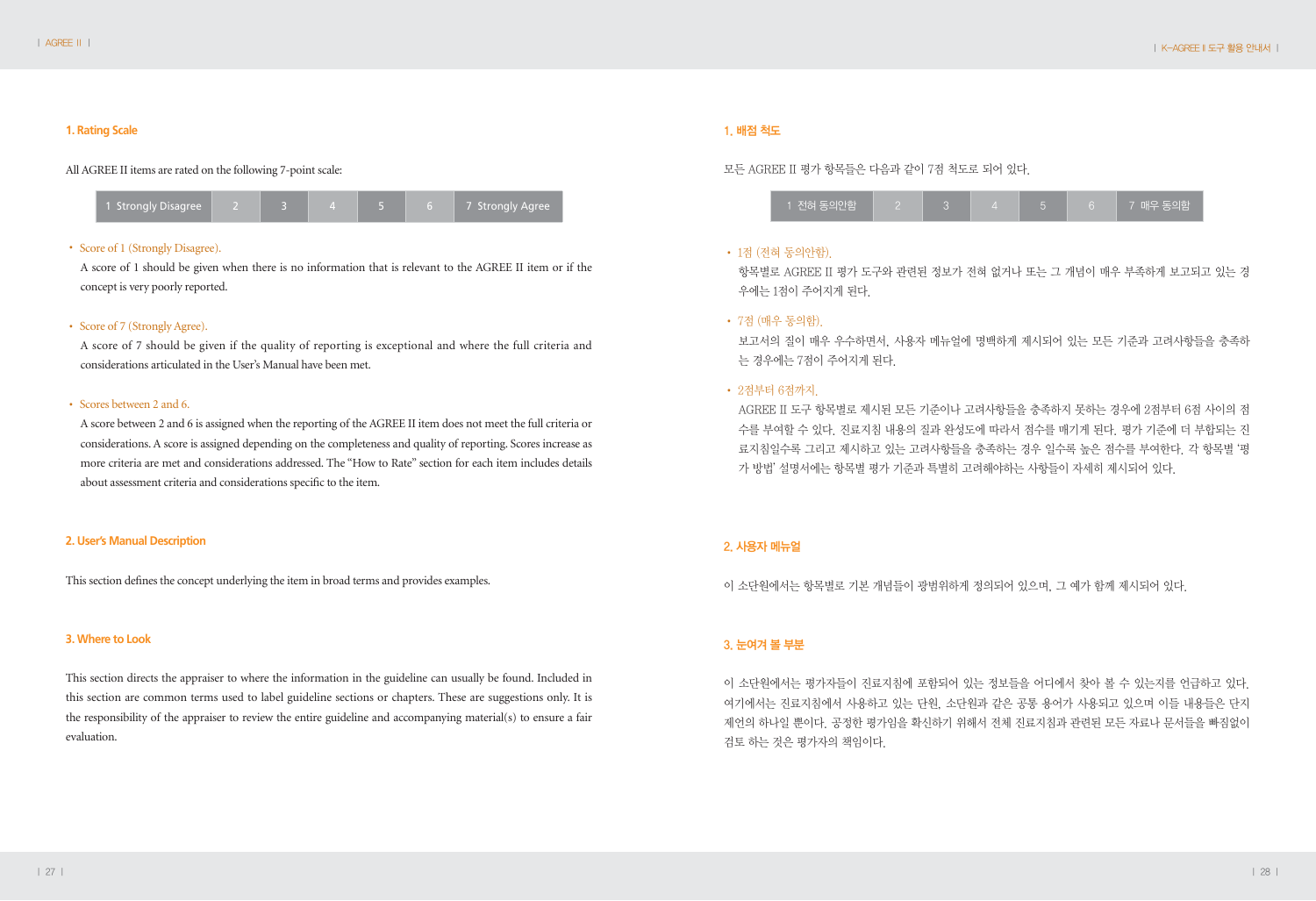## **4. How to Rate**

This section includes details about assessment criteria and considerations specific to each item.

- The criteria identify explicit elements that reflect the operational definition of the item. The more criteria that are met, the higher the score the guideline should receive on that item.
- The considerations are aimed to help inform the assessment. As in any evaluation, judgments by the appraisers are required. The more the considerations have been taken into account in the guideline, the higher the score the guideline should receive on that item.

It is important to note that guideline ratings require a level of judgment. The criteria and considerations are there to guide, not to replace, these judgments. Thus, none of the AGREE II items provide explicit expectations for each of the 7 points on the scale.

## **5. Other Considerations When Applying the AGREE II**

On occasion, some AGREE II items may not be applicable to the particular guideline under review. For example, guidelines narrow in scope may not provide the full range of options for the management of the condition (see item 16). AGREE II does not include a "Not Applicable" response item in its scale. There are different strategies to manage this situation including having appraisers skip that item in the assessment process or rating the item as 1 (absence of information) and providing context about the score. Regardless of strategy chosen, decisions should be made in advance, described in an explicit manner, and if items are skipped, appropriate modifications to calculating the domain scores should be implemented. As a principle, excluding items in the appraisal process is discouraged.

# 4. 평가 방법

이 소단원에는 항목별 평가 기준과 특별하게 고려해야하는 세부 사항들을 포함하고 있다.

- 평가 기준은 항목의 실질적 정의를 반영하는 명백한 요소들을 제시해주고 있다. 진료지침이 해당 항목의 평가 기준을 충족하는 경우일수록 더 높은 점수가 부여될 수 있다.
- 고려사항은 평가를 돕기 위하여 관련된 세부 정보를 제공하는 것이 목적이다. 진료지침이 해당 항목의 고려사 항들을 더 많이 참작한 경우일수록 더 높은 점수가 부여된다.

진료지침을 평가하는데 있어 7점 척도 구간 내에서 점수를 부여할 때 상당한 수준의 판단 능력이 요구된다는 점을 인식하는 것이 중요하다. 평가 기준과 고려사항들은 이러한 판단들을 대체하기 위해서가 아니라 적합한 판단을 위 한 안내자 역할을 하는 것이다.

# 5. AGREE II 도구 활용시의 기타 고려사항

경우에 따라서 어떤 AGREE II 평가 항목들은, 검토 중에 있는 특정 분야의 진료지침에 적용이 안 되는 항목일 수 도 있다. 예를 들어, 진료지침이 좁은 범위를 다루고 있는 경우에, 임상 상황의 관리를 위한 대안 또는 선택 사항 의 전체 범위가 제공되어 있지 않을 수도 있다 (항목 16 참조). AGREE II 배점 척도는 '해당사항 없음 또는 적용 불가'에 대한 판정 표식을 포함하고 있지 않다. 이러한 상황을 처리하기 위해서 평가자는 해당 항목을 건너뛰거나, 1점을 부여하고 (정보 없음) 1점을 부여한데 대한 상황을 제시하는 등의 여러 가지 전략을 사용할 수 있다. 선택된 전략에 상관없이 사전에 의사결정이 이루어져야 하고, 분명한 방법으로 서술되어야만 한다. 만일 해당 항목에 대 한 평가를 건너 뛴 경우에는 해당 영역의 점수를 산출할 때 적절한 보정이 이루어져야 한다. 원칙적으로, 평가 과 정에서 일부 항목들을 제외하는 것을 권장하지는 않고 있다.

IV. Scoring the AGREE II  $\bullet \bullet$ 

A quality score is calculated for each of the six AGREE II domains. The six domain scores are independent and should not be aggregated into a single quality score.

IV. AGREE II 평가 점수화 방법 ●●

진료지침의 질을 평가하는 점수는 AGREE II 도구의 6개 영역별로 산출된다. 이들 6개 영역별 점수는 서로 독립 적이며 단일 질 지표 점수로 통합해서는 안 된다.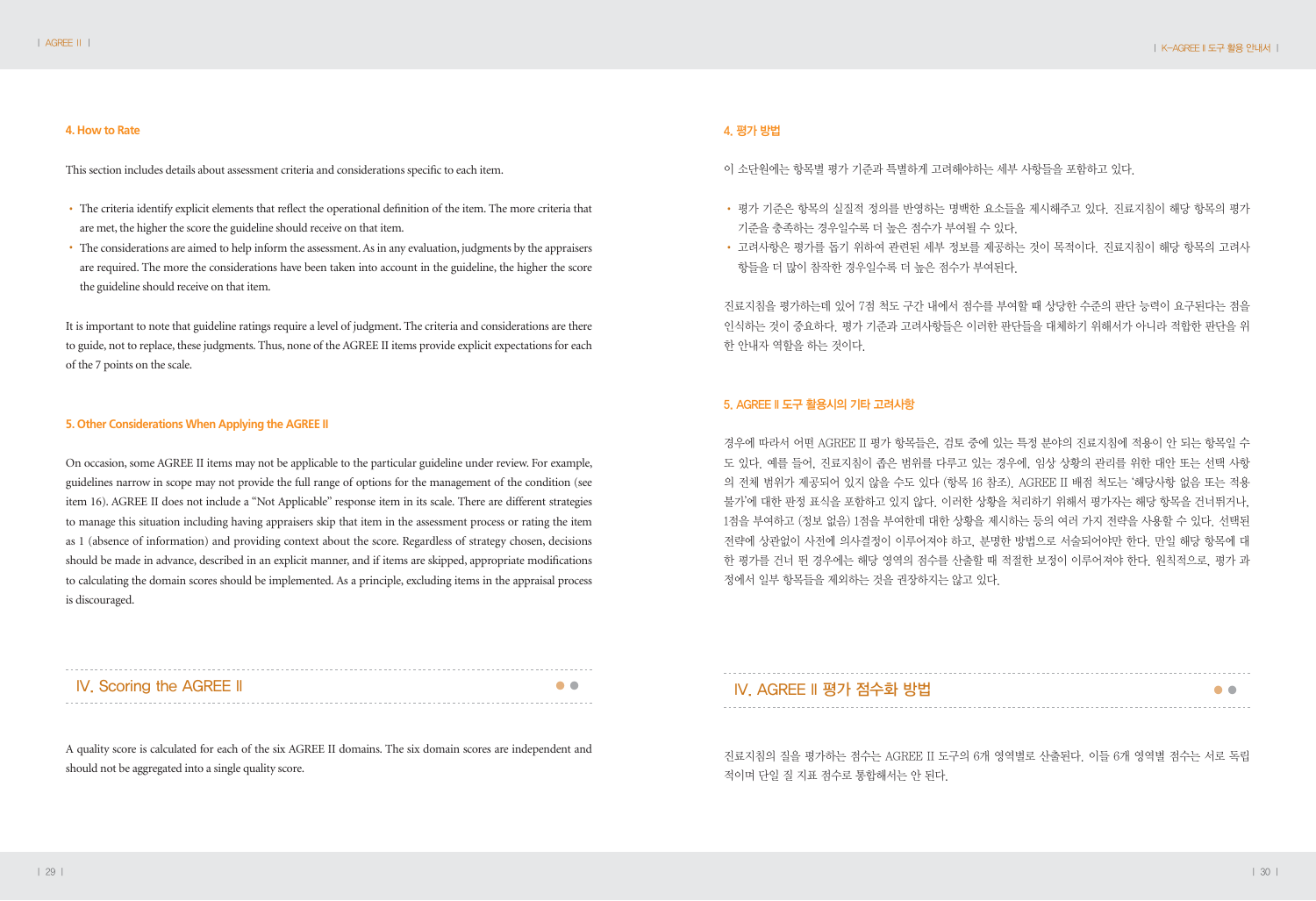# **1. Calculating Domain Scores**

Domain scores are calculated by summing up all the scores of the individual items in a domain and by scaling the total as a percentage of the maximum possible score for that domain.

#### Example:

If 4 appraisers give the following scores for Domain 1 (Scope & Purpose):

|             | Item 1 | Item 2 | Item 3 | Total |
|-------------|--------|--------|--------|-------|
| Appraiser 1 |        |        |        |       |
| Appraiser 2 |        |        |        |       |
| Appraiser 3 |        |        |        |       |
| Appraiser 4 |        |        |        |       |
| Total       |        |        |        |       |

Maximum possible score = 7 (strongly agree)  $\times$  3 (items)  $\times$  4 (appraisers) = 84 Minimum possible score = 1 (strongly disagree)  $\times$  3 (items)  $\times$  4 (appraisers) = 12

The scaled domain score will be:

Obtained score – Minimum possible score Maximum possible score – Minimum possible score

$$
\frac{56-12}{84-12} \times 100 = \frac{41}{72} \times 100 = 0.5694 \times 100 = 57\%
$$

If items are not included, appropriate modifications to the calculations of maximum and minimum possible scores are required.

#### **2. Interpreting Domain Scores**

Although the domain scores are useful for comparing guidelines and will inform whether a guideline should be recommended for use, the Consortium has not set minimum domain scores or patterns of scores across domains to differentiate between high quality and poor quality guidelines. These decisions should be made by the user and guided by the context in which AGREE II is being used.

# 1. 영역별 점수의 산출

영역별 점수는 해당 영역에 포함되어 있는 개별 평가 항목의 점수를 모두 합산하고, 이 총점을 해당 영역에서 받을 수 있는 최고점에 대한 백분율로 환산한 지표를 사용한다.

# 영역별 점수 산출의 예) 만일 4명의 평가자가 평가 영역 1 (목적과 범위)에 대해서 다음과 같은 점수를 부여하고 있다면:

|       | 항목1 | 항목 2 | 항목 3 |  |
|-------|-----|------|------|--|
| 평가자 1 |     |      |      |  |
| 평가자 2 |     |      |      |  |
| 평가자 3 |     |      |      |  |
| 평가자 4 |     |      |      |  |
|       |     |      |      |  |

영역별 가능한 최고 점수 = 7 (매우 동의함) x 3 (평가 항목) x 4 (평가자) = 84 영역별 가능한 최저 점수 = 1 (전혀 동의안함) x 3 (평가 항목) x 4 (평가자) = 12

영역별 점수를 가능한 최고점에 대한 백분율로 환산하면 다음과 같다 :

영역별 취득 총점 - 영역별 가능한 최저 점수

영역별 가능한 최고 점수 - 영역별 가능한 최저 점수

$$
\frac{56-12}{84-12} \times 100 = \frac{41}{72} \times 100 = 0.5694 \times 100 = 57\%
$$

만일 평가 항목을 건너 뛴 경우라면, 알맞게 수정된 영영별 가능한 최고 점수 및 최저 점수를 사용하여 영역별 점 수를 산출하도록 하고 있다.

# 2. 영역별 점수의 해석

비록 영역별 점수가 진료지침을 비교하는데 유용하고, 해당 진료지침의 사용을 권장해도 되는지 여부에 대한 정보 를 줄 수 있겠지만, 컨소시엄에서는 진료지침의 질이 높은 경우와 낮은 경우를 구분할 수 있는 전체 영역별 점수의 유형이나 최저 영역 점수를 규정하고 있지는 않다. 영역별 점수를 활용하여 진료지침의 질에 대해 의사 결정하는 것은 사용자 그리고 AGREE II 도구가 사용되고 있는 상황에 따라서 이루어져야 한다.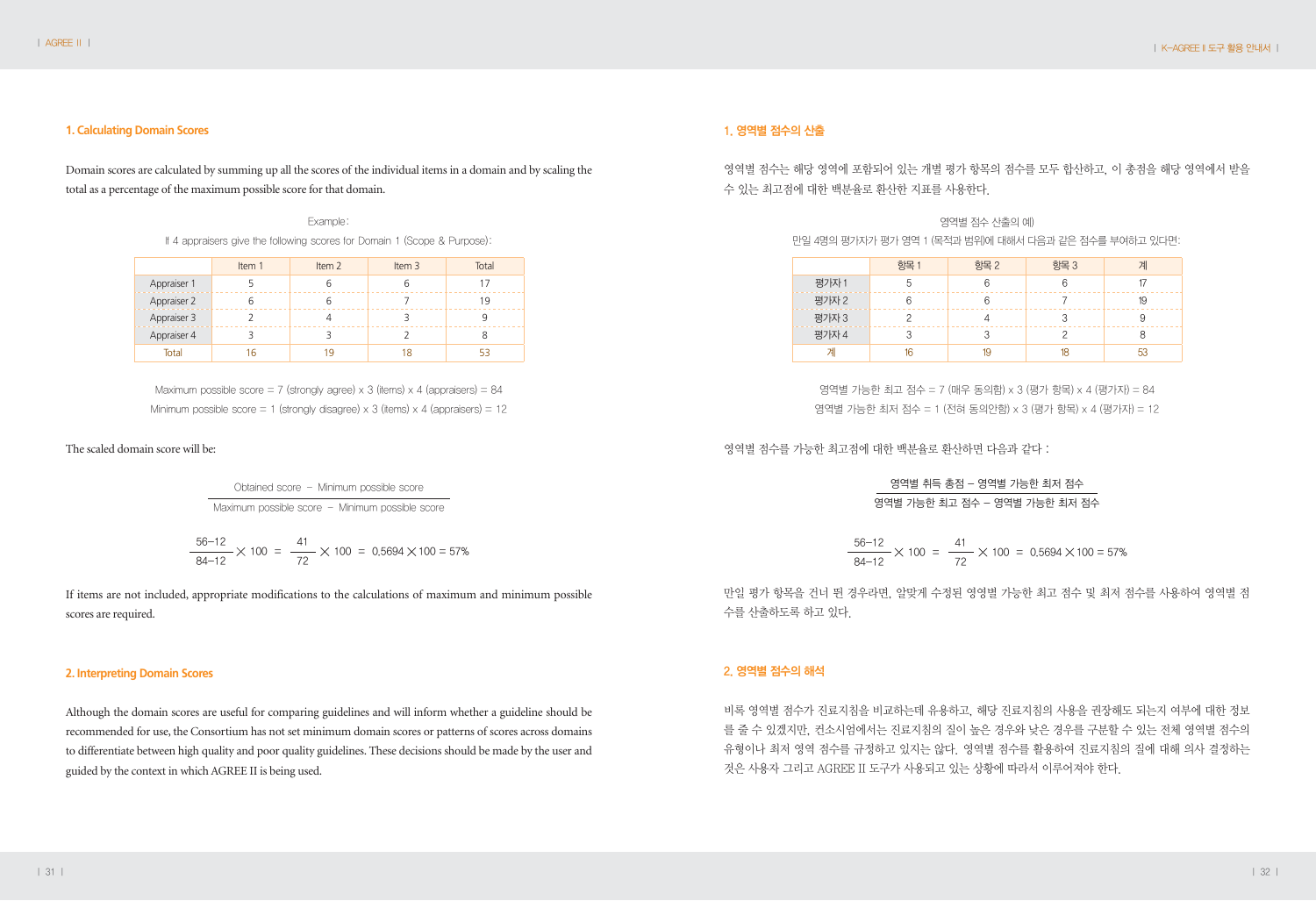| V. Overall Assessment |  | $\bullet$ |  |
|-----------------------|--|-----------|--|
|-----------------------|--|-----------|--|

Upon completing the 23 items, AGREE II users will provide 2 overall assessments of the guideline. The overall assessment requires the user to make a judgment as to the quality of the guideline, taking into account the criteria considered in the assessment process. The user is also asked whether he/she would recommend use of the guideline.

The next pages include, by domain, guidance for rating each of the 23 items of the AGREE II when appraising a guideline. Each item includes a description, suggestions for where to find the item information, and guidance for how to rate.

\_\_\_\_\_\_\_\_\_\_\_\_\_\_\_\_\_\_\_\_\_\_\_\_\_\_\_\_\_\_\_\_\_\_\_\_\_\_\_\_\_\_\_\_\_\_\_\_\_\_\_\_\_\_\_\_\_\_\_\_\_\_\_\_\_\_\_\_\_\_\_\_\_\_\_\_\_\_\_\_\_\_\_\_\_\_\_\_\_

 $V$ . 종합 평가 방법  $\bullet \bullet$ 

23개 항목별로 평가를 마치고 나면 AGREE II 도구 사용자들은 진료지침에 대해서 2개 항목의 전반적인 평가를 하도록 되어 있다. 이 전반적인 평가는 사용자가 평가 과정에서 고려된 기준들을 감안하여 진료지침의 질적 수준 에 대한 판정을 내리도록 하고 있다. 또한 사용자는 자신이 평가한 진료지침이 활용을 권장할 수 있는 수준인지의 여부에 대해서도 의견을 제시하게 된다.

다음 단원은 진료지침을 평가할 때 AGREE II 도구의 6개 영역별 23개 평가 항목 각각에 대한 점수 부여 및 판정 에 도움을 주기 위한 안내서이다. 각 항목은 기초적인 개념에 대한 설명, 해당 항목의 정보를 어디에서 찾을 수 있 는지에 대한 제언, 그리고 진료지침 평가 방법을 포함하고 있다.

\_\_\_\_\_\_\_\_\_\_\_\_\_\_\_\_\_\_\_\_\_\_\_\_\_\_\_\_\_\_\_\_\_\_\_\_\_\_\_\_\_\_\_\_\_\_\_\_\_\_\_\_\_\_\_\_\_\_\_\_\_\_\_\_\_\_\_\_\_\_\_\_\_\_\_\_\_\_\_\_\_\_\_\_\_\_\_\_\_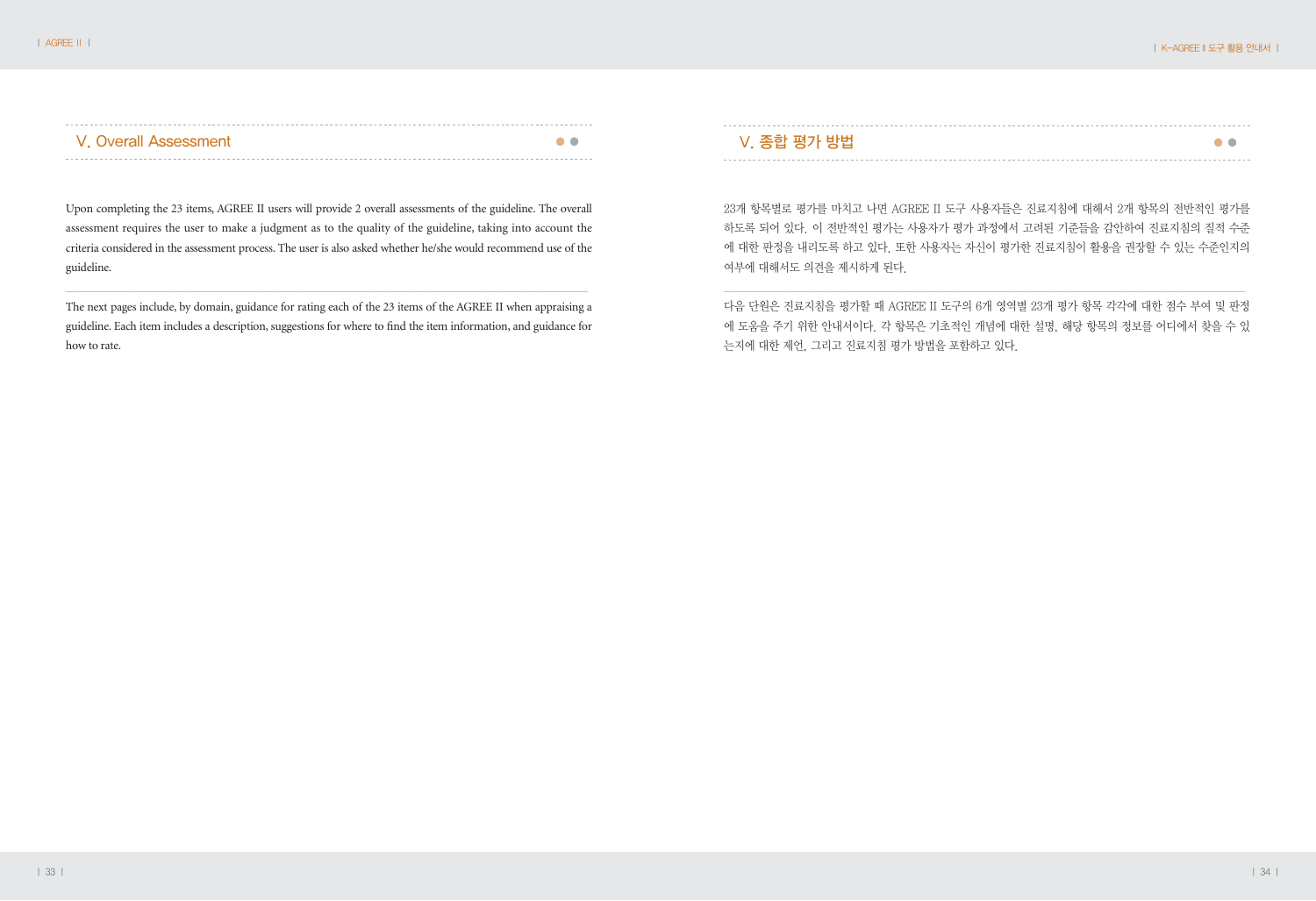# VI. Guidance for Rating Each Item

Domain 1. Scope and Purpose

# VI. 평가 영역별 세부 판정 기준

평가 영역 1. 범위와 목적

**1.** The overall objective(s) of the guideline is (are) specifically described.

**2.** The health question(s) covered by the guideline is (are) specifically described.

**3.** The population (patients, public, etc.) to whom the guideline is meant to apply is specifically described.

- **1.** 진료지침의 전반적인 목적이 구체적으로 서술되어 있다.
- **2.** 진료지침에서 다루고자하는 건강관련 질문들이 구체적으로 서술되어 있다.
- **3.** 진료지침을 적용할 인구집단 (환자, 일반인 등)이 구체적으로 서술되어 있다.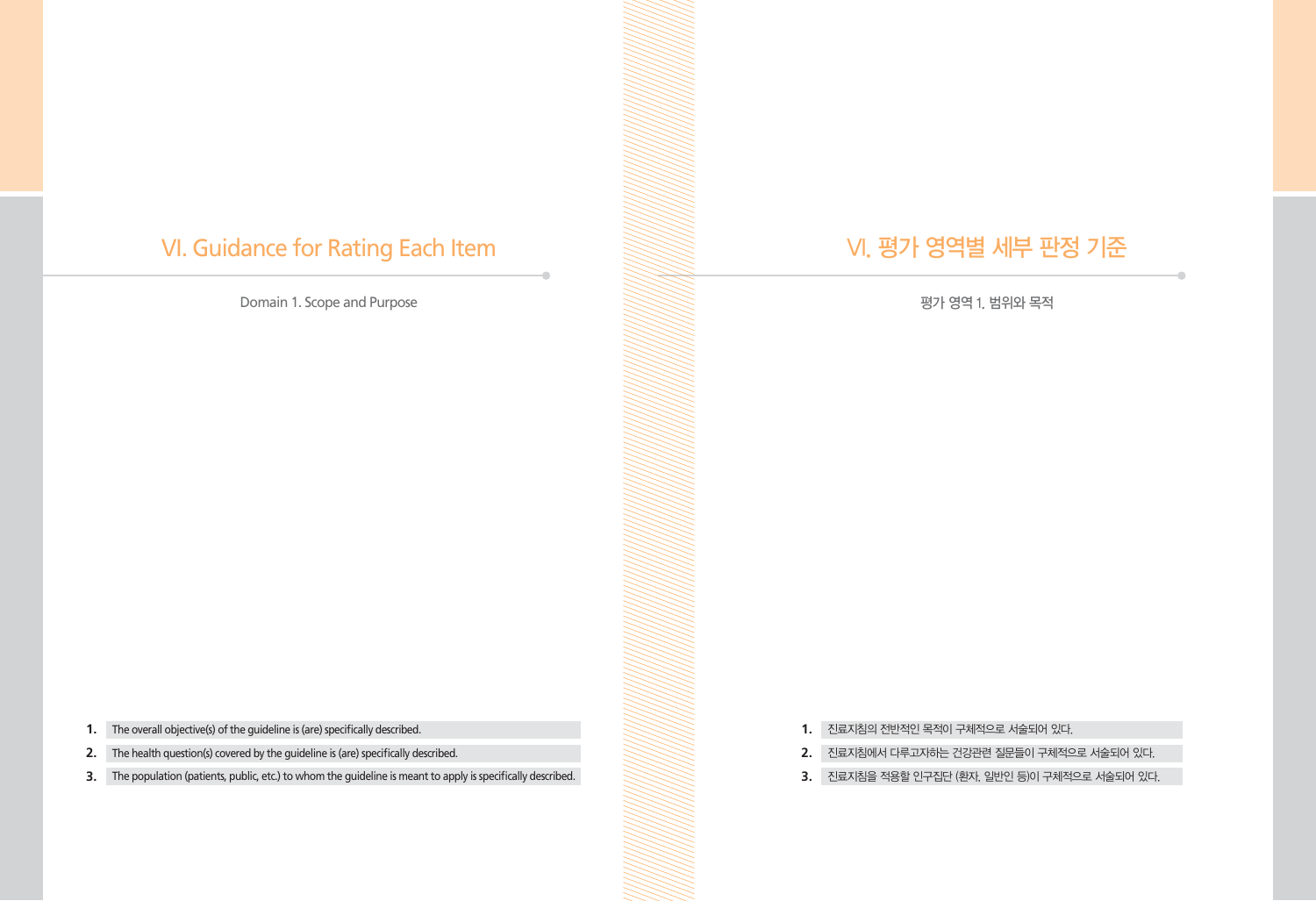# SCOPE AND PURPOSE Specifically described.

1. The overall objective(s) of the guideline is (are)



범위와 목적 | 1. 진료지침의 전반적인 목적이 구체적으로 서술되어 있다.

| 1 Strongly Disagree |  | C. | 6 | 7 Strongly Agree |
|---------------------|--|----|---|------------------|
| <b>Comments</b>     |  |    |   |                  |
|                     |  |    |   |                  |

# **User's Manual Description**

This deals with the potential health impact of a guideline on society and populations of patients or individuals. The overall objective(s) of the guideline should be described in detail and the expected health benefits from the guideline should be specific to the clinical problem or health topic. For example, specific statements would be:

- **← Preventing (long term) complications of patients with diabetes mellitus**
- $+$  Lowering the risk of subsequent vascular events in patients with previous myocardial infarction
- ✚ Most effective population-based colorectal screening strategies
- + Providing guidance on the most effective therapeutic treatment and management of patients with diabetes mellitus.

# **Where to Look**

Examine the opening paragraphs/chapters for a description of the scope and purpose of the guideline. In some cases, the rationale or need for the guideline is described in a document separate from the guideline, for instance, in the guideline proposal. Examples of commonly labeled sections or chapters in a guideline where this information can be found include: introduction, scope, purpose, rationale, background, and objectives.

# **How to Rate**

# Item content includes the following CRITERIA:

- ✚ health intent(s) (i.e., prevention, screening, diagnosis, treatment, etc.)
- ✚ expected benefit or outcome
- ✚ target(s) (e.g., patient population, society)

### **[ Additional CONSIDERATIONS ]**

- ✚ Is the item well written? Are the descriptions clear and concise?
- ✚ Is the item content easy to find in the guideline?

| 1 전혀 동의안함 | 3 |  | 6 | $\overline{\phantom{a}}$ 7  매우 동의함 $\overline{\phantom{a}}$ |
|-----------|---|--|---|-------------------------------------------------------------|
| 평가 의견 :   |   |  |   |                                                             |
|           |   |  |   |                                                             |
|           |   |  |   |                                                             |

# 사용자 메뉴얼

사용자 메뉴얼은 임상진료지침 (이하 진료지침)이 환자 개개인의 건강이나 의료계에 미칠 수 있는 잠정적인 영향을 다루고 있다. 진료지침의 목표들은 자세하게 서술되어야 하며, 본 진료지침을 통해 기대될 수 있는 건 강관련 편익들은 임상적 문제 또는 건강 주제별로 구체적이어야만 한다. 구체적 서술의 예는 다음과 같다.

- ✚ 당뇨병 환자의 (만성) 합병증 예방
- ✚ 이전에 심근경색을 앓은 환자에서 추가적 심혈관계 질환 발생 위험의 감소
- ✚ 인구집단에 적용할 가장 효과적인 대장암 검진 전략
- ✚ 당뇨병 환자에게 가장 효과적인 치료와 관리에 대한 지침 제공

# 눈여겨 볼 부분

진료지침의 범위와 목적에 관한 서술을 보기 위해서는 첫 번째 단원과 문단을 살펴본다. 때로는 진료지침의 이론적 근거나 필요성이 별도의 문서 (예를 들면 진료지침 개발제안서)에 서술되어 있는 경우도 있다. 진료지침 에서 이러한 정보를 찾아볼 수 있는 단원 및 소단원의 제목으로 흔히 다음과 같은 것들이 있다. : 서론, 범위, 목적, 이론적 근거, 배경, 목표.

# 평가 방법

항목의 내용은 다음과 같은 기준을 포함한다.

- ✚ 보건상의 목적 (예 : 예방, 선별검사, 진단, 치료, 등)
- ✚ 예상되는 편익 또는 결과
- ✚ 대상 (예, 환자군, 일반인)

- ✚ 항목이 제대로 잘 쓰여 있는가? 서술이 명확하고 간략한가?
- ← 항목의 각 내용을 진료지침에서 쉽게 찾을 수 있는가?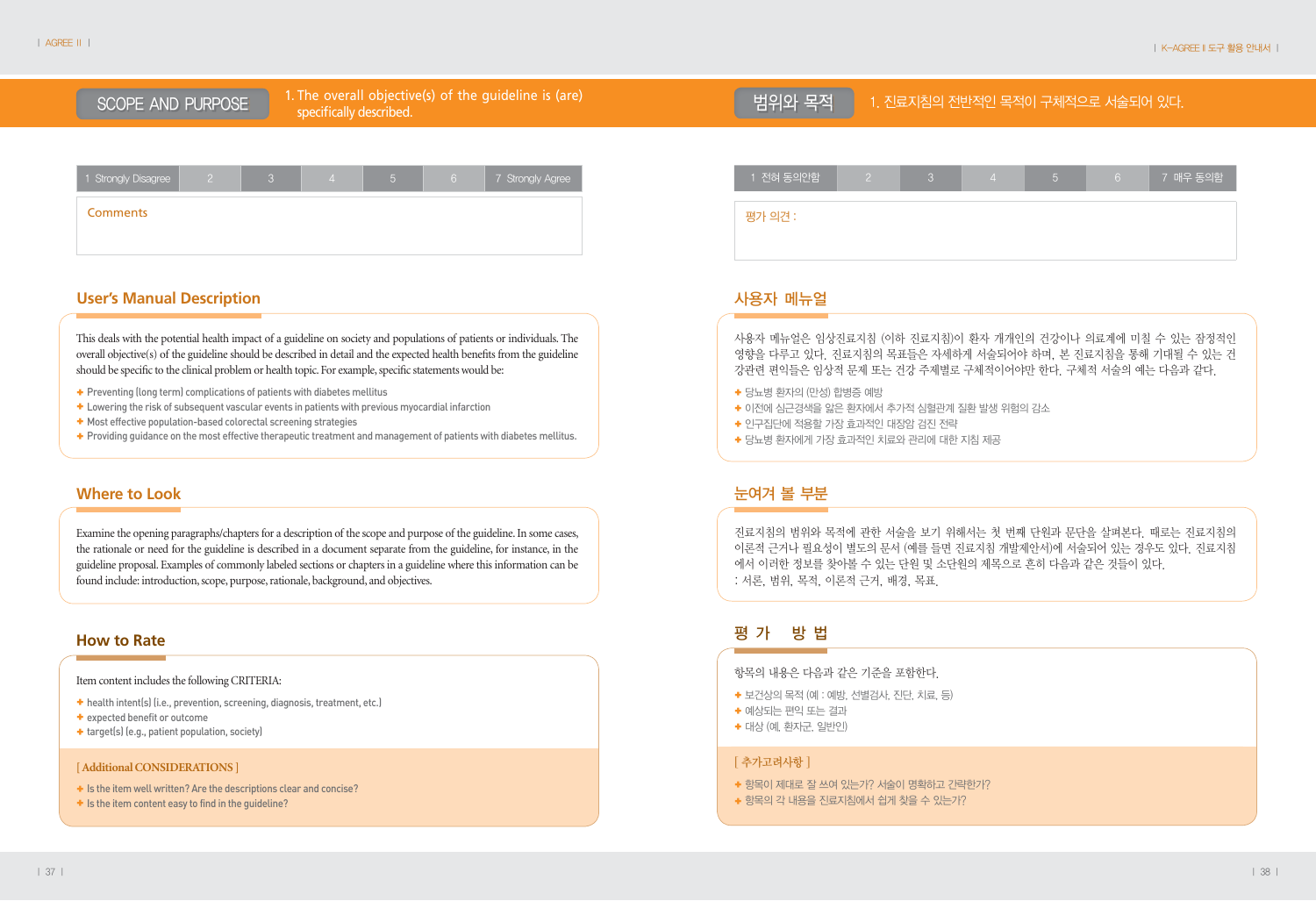# SCOPE AND PURPOSE **SCOPE** (are) specifically described.

2. The health question(s) covered by the guideline is



 $\frac{1}{2}$ 범위와 목적 2. 진료지침에서 다루고자하는 건강관련 질문들이 구체적으로 서술

| 1 Strongly Disagree |  |  | 6 | 7 Strongly Agree |
|---------------------|--|--|---|------------------|
| Comments            |  |  |   |                  |
|                     |  |  |   |                  |

# **User's Manual Description**

A detailed description of the health questions covered by the guideline should be provided, particularly for the key recommendations (see Item 17), although they need not be phrased as questions. Following the examples provided in question 1:

- ✚ How many times a year should the HbA1c be measured in patients with diabetes mellitus?
- ✚ What should the daily aspirin dosage for patients with proven acute myocardial infarction be?
- ✚ Does population-based colorectal screening using the fecal occult blood test reduce mortality of colorectal cancer?
- ✚ Is self-monitoring effective for blood glucose control in patients with Type 2 diabetes?

# **Where to Look**

Examine the opening paragraphs/chapters for a description of the scope and purpose of the guideline. In some cases, the questions are described in a document separate from the guideline, for instance in a search specification. Examples of commonly labeled sections or chapters in a guideline where this information can be found include: questions, scope, purpose, rationale, and background.

# **How to Rate**

## Item content includes the following CRITERIA:

- 
- **+** comparisons (if appropriate) ← outcome(s)
- ✚ health care setting or context
- ✚ target population ✚ intervention(s) or exposure(s)
	-

- **[ Additional CONSIDERATIONS ]**
- ✚ Is the item well written? Are the descriptions clear and concise?
- ✚ Is the item content easy to find in the guideline?
- ✚ Is there enough information provided in the question(s) for anyone to initiate the development of a guideline on this topic or to understand the patients/populations and contexts profiled in the guideline?

| 1 전혀 동의안함 | ⌒ | $\mathcal{L}$ | /6/ | 7 매우 동의함 |
|-----------|---|---------------|-----|----------|
| 평가 의견 :   |   |               |     |          |
|           |   |               |     |          |
|           |   |               |     |          |

# 사용자 메뉴얼

진료지침에서 건강관련 질문은 핵심권고사항의 범주에 적합하도록 자세히 서술되어야 하며 (항목 17 참조), 반드시 질문의 형태를 취할 필요는 없다. 항목1에 제시된 주제에 의한 질문의 예를 들면 다음과 같다.

- ✚ 당뇨병 환자들은 일 년에 몇 번이나 HbA1c를 측정해야 하는가?
- ✚ 급성심근경색이 확진된 환자들의 아스피린 1일 복용량은 얼마인가?
- ◆ 분변잠혈반응검사를 이용한 대장암 집단선별이 대장암으로 인한 사망률을 감소시킬 수 있는가?
- ✚ 자가측정방법이 제2형 당뇨병 환자들의 혈당조절에 효과적인가?

# 눈여겨 볼 부분

진료지침의 범위와 목적에 관한 서술을 보기 위해서는 첫 번째 단원과 문단을 살펴본다. 때로는 건강관련 질 문들이 별도의 문서 (예를 들면 검색전략)에 서술되어 있는 경우도 있다. 진료지침에서 이러한 정보를 찾아볼 수 있는 단원 및 소단원의 제목으로 흔히 다음과 같은 것들이 있다: 질문, 범위, 목적, 이론적 근거, 배경.

# 평가 방법

항목의 내용은 다음과 같은 기준을 포함한다.

- ✚ 대상 집단 ✚ 중재 혹은 노출
	-
- **+ 비교** (적절한 경우) ← 수출한 수출한 수출한 수출한
- ✚ 진료지침이 사용되는 진료 환경 또는 상황

- ✚ 항목이 제대로 잘 쓰여 있는가? 서술이 명확하고 간략한가?
- ✚ 항목의 각 내용을 지침에서 쉽게 찾을 수 있는가?
- ✚ 질문의 내용은 이 주제에 대한 진료지침 개발을 시작하려는 경우 또는 진료지침에 명시되어 있는 환자군/인구집단의 특 성이나 상황을 이해하려는 사람들에게 충분한 정보를 제공하는가?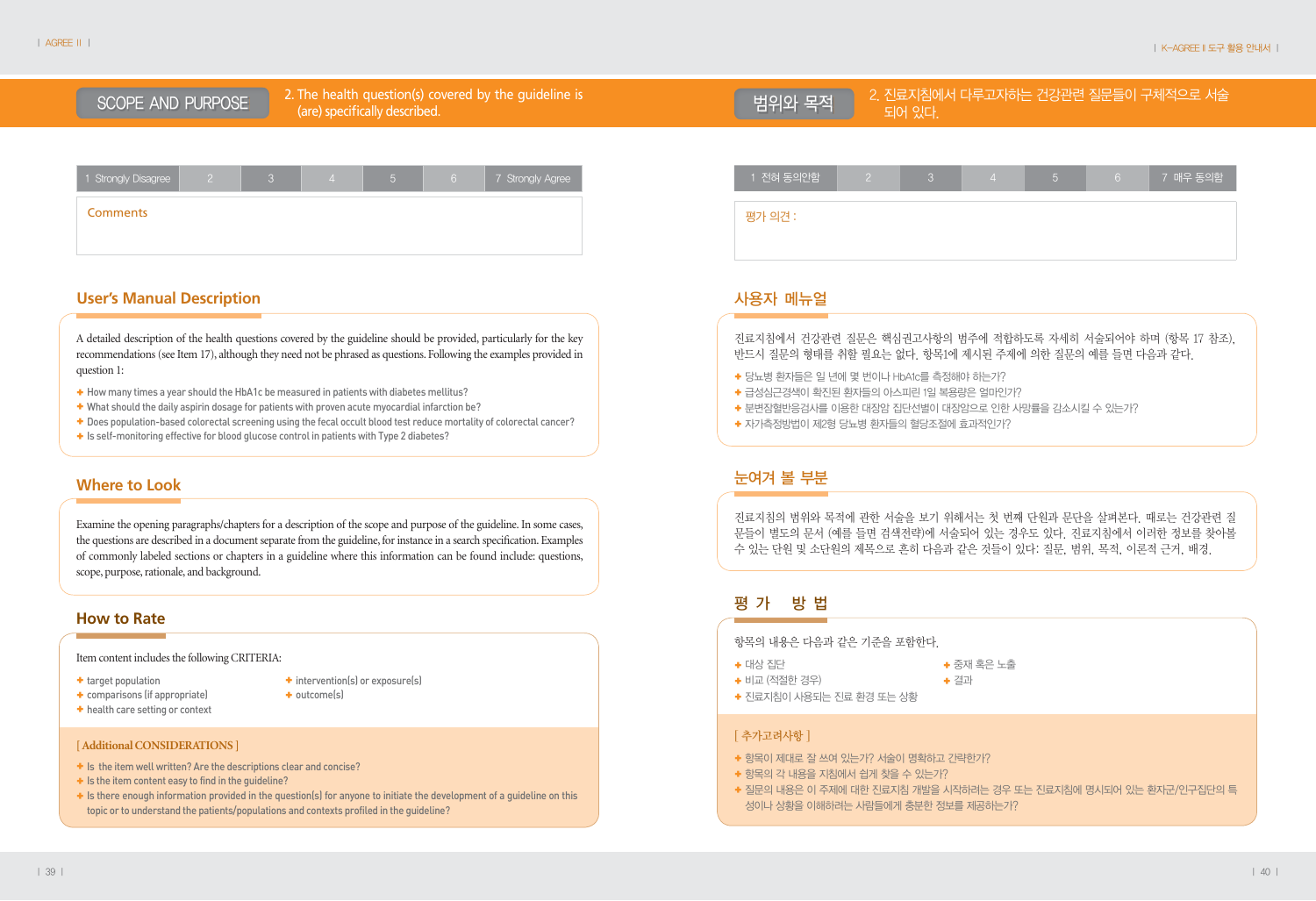3. The population (patients, public, etc.) to whom the SCOPE AND PURPOSE<br>guideline is meant to apply is specifically described.



3. 진료지침을 적용할 인구집단 (환자, 일반인 등)이 구체적으로 서술

| 1 Strongly Disagree |  |  | 6 | 7 Strongly Agree |
|---------------------|--|--|---|------------------|
| <b>Comments</b>     |  |  |   |                  |
|                     |  |  |   |                  |

# **User's Manual Description**

A clear description of the population (i.e., patients, public, etc.) covered by a guideline should be provided. The age range, sex, clinical description, and comorbidity may be provided. For example:

- ✚ A guideline on the management of diabetes mellitus only includes patients with non-insulin dependent diabetes mellitus and excludes patients with cardiovascular comorbidity.
- ✚ A guideline on the management of depression only includes patients with major depression according to the DSM-IV criteria, and excludes patients with psychotic symptoms and children.
- ✚ A guideline on screening of breast cancer only includes women, aged between 50 and 70 years, with no history of cancer and with no family history of breast cancer.

# **Where to Look**

Examine the opening paragraphs/chapters for a description of the target population of the guideline. The explicit exclusion of some populations (for instance children) is also covered by this item. Examples of commonly labeled sections or chapters in a guideline where this information can be found include: patient population, target population, relevant patients, scope, and purpose.

# **How to Rate**

# Item content includes the following CRITERIA:

- **+** target population, gender and age **← clinical condition (if relevant)**
- ✚ severity/stage of disease (if relevant) ✚ comorbidities (if relevant)
- ✚ excluded populations (if relevant)
- 
- 

# **[ Additional CONSIDERATIONS ]**

- ✚ Is the item well written? Are the descriptions clear and concise?
- $+$  Is the item content easy to find in the quideline?
- ✚ Is the population information specific enough so that the correct and eligible individuals would receive the action recommended in the guideline?

| $\overline{1}$ 1 전혀 동의안함 | 3 | 片 | $6 \overline{6}$ | 7 매우 동의함 |
|--------------------------|---|---|------------------|----------|
| 평가 의견 :                  |   |   |                  |          |
|                          |   |   |                  |          |

# 사용자 메뉴얼

진료지침이 다루는 인구집단 (예를 들면 환자군, 일반인 등)에 대해 명확하게 서술되어야 한다. 연령별, 성별, 임상적 특성, 동반질환 등에 대한 내용이 제시될 수 있다. 예를 들면 다음과 같다.

- ✚ 당뇨병 관리 지침의 내용에는 인슐린 비의존성 당뇨병 환자들만 포함하며 심혈관 질환을 동반하고 있는 환자들은 제외 한다.
- ✚ 우울증 관리를 위한 지침에는 DSM-IV 기준에 의한 주요우울장애만을 포함하며, 정신신경학적 증상이 있는 환자와 어 린이는 제외한다.
- ✚ 유방암 선별검사를 위한 지침 내용에는 과거 암 병력이 없으며, 유방암 가족력이 없는 50대에서 70대 사이의 여성들만 을 포함한다.

# 눈여겨 볼 부분

진료지침의 대상군에 관한 서술을 보기 위해서는 첫 번째 단원과 문단을 살펴본다. 이 항목에서는 일부 집단 을 명백하게 배제하는 내용이 포함될 수 있다.진료지침에서 이러한 정보를 찾아볼 수 있는 단원 및 소단원의 제목으로 흔히 다음과 같은 것들이 있다: 환자군, 대상 인구집단, 관련 환자군, 범위, 목적.

# 평가 방법

# 항목의 내용은 다음과 같은 기준을 포함한다.

- 
- **+** 병의 중증도/진행단계 (관련 있는 경우) ★ 동반질환 (관련 있는 경우)
- ✚ 제외되는 대상 (관련 있는 경우)
- **+ 대상 집단, 성별, 나이 ← ← 임상적 상태 (관련 있는 경우)** 
	-

- ✚ 항목이 제대로 잘 쓰여 있는가? 서술이 명확하고 간략한가?
- ✚ 항목의 각 내용을 진료지침에서 쉽게 찾을 수 있는가?
- ✚ 대상군에 대한 정보가 충분히 구체적이어서 조건에 맞는 적절한 사람들이 진료지침에 권고된 조치를 받을 수 있는가?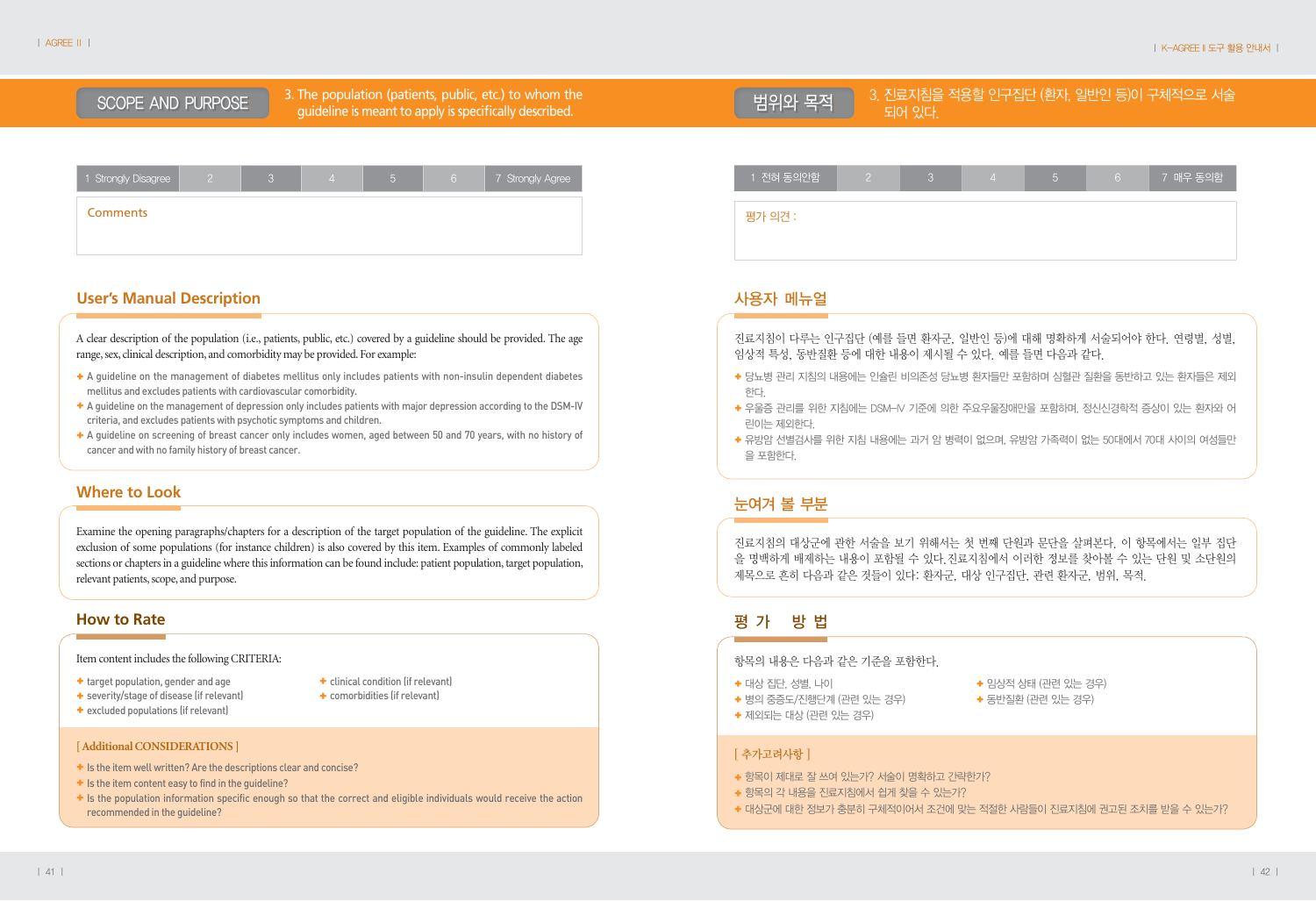# VI. Guidance for Rating Each Item

Domain 2. Stakeholder Involvement

# VI. 평가 영역별 세부 판정 기준

평가 영역 2. 이해당사자의 참여

- **4.** The guideline development group includes individuals from all relevant professional groups.
- **5.** The views and preferences of the target population (patients, public, etc.) have been sought.
- **6.** The target users of the guideline are clearly defined.
- **4.** 진료지침 개발 그룹은 모든 관련 전문가 집단을 포함하고 있다.
- **5.** 진료지침을 적용할 인구집단 (환자, 일반인 등)의 관점과 선호도를 고려했고, 그 내용을 포함하고 있다.
- **6.** 진료지침을 주로 활용할 사용자 집단이 분명하게 규정되어 있다.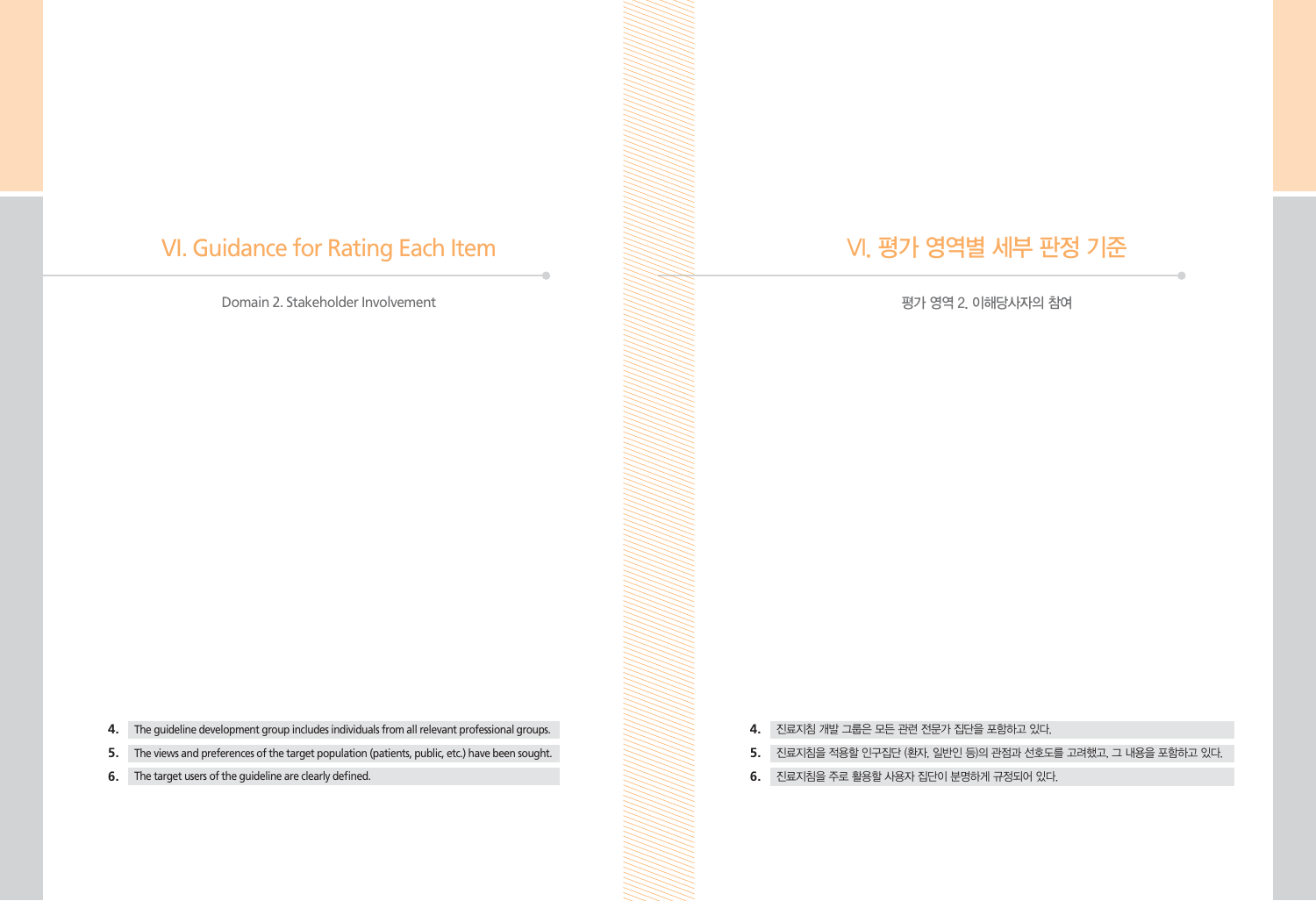4. The guideline development group includes STAKEHOLDER INVOLVEMENT 4. The guideline development group includes<br>individuals from all relevant professional groups.

| 1 Strongly Disagree |  | $\Box$ | 161 | 7 Strongly Agree |
|---------------------|--|--------|-----|------------------|
| <b>Comments</b>     |  |        |     |                  |
|                     |  |        |     |                  |

# **User's Manual Description**

This item refers to the professionals who were involved at some stage of the development process. This may include members of the steering group, the research team involved in selecting and reviewing/rating the evidence and individuals involved in formulating the final recommendations. This item excludes individuals who have externally reviewed the guideline (see Item 13). This item excludes target population representation (see Item 5). Information about the composition, discipline, and relevant expertise of the guideline development group should be provided.

# **Where to Look**

Examine the opening paragraphs/chapters, acknowledgement section or appendices for the composition of the guideline development group. Examples of commonly labeled sections or chapters in a guideline where this information can be found include: methods, guideline panel member list, acknowledgements, and appendices.

# **How to Rate**

# Item content includes the following CRITERIA:

- $+$  For each member of the quideline development group, the following information is included: •name
- •discipline/content expertise (e.g., neurosurgeon, methodologist)
- •institution (e.g., St. Peter's hospital) •geographical location (e.g., Seattle, WA)
- •a description of the member's role in the guideline development group

# **[ Additional CONSIDERATIONS ]**

- $+$  Is the item well written? Are the descriptions clear and concise?
- ✚ Is the item content easy to find in the guideline?
- ✚ Are the members an appropriate match for the topic and scope? Potential candidates include relevant clinicians, content experts, researchers, policy makers, clinical administrators, and funders.
- ✚ Is there at least one methodology expert included in the development group (e.g., systematic review expert, epidemiologist, statistician, library scientist, etc.)?

# $\overline{a}$ 이해당사자의 참여  $\overline{a}$  4. 진료지침 개발 그룹은 모든 관련 전문가 집단을 포함하고 있다.

| 1 전혀 동의안함 |  | $\overline{5}$ | 6 <sup>1</sup> | 7 매우 동의함 |
|-----------|--|----------------|----------------|----------|
| 평가 의견 :   |  |                |                |          |
|           |  |                |                |          |
|           |  |                |                |          |

# 사용자 메뉴얼

이 항목에서는 개발과정 각 단계에 참여한 전문가 집단들을 제시하게 된다. 이들 집단으로는 진료지침 개발의 기획운영그룹과 연구팀 (근거의 선택, 검토, 등급화), 최종권고안 도출팀 등이 모두 포함되며, 외부검토자는 제외 한다 (13번 항목 참조). 또한 이 항목에서는 진료지침의 대상 집단을 대표하는 자도 제외 한다 (5번 항목 참조). 진료지침 개발 집단의 구성, 학문 분야 및 전문 분야에 대한 정보가 제공되어야 한다.

# 눈여겨 볼 부분

진료지침 개발그룹의 구성에 관한 서술은 문헌의 첫 번째 단원과 문단, 감사의 글 및 부록을 살펴본다. 진료지 침에서 이러한 정보를 찾아볼 수 있는 단원 및 소단원의 제목으로 흔히 다음과 같은 것들이 있다: 방법, 지침 개발자명단, 감사의 글, 부록.

# 평가 방법

항목의 내용은 다음과 같은 기준을 포함한다.

- ✚ 진료지침 개발그룹의 각 구성원에 관해 다음의 정보가 포함되어야 한다.
- •이름
- •학문분야/ 내용별 전문 영역 (예, 신경외과의사, 방법론 전문가)
- •기관 (예, 00대학병원) •지역 (예, 서울)
- •진료지침 개발그룹에서의 역할에 관한 서술

- ✚ 항목이 제대로 잘 쓰여 있는가? 서술이 명확하고 간략한가?
- ✚ 항목의 각 내용을 지침에서 쉽게 찾을 수 있는가?
- ✚ 구성원들은 각 주제와 영역에 맞도록 적합하게 배정되었는가? 가능한 후보자로는 관련 임상의, 관련 전문가, 연구원, 정 책 결정자, 임상 행정가, 그리고 재정후원자를 포함한다.
- ✚ 진료지침 개발그룹에 적어도 한 명의 방법론 전문가가 포함 되었는가 (예, 체계적 문헌고찰 전문가, 역학자, 통계학자, 문헌정보학자 등)?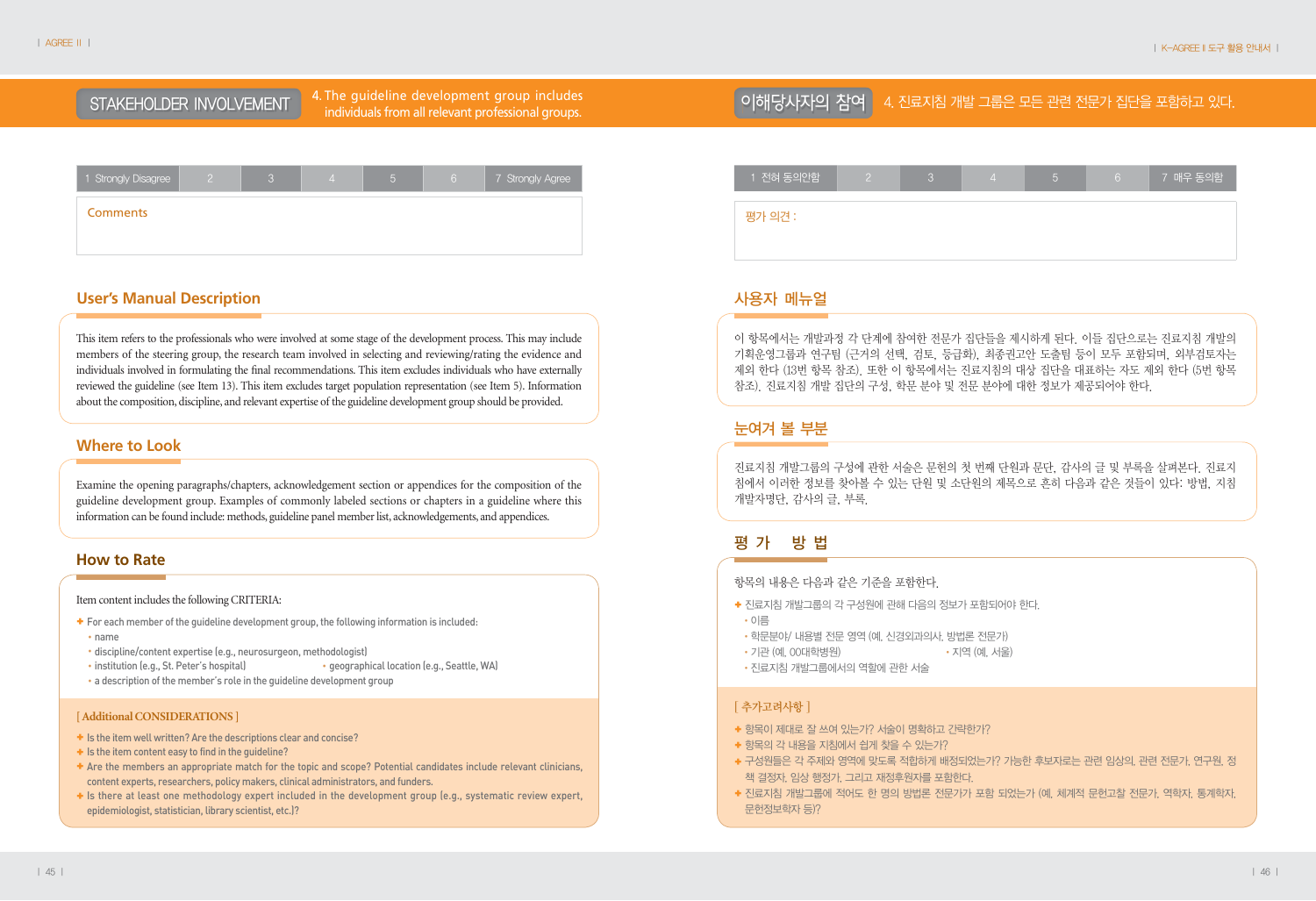5. The views and preferences of the target population

| 1 Strongly Disagree |  | h | 6 | 7 Strongly Agree |
|---------------------|--|---|---|------------------|
| <b>Comments</b>     |  |   |   |                  |
|                     |  |   |   |                  |

# **User's Manual Description**

Information about target population experiences and expectations of health care should inform the development of guidelines. There are various methods for ensuring that these perspectives inform the different stages of guideline development by stakeholders. For example, formal consultations with patients/public to determine priority topics, participation of these stakeholders on the guideline development group, or external review by these stakeholders on draft documents. Alternatively, information could be obtained from interviews of these stakeholders or from literature reviews of patient/public values, preferences or experiences. There should be evidence that some process has taken place and that stakeholders' views have been considered.

# **Where to Look**

Examine the paragraphs on the guideline development process. Examples of commonly labeled sections or chapters in a guideline where this information can be found include: scope, methods, guideline panel member list, external review, and target population perspectives.

# **How to Rate**

# Item content includes the following CRITERIA:

- ✚ statement of type of strategy used to capture patients'/public's' views and preferences (e.g., participation in the guideline development group, literature review of values and preferences)
- ✚ methods by which preferences and views were sought (e.g., evidence from literature, surveys, focus groups)
- ✚ outcomes/information gathered on patient/public information
- ✚ description of how the information gathered was used to inform the guideline development process and/or formation of the recommendations

# **[ Additional CONSIDERATIONS ]**

- ✚ Is the item well written? Are the descriptions clear and concise?
- ✚ Is the item content easy to find in the guideline?

# STAKEHOLDER INVOLVEMENT buitents, public, etc.) have been sought. The staget population and preferences of the target population and the target population and the target population and the target population and the staget

| $\overline{11}$ 전혀 동의안함 $\overline{1}$ | IЗ | 5 | 6 | 7 매우 동의함 |
|----------------------------------------|----|---|---|----------|
| 평가 의견 :                                |    |   |   |          |
|                                        |    |   |   |          |
|                                        |    |   |   |          |

# 사용자 메뉴얼

의료행위에 대한 대상 집단에서의 경험이나 기대에 관한 정보가 지침 개발시 제공되어야 한다. 진료지침 개발 의 각각의 단계에서 이해당사자의 견해를 반영하는 방법으로는 여러 가지가 있을 수 있다. 예를 들어 우선시 되는 주제를 정하는 과정에 환자나 일반 대중의 의견을 공식적으로 듣거나, 개발 그룹에 환자/일반인 대표자 를 참여하도록 하거나, 문서화된 초안에 대해 이해 당사자가 외부검토 방식으로 참여한다. 대안으로서 이해당 사자에 대한 인터뷰 또는 환자/일반인의 가치관이나 선호도, 경험에 관해 문헌 검토를 함으로써 해당 정보를 얻을 수 있다. 이러한 과정들이 지침 개발과정에 포함되었고, 이해당사자의 견해가 고려되었다는 근거가 지침 에 제시되어야 한다.

# 눈여겨 볼 부분

진료지침 개발과정에 대한 문단을 살펴본다. 진료지침에서 이러한 정보를 찾아볼 수 있는 단원 및 소단원의 제목으로 흔히 다음과 같은 것들이 있다: 범위, 방법, 지침개발자 명단, 외부검토, 대상군의 시각.

# 평가 방법

항목의 내용은 다음과 같은 기준을 포함한다.

- 환자 및 일반인의 가치관과 선호도를 알기 위해 사용한 전략에 관한 설명 (예를 들어 지침개발그룹의 참여, 가치와 선호 도에 관련된 문헌 검토)
- ✚ 선호도나 관점을 찾아내는 방법 (문헌, 여론조사, 포커스집단으로부터 얻은 근거 등)
- ✚ 환자 및 일반인에게서 수집된 정보 및 결과물
- ◆ 수집된 정보가 지침개발과정과 권고안에 어떻게 반영되었는지에 관한 설명

- ✚ 항목이 제대로 잘 쓰여 있는가? 서술이 명확하고 간략한가?
- ✚ 항목의 각 내용을 지침에서 쉽게 찾을 수 있는가?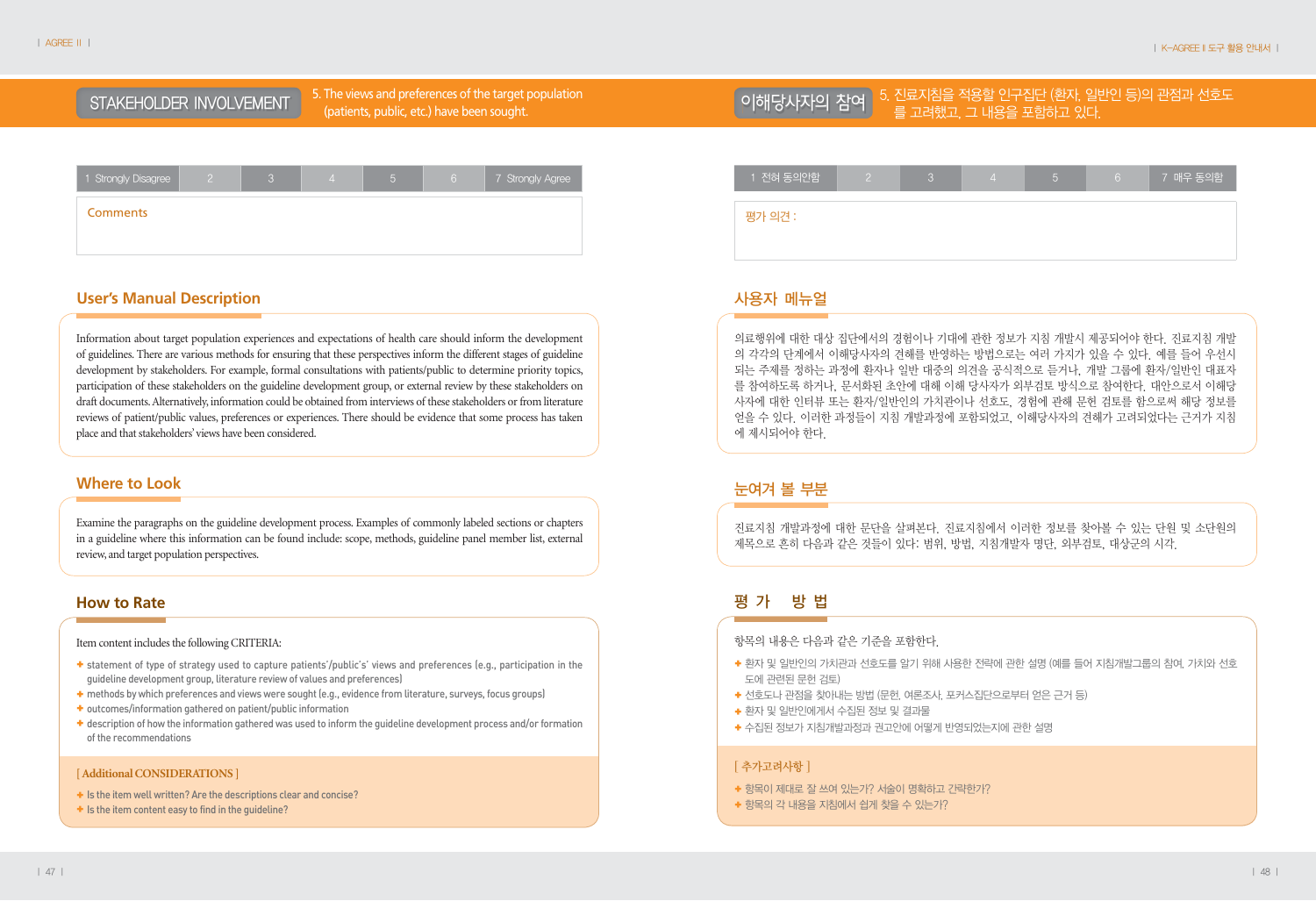6. The target users of the guideline are clearly defined.

| 1 Strongly Disagree |  |  | 6 | 7 Strongly Agree |
|---------------------|--|--|---|------------------|
| <b>Comments</b>     |  |  |   |                  |
|                     |  |  |   |                  |

# **User's Manual Description**

The target users should be clearly defined in the guideline, so the reader can immediately determine if the guideline is relevant to them. For example, the target users for a guideline on low back pain may include general practitioners, neurologists, orthopaedic surgeons, rheumatologists, and physiotherapists.

# **Where to Look**

Examine the opening paragraphs/chapters for a description of the target users of the guideline. Examples of commonly labeled sections or chapters in a guideline where this information can be found include: target user and intended user.

# **How to Rate**

# Item content includes the following CRITERIA:

- ✚ clear description of intended guideline audience (e.g. specialists, family physicians, patients, clinical or institutional leaders/administrators)
- ✚ description of how the guideline may be used by its target audience (e.g., to inform clinical decisions, to inform policy, to inform standards of care)

# **[ Additional CONSIDERATIONS ]**

- ✚ Is the item well written? Are the descriptions clear and concise?
- ✚ Is the item content easy to find in the guideline?
- ✚ Are the target users appropriate for the scope of the guideline?

# STAKEHOLDER INVOLVEMENT 6. The target users of the guideline are clearly<br>STAKEHOLDER INVOLVEMENT defined. 이해당사자의 참여

| 1 전혀 동의안함 | n | Б | $6^{\circ}$ | 7 매우 동의함 |
|-----------|---|---|-------------|----------|
| 평가 의견 :   |   |   |             |          |
|           |   |   |             |          |
|           |   |   |             |          |

# 사용자 메뉴얼

진료지침의 목표 사용자가 진료지침에 명백하게 규정되어 있고 독자가 자신들에게 관련된 진료지침인지를 쉽 게 알 수 있어야 한다. 예들 들어 요통 관리 진료지침의 목표 사용자로는 일반의 및 신경과의사, 정형외과의 사, 류마티스 내과의사, 물리치료사 등이 포함될 수 있다.

# 눈여겨 볼 부분

진료지침의 목표 사용자에 관하여 서술한 문단이나 단원을 살펴본다. 진료지침에서 이러한 정보를 찾아볼 수 있는 단원 및 소단원의 제목으로는 흔히 다음과 같은 것들이 있다: 목표 사용자, 의도되고 있는 사용자.

# 평가 방법

# 항목의 내용은 다음과 같은 기준을 포함한다.

- ✚ 진료지침 사용자들에 대한 명확한 기술 (예; 전문의, 가정의, 환자, 임상분야 또는 기관의 지도자 및 관리자)
- + 목표 사용자가 지침을 어떻게 사용할 수 있는지에 대해 기술 (예; 임상적 의사결정에 대한 정보, 정책에 대한 정보, 의료 행위의 표준에 대한 정보)

- ✚ 항목이 제대로 잘 쓰여 있는가? 서술이 명확하고 간략한가?
- ✚ 항목의 각 내용을 지침에서 쉽게 찾을 수 있는가?
- ✚ 목표 사용자가 진료지침의 범위에 적합한가?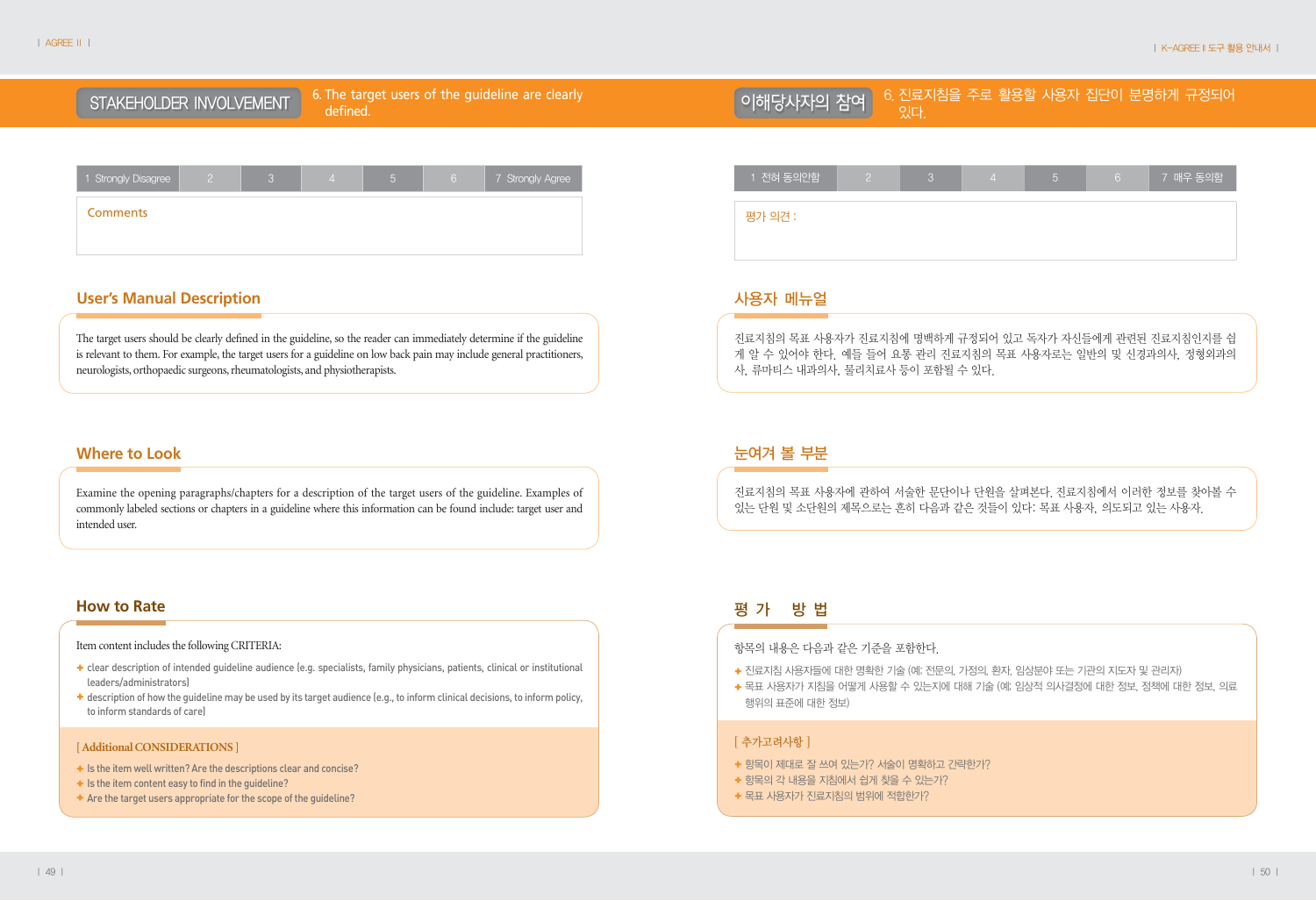# VI. Guidance for Rating Each Item

Domain 3. Rigour of Development

# VI. 평가 영역별 세부 판정 기준

# 평가 영역 3. 개발의 엄격성

- **7.** Systematic methods were used to search for evidence.
- **8.** The criteria for selecting the evidence are clearly described.
- **9.** The strengths and limitations of the body of evidence are clearly described.
- **10.** The methods for formulating the recommendations are clearly described.
- **11.** The health benefits, side effects, and risks have been considered in formulating the recommendations.
- **12.** There is an explicit link between the recommendations and the supporting evidence.
- **13.** The guideline has been externally reviewed by experts prior to its publication.
- **14.** A procedure for updating the guideline is provided.
- **7.** 근거의 검색에 체계적인 방법이 사용되었다.
- **8.** 근거 선택의 기준이 분명하게 서술되어 있다.
- **9.** 근거 자료의 강도와 한계가 분명하게 서술되어 있다.
- **10.** 권고안 도출 방법이 분명하게 서술되어 있다.
- **11.** 건강상의 편익, 부작용, 위험 요인이 권고안 도출시 고려되었다.
- **12.** 권고안과 이를 뒷받침하는 근거를 명확하게 연결 지을 수 있다.
- **13.** 진료지침은 출판 전에 외부 전문가들에 의한 검토 과정이 있었다.
- **14.** 진료지침의 갱신 절차가 제시되어 있다.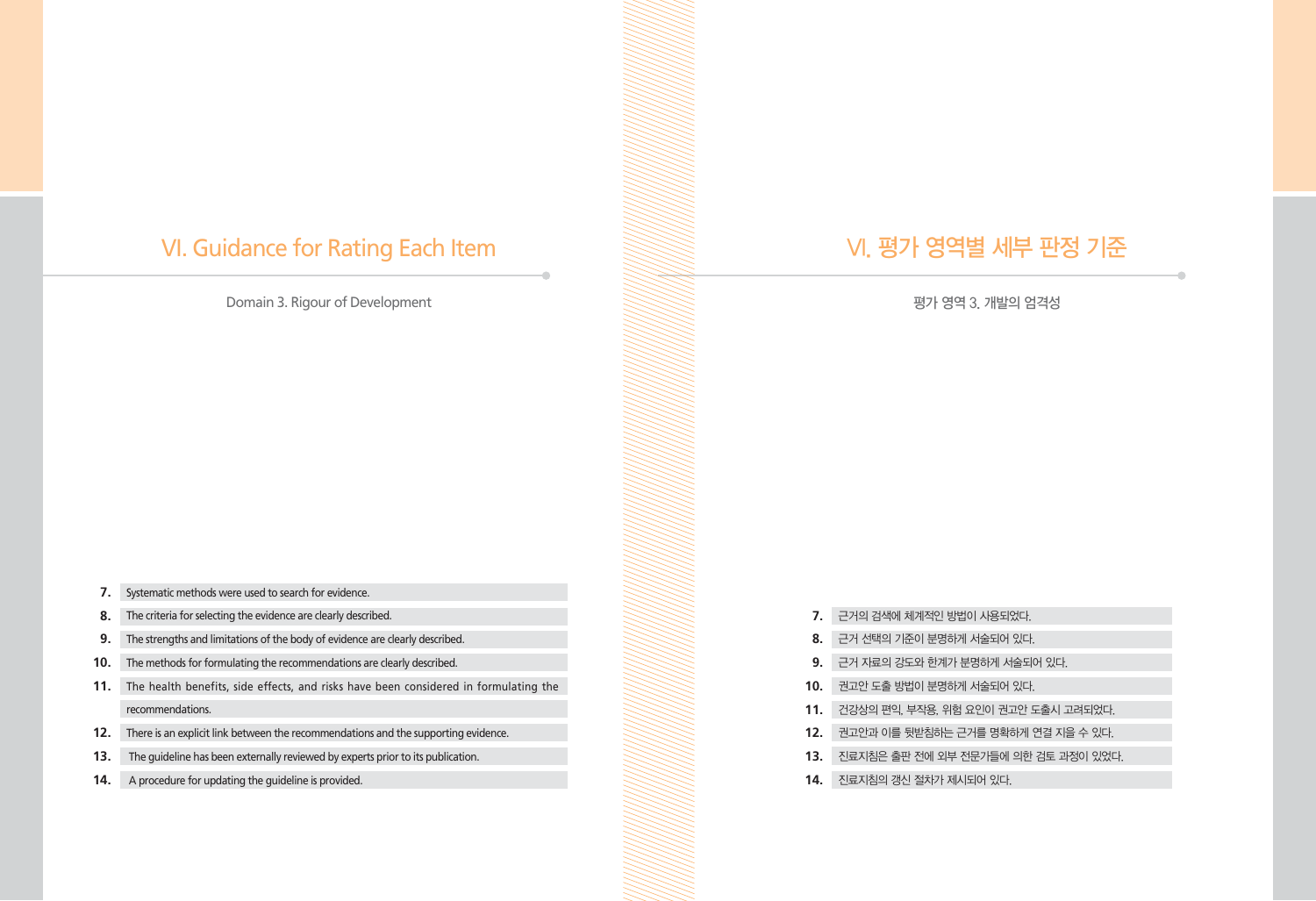7. Systematic methods were used to search for RIGOUR OF DEVELOPMENT Providence. Previdence. Previdence. The used to search for the providence and the official methods were used to search for the providence of the diffusion of the diffusion of the diffusion of the dif



# **User's Manual Description**

Details of the strategy used to search for evidence should be provided including search terms used, sources consulted, and dates of the literature covered. Sources may include electronic databases (e.g. MEDLINE, EMBASE, CINAHL), databases of systematic reviews (e.g. the Cochrane Library, DARE), handsearching journals, reviewing conference proceedings, and other guidelines (e.g. the US National Guideline Clearinghouse, the German Guidelines Clearinghouse). The search strategy should be as comprehensive as possible and executed in a manner free from potential biases and sufficiently detailed to be replicated.

# **Where to Look**

Examine the paragraphs/chapters describing the guideline development process. In some cases the search strategies are described in separate documents or in an appendix to the guideline. Examples of commonly labelled sections or chapters in a guideline where this information can be found include: methods, literature search strategy, and appendices.

# **How to Rate**

# Item content includes the following CRITERIA:

- ✚ named electronic database(s) or evidence source(s) where the search was performed (e.g., MEDLINE, EMBASE, PsychINFO, CINAHL)
- ✚ time periods searched (e.g., January 1, 2004 to March 31, 2008)
- ✚ search terms used (e.g., text words, indexing terms, subheadings)
- ✚ full search strategy included (e.g., possibly located in appendix)

# **[ Additional CONSIDERATIONS ]**

- ✚ Is the item well written? Are the descriptions clear and concise?
- ✚ Is the item content easy to find in the guideline?
- ✚ Is the search relevant and appropriate to answer the health question? (e.g., all relevant databases and, appropriate search terms used)
- ✚ Is there enough information provided for anyone to replicate the search?

# 1 전혀 동의안함 2 3 4 5 6 7 매우 동의함

평가 의견 :

# 사용자 메뉴얼

검색어, 검색 시점, 자료원을 포함하여 검색 전략의 세부사항이 제공되어야 한다. 자료 원에는 전자 데이터베 이스 (예: MEDLIND, EMBASE, CINAHL), 체계적 문헌고찰 데이터베이스(예: Cochrane Library, DARE), 수기 검색, 학술대회 초록집, 다른 진료지침(예: US National Guideline Clearinghouse, the German Guideline Clearinghouse) 등이 있다. 검색 전략은 가능한 한 포괄적이어야 하고, 잠재적인 비뚤림이 배제된 방법으로 시행되어야 하며 재현이 가능 하도록 충분히 자세하게 기술되어야 한다.

# 눈여겨 볼 부분

진료지침 개발과정에 관하여 서술한 문단이나 단원을 살펴본다. 때로는 진료지침의 부록이나 별도의 문서에 서술된 경우도 있다. 진료지침에서 이러한 정보를 찾아볼 수 있는 단원 및 소단원의 제목으로 흔히 다음과 같 은 것들이 있다: 방법, 문헌검색전략, 부록.

# 평가 방법

항목의 내용은 다음과 같은 기준을 포함한다.

- ✚ 검색을 시행한 전자 데이터베이스 또는 출처 (예, MEDLINE, EMBASE, PsychINFO, CINAHL)
- ✚ 검색기간 (예, 2004년 1월 1일에서 2008년 3월 31일)
- ✚ 사용한 검색어 (예, 본문 단어, 색인용어, 부제)
- ✚ 전체적인 검색전략 (예, 부록에 포함 가능)

- ✚ 항목이 제대로 잘 쓰여 있는가? 서술이 명확하고 간략한가?
- ← 항목의 각 내용을 지침에서 쉽게 찾을 수 있는가?
- ✚ 검색방법은 건강과 관련된 헤당 질문에 답할 수 있도록 적절하고 관련성이 있는가? (예, 관련된 모든 데이터베이스 그리 고 적절한 검색어 사용)
- ✚ 누구든 검색을 다시 재현하기에 충분한 정보가 제공되고 있는가?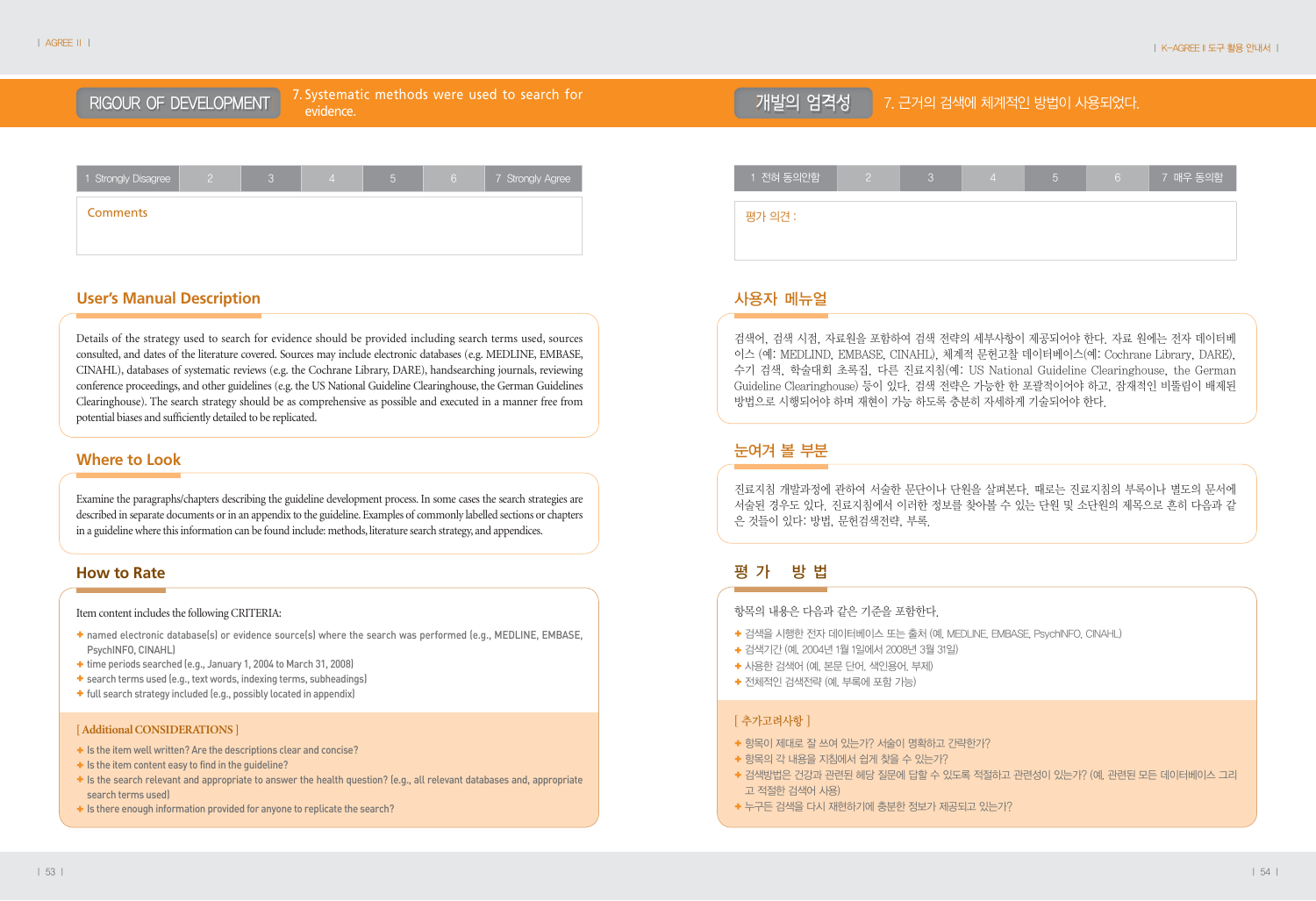8. The criteria for selecting the evidence are clearly described. RIGOUR OF DEVELOPMENT Belocation of selecting the evidence are clearly and the model in the criteria for selecting the evidence are clearly and the computation of the criteria of selecting the evidence are clearly and the



| 1 Strongly Disagree |  |  | 6 | 7 Strongly Agree |
|---------------------|--|--|---|------------------|
| <b>Comments</b>     |  |  |   |                  |
|                     |  |  |   |                  |

# **User's Manual Description**

Criteria for including/excluding evidence identified by the search should be provided. These criteria should be explicitly described and reasons for including and excluding evidence should be clearly stated. For example, guideline authors may decide to only include evidence from randomized clinical trials and to exclude articles not written in English.

# **Where to Look**

Examine the paragraphs/chapters describing the guideline development process. In some cases, the inclusion or exclusion criteria for selecting the evidence are described in separate documents or in an Appendix to the guideline. Examples of commonly labeled sections or chapters in a guideline where this information can be found include: methods, literature search, inclusion/exclusion criteria, and appendices.

# **How to Rate**

# Item content includes the following CRITERIA:

- ✚ description of the inclusion criteria, including
- target population (patient, public, etc.) characteristics study design
- comparisons (if relevant) example the comparisons of the comparisons of the comparisons of the comparisons of the comparisons of the comparisons of the comparisons of the comparisons of the comparisons of the comparisons
- language (if relevant) context (if relevant)
- ✚ description of the exclusion criteria (if relevant; e.g., French only listed in the inclusion criteria statement could logically preclude non-French listed in the exclusion criteria statement)

# **[ Additional CONSIDERATIONS ]**

- ✚ Is the item well written? Are the descriptions clear and concise?
- ✚ Is the item content easy to find in the guideline?
- ✚ Is there a rationale given for the chosen inclusion/exclusion criteria?
- ✚ Do inclusion/exclusion criteria align with the health question(s)?
- ✚ Are there reasons to believe that relevant literature may not have been considered?

| $\vert$ 1 전혀 동의안함 | 3 |  | 6 | 7 매우 동의함 |
|-------------------|---|--|---|----------|
| 평가 의견 :           |   |  |   |          |
|                   |   |  |   |          |
|                   |   |  |   |          |

# 사용자 메뉴얼

검색을 통해 찾아낸 근거자료를 포함/배제 시키는 기준이 있어야 한다. 이러한 기준을 명확히 서술하고, 근거 자료를 포함/배제 시킨 이유를 분명하게 언급한다. 예를 들면 무작위임상시험으로부터 얻은 근거만을 포함시 킬 수도 있고, 영어 이외의 언어를 사용한 근거자료는 배제시킬 수도 있다.

# 눈여겨 볼 부분

진료지침 개발과정에 관하여 서술한 문단이나 단원을 살펴본다. 때로는 근거를 채택하는데 있어 포함 혹은 배 제의 기준이 진료지침의 부록이나 별도의 문서에 서술된 경우도 있다. 진료지침에서 이러한 정보를 찾아볼 수 있는 단원 및 소단원의 제목으로 흔히 다음과 같은 것들이 있다: 방법, 문헌검색, 포함/배제 기준, 부록.

# 평가 방법

항목의 내용은 다음과 같은 기준을 포함한다.

- ✚ 포함 기준의 서술
- 대상집단 (환자, 일반인 등) 특성 연구 설계
- •비교방법 (해당되는 경우) • 결과
- •언어 (해당되는 경우) 여구 배경 및 상황 (해당되는 경우)
- ✚ 배제 기준에 관한 설명 (해당되는 경우: 예, 포함 기준에 오직 프랑스어로 출판된 것 만이라고 언급하였다면 논리적으로 는 프랑스어 항목이 배제 기준에 포함되었다고 볼 수 있다.)

- ✚ 항목이 제대로 잘 쓰여 있는가? 서술이 명확하고 간략한가?
- ✚ 항목의 각 내용을 지침에서 쉽게 찾을 수 있는가?
- ✚ 선택한 포함과 배제의 기준은 이론적 근거가 있는가?
- ✚ 포함과 배제의 기준은 건강관련질문에 부합하는가?
- ✚ 관련된 문헌이 고려되지 않았을 경우 합당한 이유가 있는가?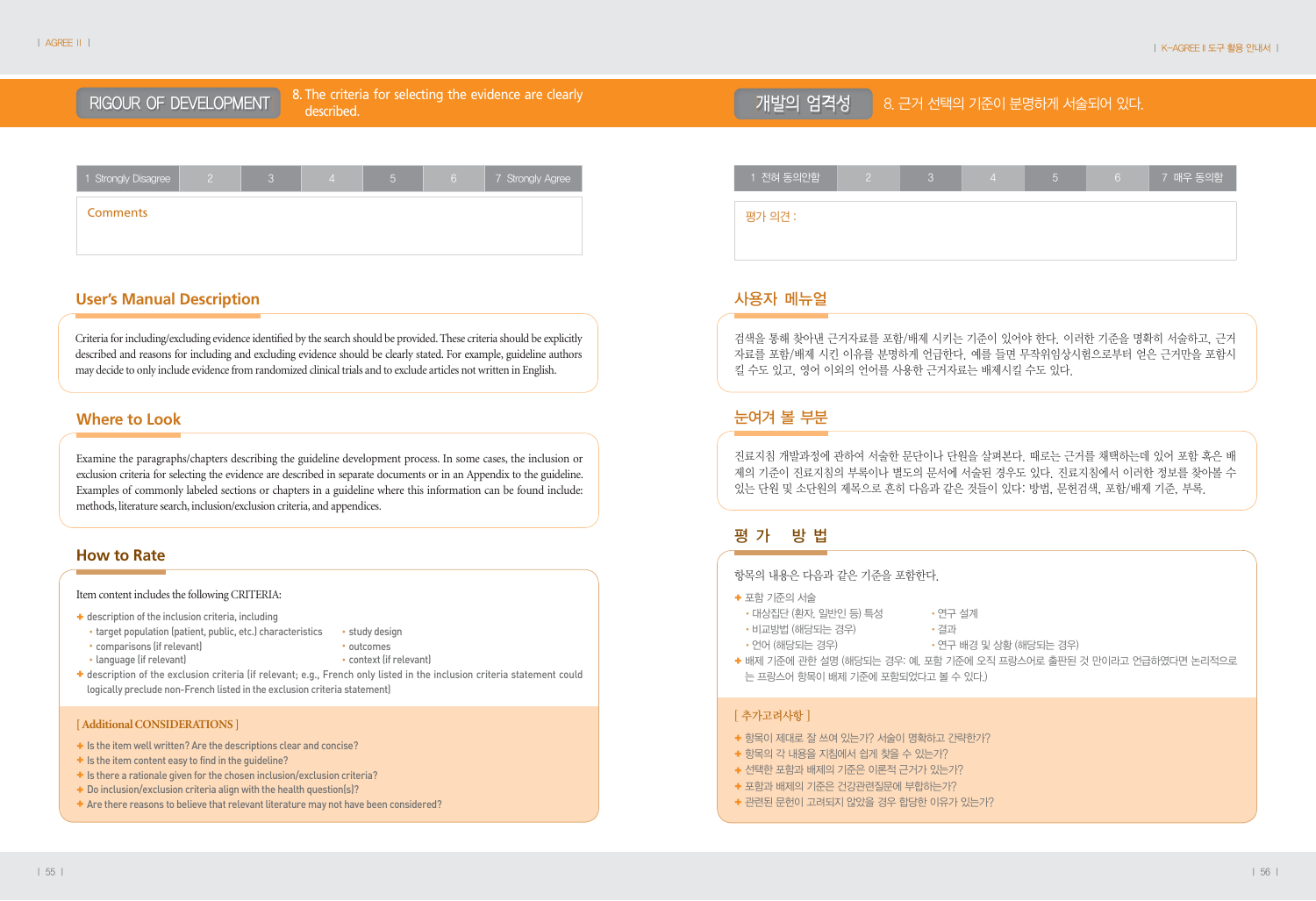9. The strengths and limitations of the body of RIGOUR OF DEVELOPMENT Particle are clearly described. The body of the body of the body of the strengths and imitations of the body of the body of the strengths and imitations of the body of the body of the street of 개발의 엄

| 1 Strongly Disagree |  |  | 6 | 7 Strongly Agree |
|---------------------|--|--|---|------------------|
| <b>Comments</b>     |  |  |   |                  |
|                     |  |  |   |                  |

# **User's Manual Description**

Statements highlighting the strengths and limitations of the evidence should be provided. This ought to include explicit descriptions - using informal or formal tools/methods - to assess and describe the risk of bias for individual studies and/or for specific outcomes and/or explicit commentary of the body of evidence aggregated across all studies. This may be presented in different ways, for example: using tables commenting on different quality domains; the application of a formal instrument or strategy (e.g., Jadad scale, GRADE method); or descriptions in the text.

# **Where to Look**

Examine the paragraphs/chapters describing the guideline development process for information on how the methodological quality of the studies (e.g., risk of bias) were described. Evidence tables are often used to summarize quality features. Some guidelines make a clear distinction between description and interpretation of evidence, for instance, in a results section and a discussion section, respectively.

# **How to Rate**

# Item content includes the following CRITERIA:

- **+** descriptions of how the body of evidence was evaluated for bias and how it was interpreted by members of the guideline development group
- ✚ aspects upon which to frame descriptions include:
- •study design(s) included in body of evidence
- •study methodology limitations (sampling, blinding, allocation concealment, analytical methods)
- •appropriateness/relevance of primary and secondary outcomes considered
- •consistency of results across studies •direction of results across studies
	-
- magnitude of benefit versus magnitude of harm applicability to practice context
- 

- **[ Additional CONSIDERATIONS ]**
- ✚ Is the item well written? Are the descriptions clear and concise?
- ✚ Is the item content easy to find in the guideline?
- ✚ Are the descriptions appropriate, neutral, and unbiased? Are the descriptions complete?

# 1 전혀 동의안함 2 3 4 5 6 7 매우 동의함 평가 의견 :

# 사용자 메뉴얼

근거의 강도와 한계에 관해 확실하게 언급되어 있어야 한다. 모든 연구에 걸쳐 모아진 근거에 대한 의견들이 명확하게 제시되어 있고 개별 연구들이 갖는 비뚤림의 위험이나 그 성과들이 기술되어 있으며, 이들에 대해 공식 또는 비공식 도구/방법으로 평가하였음을 명확하게 기술 하여야 한다. 이를 제시하는 방법은 다양한데, 다음과 같은 예를 들 수 있다: 각기 다른 질 영역에 대해 언급한 표를 제시하거나, 공식적 도구 또는 전략을 적 용 (예, Jadad척도, GRADE법)하거나 문장으로 서술하는 등의 방법이다.

# 눈여겨 볼 부분

진료지침 개발과정에 관하여 서술한 문단이나 단원에서 양질의 연구 방법론 (예를 들면 비뚤림의 위험)에 대 한 내용을 살펴본다. 흔히 질적인 측면을 요약한 근거표를 작성하기도 한다. 일부 진료지침은 근거의 서술과 판정을 결과 부분이나 토의 부분에 각각 나누어 명확히 구분 짓기도 한다.

# 평가 방법

# 항목의 내용은 다음과 같은 기준을 포함한다.

- ✚ 근거의 내용에서 비뚤림이 어떻게 평가되었는지, 그리고 진료지침 개발그룹의 구성원이 이를 어떻게 해석하였는지에 대 해 서술
- ✚ 서술 내용의 틀에는 다음의 측면들이 포함된다:
- •근거자료에 포함된 연구설계
- •연구방법의 제한점 (표본추출, 눈가림법/맹검법, 할당숨김/배정은폐, 자료분석방법)
- •1차 결과와 2차 결과의 적절성과 연관성에 대한 고려
- •연구들 전반에 걸친 결과의 일관성 • • 여구들 전반에 걸친 결과의 방향성
- •편익의 규모 대비 위해의 규모 • • • 실제 상황에서의 적용가능성
- -

- ✚ 항목이 제대로 잘 쓰여 있는가? 서술이 명확하고 간략한가?
- ✚ 항목의 각 내용을 지침에서 쉽게 찾을 수 있는가?
- ✚ 서술된 내용은 적절하며 중립적이고 비뚤림이 없는가? 서술 내용은 모든 요소를 포함하는가?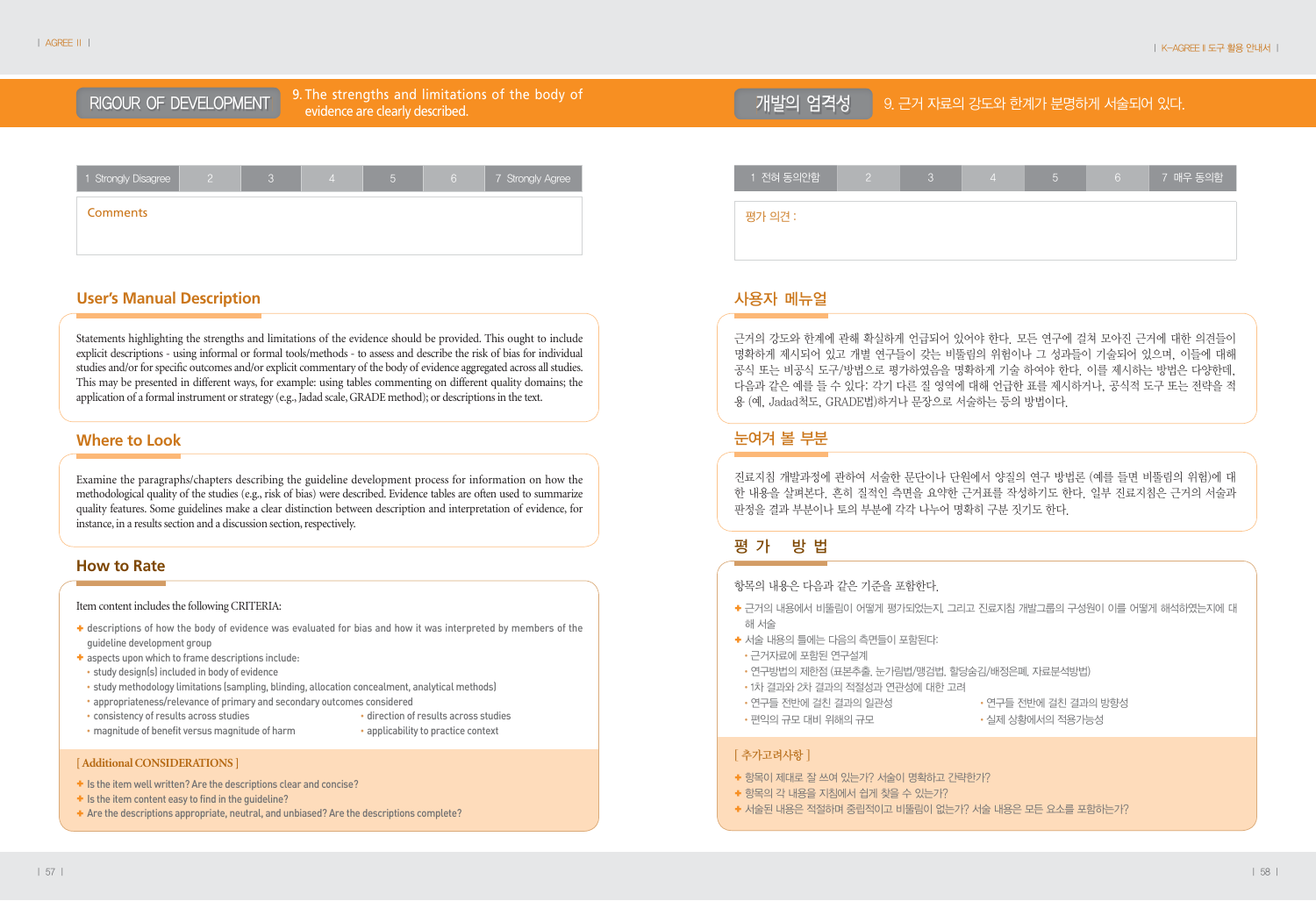# 10. The methods for formulating the RIGOUR OF DEVELOPMENT Published the methods for formulating the the commendations are clearly described. Published and the commendations are clearly described. Published and the methods of the commendations are clearly de

| 1 Strongly Disagree |  | 5 <sup>1</sup> | $\sqrt{2}$ | 7 Strongly Agree |
|---------------------|--|----------------|------------|------------------|
| <b>Comments</b>     |  |                |            |                  |
|                     |  |                |            |                  |

# **User's Manual Description**

A description of the methods used to formulate the recommendations and how final decisions were arrived at should be provided. For example, methods may include a voting system, informal consensus, and formal consensus techniques (e.g., Delphi, Glaser techniques). Areas of disagreement and methods of resolving them should be specified.

# **Where to Look**

Examine the paragraphs/chapters describing the guideline development process. In some cases, the methods used to formulate the recommendations are described in separate documents or in an appendix to the guideline. Examples of commonly labeled sections or chapters in a guideline where this information can be found include methods and guideline development process.

# **How to Rate**

# Item content includes the following CRITERIA:

- ✚ description of the recommendation development process (e.g., steps used in modified Delphi technique, voting procedures that were considered)
- ✚ outcomes of the recommendation development process (e.g., extent to which consensus was reached using modified Delphi technique, outcome of voting procedures)
- **+** description of how the process influenced the recommendations (e.g., results of Delphi technique influence final recommendation, alignment with recommendations and the final vote)

## **[ Additional CONSIDERATIONS ]**

- ✚ Is the item well written? Are the descriptions clear and concise?
- ✚ Is the item content easy to find in the guideline?
- ✚ Was a formal process used to arrive at the recommendations?
- ✚ Were the methods appropriate?

# 1 전혀 동의안함 2 3 4 5 6 7 매우 동의함 평가 의견 :

# 사용자 메뉴얼

권고안의 생성에 사용된 방법의 서술과 어떻게 최종 결론에 도달했는지가 제시되어야 한다. 그런 방법의 예로 는 투표, 비공식적 합의, 공식적인 합의기법 (예; Delphi법, Glaser법)이 있다. 불일치 영역과 그 해결방법을 구체적으로 서술하여야 한다.

# 눈여겨 볼 부분

진료지침 개발과정에 관하여 서술한 문단이나 단원을 살펴본다. 때로는 진료지침의 권고안을 도출하는데 사 용된 방법이 별도의 문서나 진료지침의 부록에 서술된 경우도 있다. 진료지침에서 이러한 정보를 찾아볼 수 있는 단원 및 소단원의 제목으로 흔히 다음과 같은 것들이 있다: 방법, 진료지침 개발과정.

# 평가 방법

# 항목의 내용은 다음과 같은 기준을 포함한다.

- ✚ 권고안 개발과정의 서술 (예, 변형 Delphi법에서 사용된 단계, 고려되었던 투표방법)
- ✚ 권고안 개발과정의 결과 (예, 변형 Delphi법을 사용하여 도달된 합의의 정도, 투표방법으로 인한 결과)
- ✚ 그 과정이 권고안에 어떻게 영향을 주었는지에 대한 기술 (예, Delphi법의 결과가 최종 권고안, 권고안의 조정, 최종투표 에 영향을 주었는지)

- ✚ 항목이 제대로 잘 쓰여 있는가? 서술이 명확하고 간략한가?
- ✚ 항목의 각 내용을 진료지침에서 쉽게 찾을 수 있는가?
- ✚ 권고안에 도달하기 위해 공식적인 과정이 사용되었나?
- ✚ 방법들은 적절했나?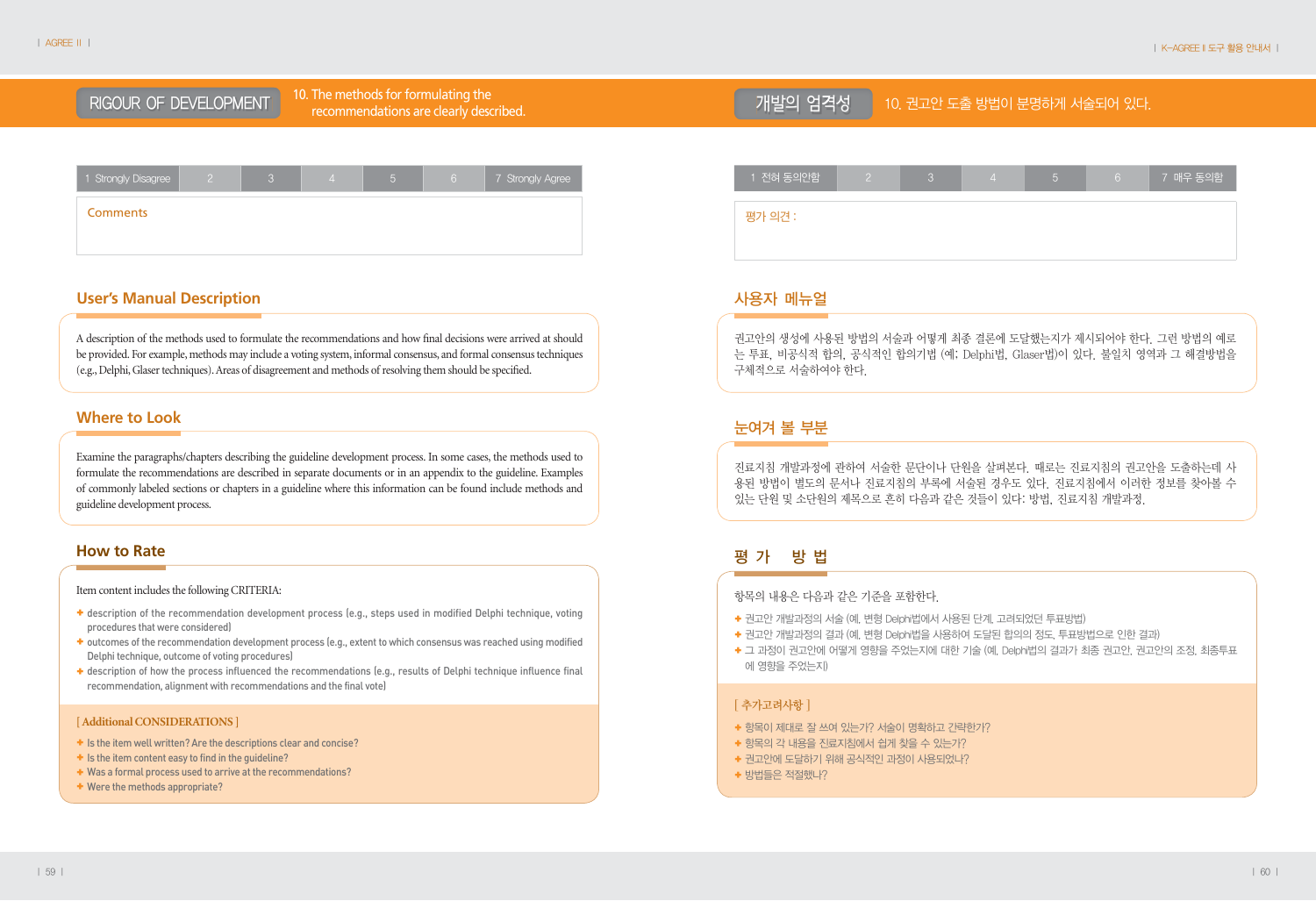11. The health benefits, side effects, and risks have been RIGOUR OF DEVELOPMENT 11. The health benefits, side effects, and risks have been<br>RIGOUR OF DEVELOPMENT considered in formulating the recommendations.

| 1 Strongly Disagree |  |  | 6 | 7 Strongly Agree |
|---------------------|--|--|---|------------------|
| <b>Comments</b>     |  |  |   |                  |
|                     |  |  |   |                  |

# **User's Manual Description**

The guideline should consider health benefits, side effects, and risks when formulating the recommendations. For example, a guideline on the management of breast cancer may include a discussion on the overall effects on various final outcomes. These may include: survival, quality of life, adverse effects, and symptom management or a discussion comparing one treatment option to another. There should be evidence that these issues have been addressed.

# **Where to Look**

Examine the paragraphs/chapters describing the guideline development process for a description of the body of evidence, its interpretation, and the translation to practice recommendations. Examples of commonly labeled sections or chapters in a guideline where this information can be found include: methods, interpretation, discussion, and recommendations.

# **How to Rate**

Item content includes the following CRITERIA:

- ✚ supporting data and report of benefits
- ✚ supporting data and report of harms/side effects/risks
- ✚ reporting of the balance/trade-off between benefits and harms/side effects/risks
- ✚ recommendations reflect considerations of both benefits and harms/side effects/risks

# **[ Additional CONSIDERATIONS ]**

- ✚ Is the item well written? Are the descriptions clear and concise?
- ✚ Is the item content easy to find in the guideline?
- ✚ Is the discussion an integral part of the guideline development process? (i.e., taking place during recommendation formulation rather than post-formulation as an afterthought)
- ✚ Has the guideline development group considered the benefits and harms equally?

| 1 전혀 동의안함 |  |  | $-6$ | 7 매우 동의함 |
|-----------|--|--|------|----------|
| 평가 의견 :   |  |  |      |          |
|           |  |  |      |          |

# 사용자 메뉴얼

진료지침의 권고안을 만들 때 건강상 편익, 부작용, 위험을 고려해야 한다. 예를 들어, 유방암 관리에 대한 진 료지침에서는 다양한 최종 결과들과 관련하여 전반적인 효과에 관한 토의들이 포함될 수 있다. 이와 관련하여 포함될 사항에는 다음의 내용들이 있다: 생존율, 삶의 질, 부작용, 증후관리 또는 선택한 치료법과 다른 방법 의 비교에 관한 토의. 진료지침에는 이들 쟁점에 대해 고심했었다는 근거가 있어야 한다.

# 눈여겨 볼 부분

진료지침 개발과정에 대한 내용 중 이를 권고안으로 실행하는 것을 서술한 문단 또는 단원을 살펴본다. 진료 지침에서 이러한 정보를 찾아볼 수 있는 단원 및 소단원의 제목으로 흔히 다음과 같은 것들이 있다: 방법, 해 석, 토의, 권고사항.

# 평가 방법

항목의 내용은 다음과 같은 기준을 포함한다.

- ✚ 편익에 대한 데이터와 보고
- ✚ 위해/부작용/위험에 대한 데이터와 보고
- ✚ 편익과 위해/부작용/위험간의 상쇄 혹은 균형에 대한 보고
- ✚ 권고사항에는 편익과 위해/부작용/위험이 모두 고려되고 반영 되었다.

- ✚ 항목이 제대로 잘 쓰여 있는가? 서술이 명확하고 간략한가?
- ✚ 항목의 각 내용을 진료지침에서 쉽게 찾을 수 있는가?
- ✚ 토의 내용이 진료지침 제작 과정에 통합되었는가? (즉, 권고안이 이미 만들어진 후에 첨부되는 것이 아니라, 권고안 제 작과정에서 반영)
- ✚ 진료지침 개발그룹은 편익과 위해를 공평하게 고려했는가?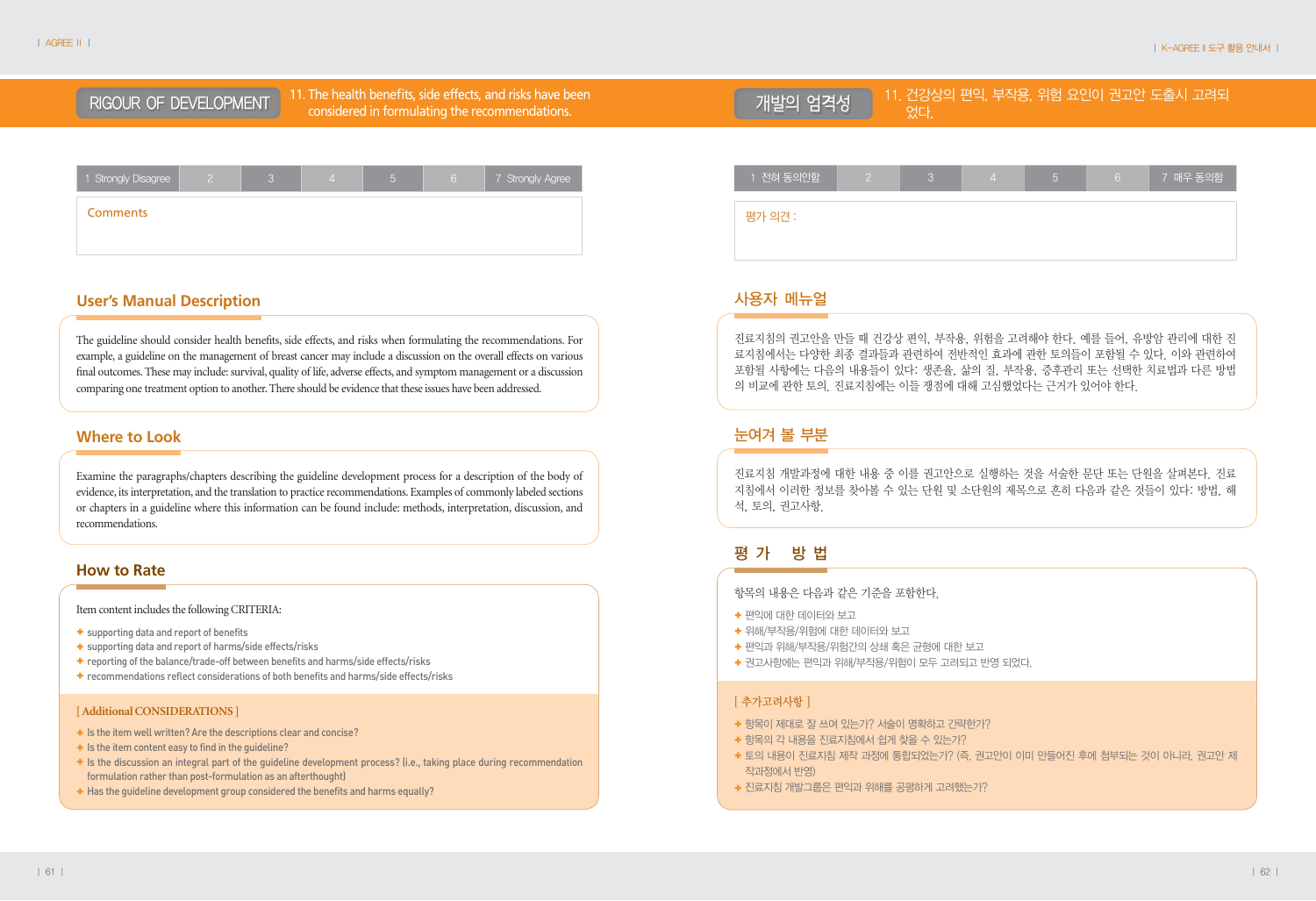12. There is an explicit link between the RIGOUR OF DEVELOPMENT 12. There is an explicit link between the expression of the supporting evidence. The supporting evidence.

| 1 Strongly Disagree |  |  | 6 | 7 Strongly Agree |
|---------------------|--|--|---|------------------|
| <b>Comments</b>     |  |  |   |                  |
|                     |  |  |   |                  |

# **User's Manual Description**

An explicit link between the recommendations and the evidence on which they are based should be included in the guideline. The guideline user should be able to identify the components of the body of evidence relevant to each recommendation.

# **Where to Look**

Define and examine the recommendations in the guideline and the text describing the body of evidence that underpins them. Examples of commonly labeled sections or chapters in a guideline where this information can be found include: recommendations and key evidence.

# **How to Rate**

## Item content includes the following CRITERIA:

- ✚ the guideline describes how the guideline development group linked and used the evidence to inform recommendations
- ✚ each recommendation is linked to a key evidence description/paragraph and/or reference list
- ✚ recommendations linked to evidence summaries, evidence tables in the results section of the guideline

### **[ Additional CONSIDERATIONS ]**

- ✚ Is there congruency between the evidence and recommendations?
- ✚ Is the link between the recommendations and supporting evidence easy to find in the guideline?
- ✚ When evidence is lacking or a recommendation is informed primarily by consensus of opinion by the guideline group, rather than the evidence, is this clearly stated and described?

| 1 전혀 동의안함 |  | $\mathbf{b}$ | $6^{\circ}$ | 7 매우 동의함 |
|-----------|--|--------------|-------------|----------|
| 평가 의견 :   |  |              |             |          |
|           |  |              |             |          |

# 사용자 메뉴얼

진료지침은 권고사항과 이의 배경 근거의 연결이 명확해야 한다. 진료지침의 사용자는 각각의 권고사항에 관 련된 근거 요소들을 식별할 수 있어야 한다.

# 눈여겨 볼 부분

진료지침에 있는 권고사항과 이를 뒷받침하는 근거 내용에 대한 서술을 명확히 구별하고 검토한다. 진료지침 에서 이러한 정보를 찾아볼 수 있는 단원 및 소단원의 제목으로 흔히 다음과 같은 것들이 있다: 권고사항, 핵 심근거.

# 평가 방법

항목의 내용은 다음과 같은 기준을 포함한다.

- ✚ 진료지침 개발그룹이 권고안의 내용을 제시하면서 어떻게 근거자료를 연계시키고 활용하였는지를 진료지침에 서술하 였다.
- ✚ 각각의 권고사항들이 핵심 근거 내용을 기술한 문장/문단/참고문헌 목록과 연계되어 있다.
- ◆ 권고안은 지침의 결과 부분에 있는 근거요약과 근거표에 연계되어 있다.

- ✚ 근거와 권고사항이 일치하는가?
- ✚ 지침에서 권고와 지지 근거 사이의 연결을 찾기가 쉬운가?
- ✚ 근거가 부족하거나 객관적 근거보다는 주로 진료지침 개발그룹에서 합의된 의견에 의한 권고사항인 경우, 이 내용을 명 확하게 언급하고 서술하는가?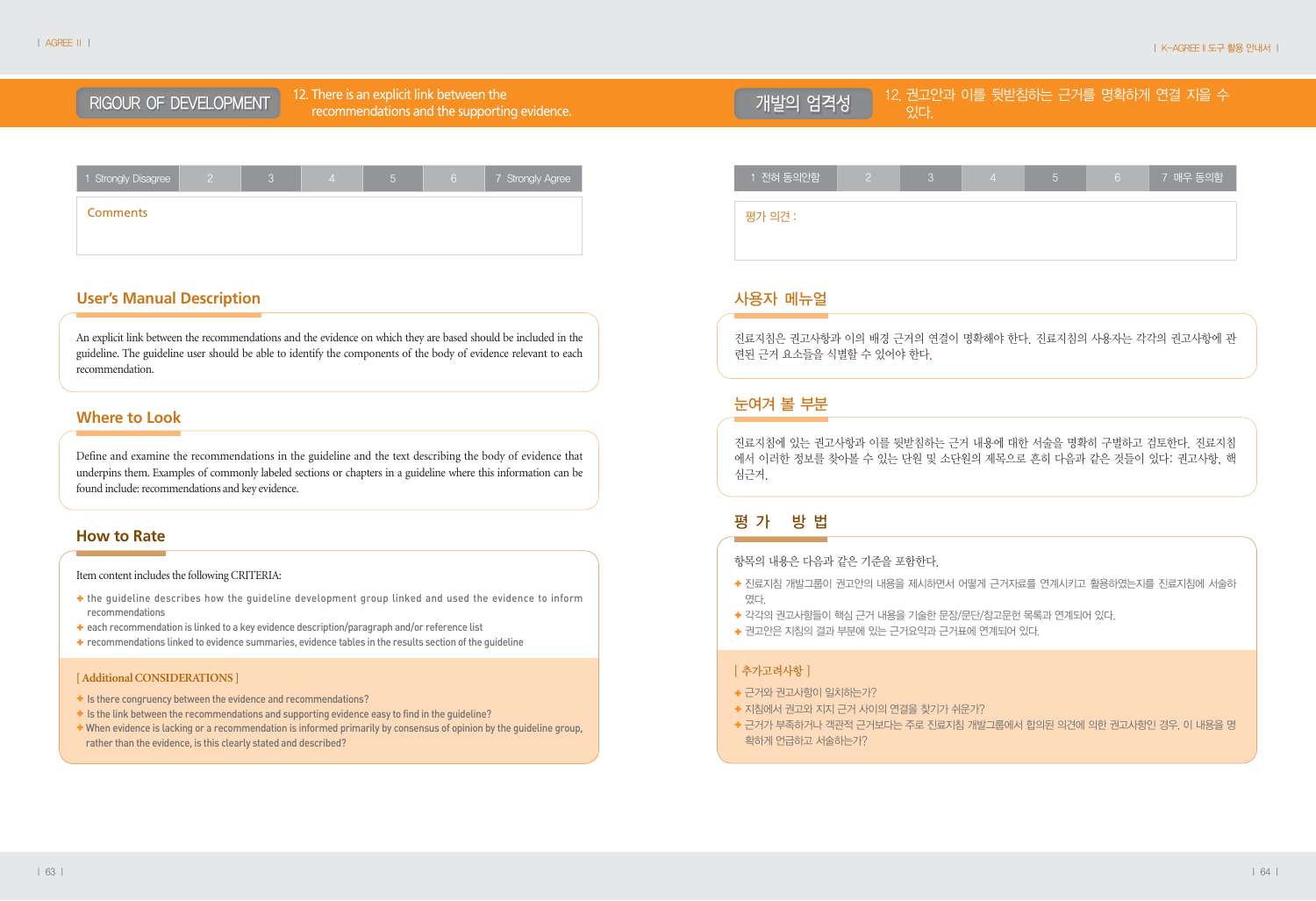13. The guideline has been externally reviewed by RIGOUR OF DEVELOPMENT 13. The guideline has been externally reviewed by<br>RIGOUR OF DEVELOPMENT experts prior to its publication.



# **User's Manual Description**

A guideline should be reviewed externally before it is published. Reviewers should not have been involved in the guideline development group. Reviewers should include experts in the clinical area as well as some methodological experts. Target population (patients, public) representatives may also be included. A description of the methodology used to conduct the external review should be presented, which may include a list of the reviewers and their affiliation.

# **Where to Look**

Examine the paragraphs/chapters describing the guideline development process and the acknowledgement section. Examples of commonly labeled sections or chapters in a guideline where this information can be found include: methods, results, interpretation, and acknowledgements.

# **How to Rate**

## Item content includes the following CRITERIA:

- ✚ purpose and intent of the external review (e.g., to improve quality, gather feedback on draft recommendations, assess applicability and feasibility, disseminate evidence)
- ✚ methods taken to undertake the external review (e.g., rating scale, open-ended questions)
- ✚ description of the external reviewers (e.g., number, type of reviewers, affiliations)
- ✚ outcomes/information gathered from the external review (e.g., summary of key findings)
- ✚ description of how the information gathered was used to inform the guideline development process and/or formation of the recommendations (e.g., guideline panel considered results of review in forming final recommendations)

### **[ Additional CONSIDERATIONS ]**

- ✚ Is the item well written? Are the descriptions clear and concise?
- $\div$  **Is the item content easy to find in the quideline?**
- ✚ Are the external reviewers relevant and appropriate to the scope of the guideline? Was there a rationale given for choosing the included reviewers?
- ✚ How was information from the external review used by the guideline development group?



# 사용자 메뉴얼

진료지침을 출판하기 전 외부 검토가 이루어져야 한다. 검토자는 진료지침 개발그룹에 참여하지 않은 사람이 어야 한다. 검토자는 임상 분야의 전문가뿐만 아니라 방법론 전문가도 포함되어야 한다. 대상 집단 (환자, 일 반인)의 대표자들도 포함될 수 있다. 외부 검토를 수행한 방법이 기술되어야 하며 여기에는 검토자들의 명단 과 소속이 포함될 수 있다.

# 눈여겨 볼 부분

진료지침 개발과정과 감사의 글을 서술한 문단이나 단원을 살펴본다. 진료지침에서 이러한 정보를 찾아볼 수 있는 단원 및 소단원의 제목으로 흔히 다음과 같은 것들이 있다: 방법, 결과, 해설, 감사의 글.

# 평가 방법

# 항목의 내용은 다음과 같은 기준을 포함한다.

- ✚ 외부검토의 목적과 의도 (예, 질을 향상시키기 위함, 권고초안에 대한 피드백을 수집, 적용가능성과 실행가능성을 평가 하기 위함, 근거를 확산시키기 위함)
- ✚ 외부 검토의 시행 방법 (예, 평가척도, 개방형 질문)
- ✚ 외부 검토자들에 대한 서술 (예, 인원수, 검토자의 유형, 소속)
- ✚ 외부 검토로부터 수집된 정보와 결과 (예, 핵심소견의 요약)
- ✚ 수집된 정보를 진료지침 개발과정과 권고안의 생성에 어떻게 반영하였는지에 대한 서술 (예, 진료지침 개발팀은 검토결 과를 고려하여 최종 권고안을 만듦)

- ✚ 항목이 제대로 잘 쓰여 있는가? 서술이 명확하고 간략한가?
- ✚ 항목의 각 내용을 진료지침에서 쉽게 찾을 수 있는가?
- + 외부 검토자들이 진료지침의 목적범위에 적합하고 관련이 있는가? 포함된 검토자를 선택한 합리적 이유가 있는가?
- ✚ 진료지침 개발그룹은 외부 검토를 통하여 얻은 정보를 어떻게 이용하였는가?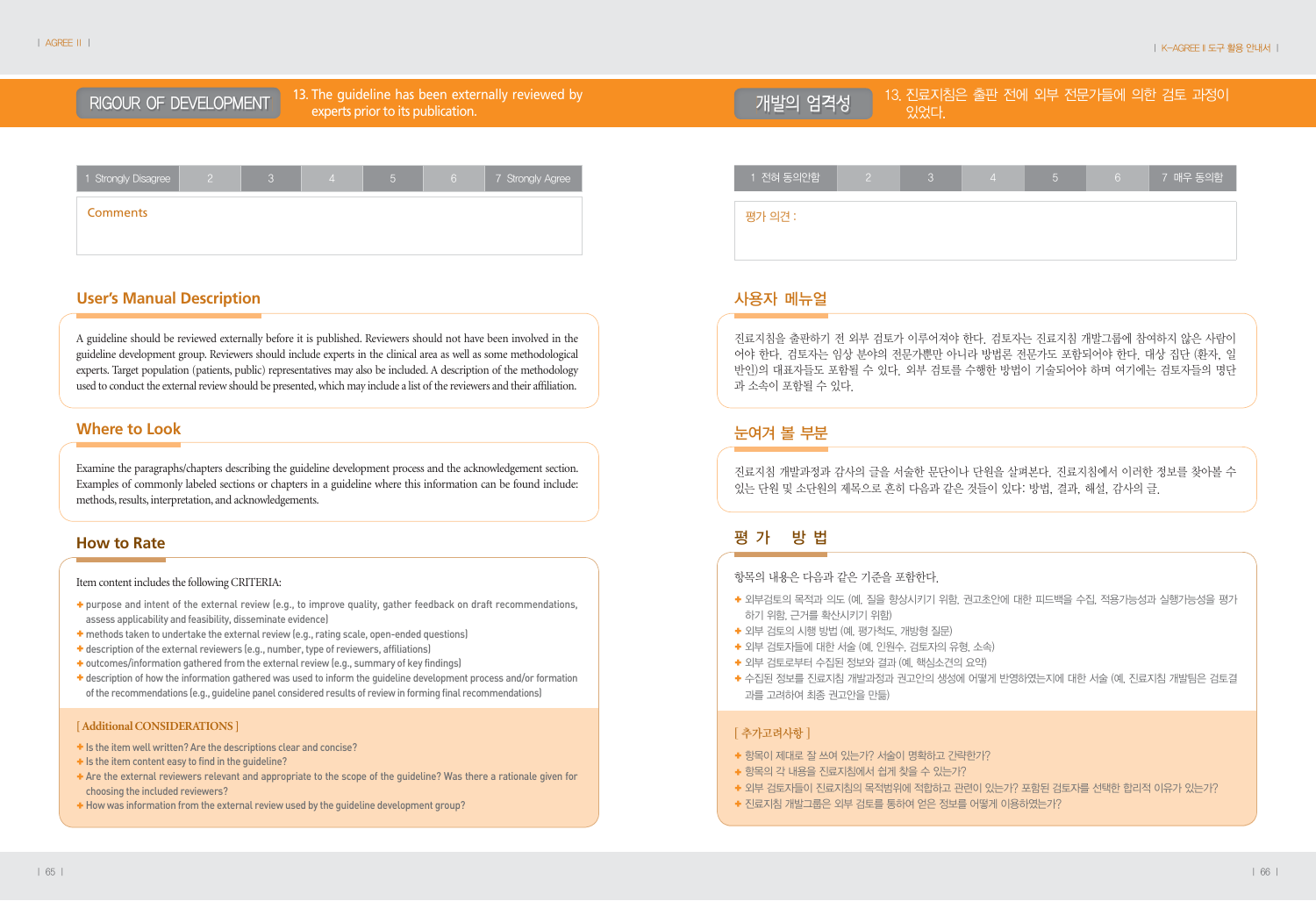14. A procedure for updating the guideline is RIGOUR OF DEVELOPMENT 기업 Procedure for updating the guideline is the controlled 기업의 엄격성 기계 14. 진료지침의 갱신 절차가 제시되어 있다.

| 1 Strongly Disagree |  |  | 6 | 7 Strongly Agree |
|---------------------|--|--|---|------------------|
| <b>Comments</b>     |  |  |   |                  |
|                     |  |  |   |                  |

# **User's Manual Description**

Guidelines need to reflect current research. A clear statement about the procedure for updating the guideline should be provided. For example, a timescale has been given or a standing panel is established who receives regularly updated literature searches and makes changes as required.

# **Where to Look**

Examine the introduction paragraph, the paragraphs describing the guideline development process and the closing paragraphs. Examples of commonly labeled sections or chapters in a guideline where this information can be found include: methods, guideline update, and date of guideline.

# **How to Rate**

# Item content includes the following CRITERIA:

- ✚ a statement that the guideline will be updated
- ✚ explicit time interval or explicit criteria to guide decisions about when an update will occur
- ✚ methodology for the updating procedure is reported

# **[ Additional CONSIDERATIONS ]**

- ✚ Is the item well written? Are the descriptions clear and concise?
- ✚ Is the item content easy to find in the guideline?
- ✚ Is there enough information provided to know when an update will occur or what criteria would trigger an update?

| $\overline{\phantom{a}}$ 1 전혀 동의안함 $\overline{\phantom{a}}$ | O. | っ<br>TO) | 5 | $6 -$ | 7 매우 동의함 |
|-------------------------------------------------------------|----|----------|---|-------|----------|
| 평가 의견 :                                                     |    |          |   |       |          |
|                                                             |    |          |   |       |          |
|                                                             |    |          |   |       |          |

# 사용자 메뉴얼

진료지침은 최신의 연구를 반영할 필요가 있다. 진료지침의 개정을 위한 절차에 대한 분명한 언급이 제시되어 야 한다. 예를 들면, 개정계획 및 일정이 제시되거나 정기적으로 최신 문헌을 검색하거나 필요할 경우 내용을 수정하는 상설조직이 구성 되어야 한다.

# 눈여겨 볼 부분

서론 부분과 진료지침 개발과정에 관하여 서술한 문단, 결어 부분을 살펴본다. 진료지침에서 이러한 정보를 찾아볼 수 있는 단원 및 소단원의 제목으로 흔히 다음과 같은 것들이 있다: 방법, 진료지침의 갱신일정, 진료 지침 제정일.

# 평가 방법

항목의 내용은 다음과 같은 기준을 포함한다.

- ✚ 지침이 개정될 것이라는 언급
- ✚ 개정기간을 명시하거나 개정을 결정하는 판단 기준의 명시
- ✚ 개정과정의 방법론을 제시

- ✚ 항목이 제대로 잘 쓰여 있는가? 서술이 명확하고 간략한가?
- ✚ 항목의 각 내용을 진료지침에서 쉽게 찾을 수 있는가?
- ✚ 개정 일정이나 개정을 결정하는 기준이 무엇인지에 대한 충분한 정보가 있는가?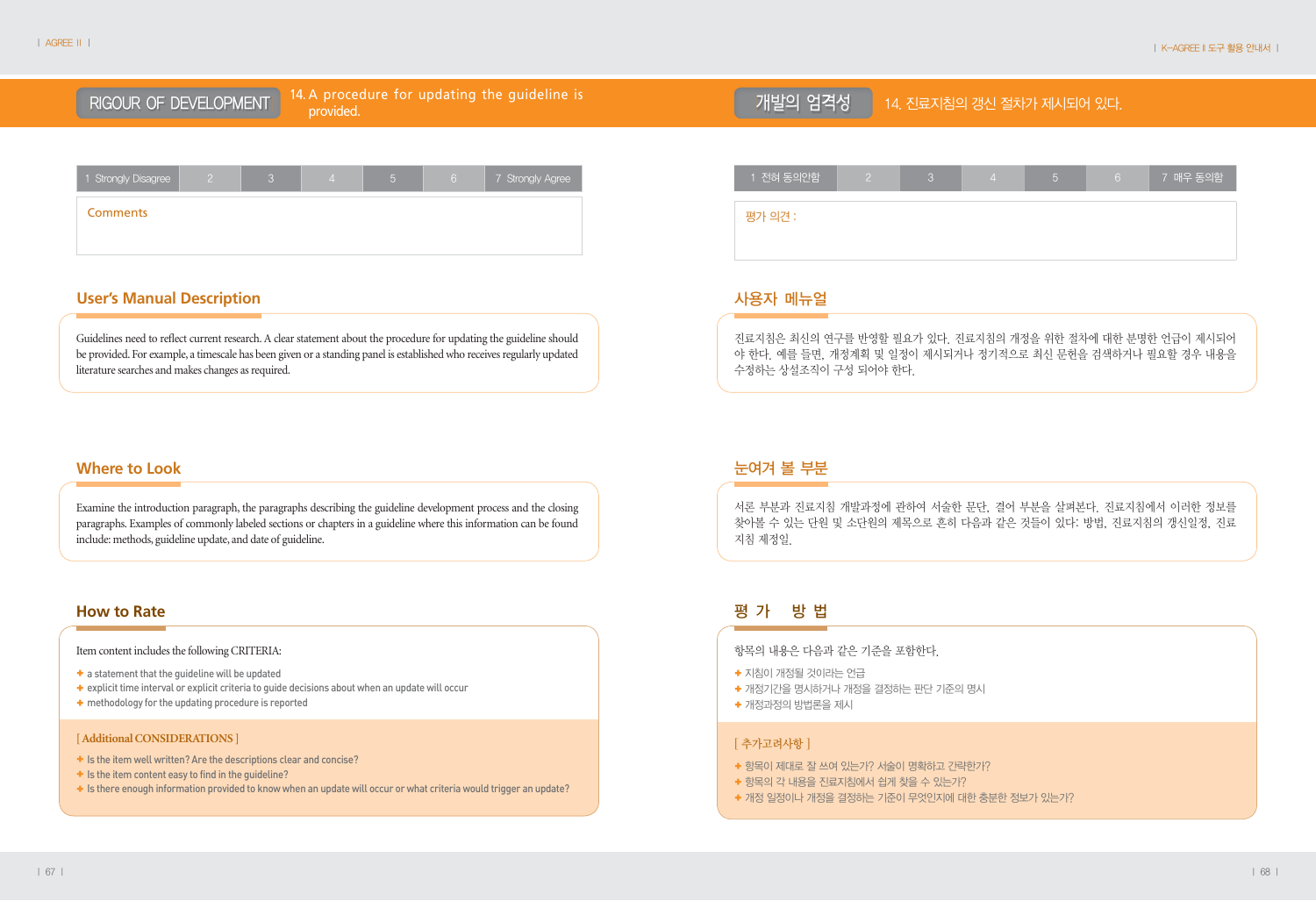# VI. Guidance for Rating Each Item

Domain 4. Clarity of Presentation

# VI. 평가 영역별 세부 판정 기준

평가 영역 4. 표현의 명확성

**15.** The recommendations are specific and unambiguous.

**16.** The different options for management of the condition or health issue are clearly presented.

**17.** Key recommendations are easily identifiable.

- **15.** 권고안은 구체적이며 모호하지 않다.
- **16.** 임상 상태나 건강 이슈를 관리하기 위한 다양한 대안이 분명하게 표현되어 있다.
- **17.** 주요 권고안은 쉽게 확인할 수 있다.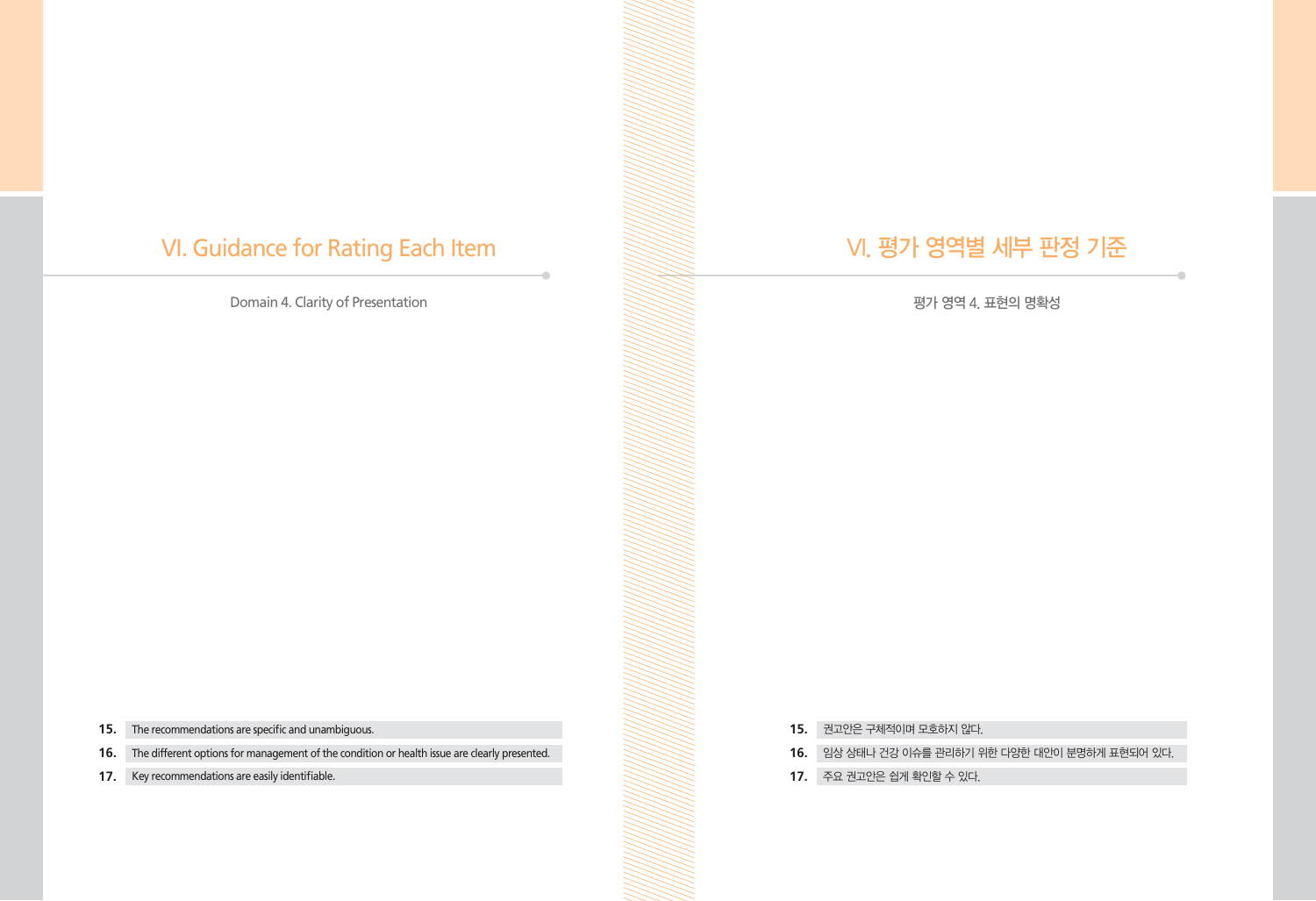# CLARITY OF PRESENTATION TO The recommendations are spectric and<br>The second term of the second term of the second term of the second term of the second term of the second term

15. The recommendations are specific and

| 1 Strongly Disagree |  |  | 6 | 7 Strongly Agree |
|---------------------|--|--|---|------------------|
| <b>Comments</b>     |  |  |   |                  |
|                     |  |  |   |                  |

# **User's Manual Description**

A recommendation should provide a concrete and precise description of which option is appropriate in which situation and in what population group, as informed by the body of evidence.

- **+** An example of a specific recommendation is: Antibiotics should be prescribed in children two years or older with a diagnosis of acute otitis media if the pain lasts longer than three days or if the pain increases after the consultation despite adequate treatment with painkillers; in these cases, amoxicillin should be given for 7 days (supplied with a dosage scheme).
- ✚ An example of a vague recommendation is: Antibiotics are indicated for cases with an abnormal or complicated course.

It is important to note that in some instances, evidence is not always clear cut and there may be uncertainty about the best care option(s). In this case, the uncertainty should be stated in the guideline.

# **Where to Look**

Define and examine the recommendations in the guideline. Examples of commonly labeled sections or chapters in a guideline where this information can be found include: recommendations and executive summary.

# **How to Rate**

# Item content includes the following CRITERIA:

- ✚ statement of the recommended action
- ✚ identification of the intent or purpose of the recommended action (e.g., to improve quality of life, to decrease side effects)
- ✚ identification of the relevant population (e.g., patients, public)
- ✚ caveats or qualifying statements, if relevant (e.g., patients or conditions for whom the recommendations would not apply)

### **[ Additional CONSIDERATIONS ]**

- **+** In the event of multiple recommendations (e.g., management quidelines), is there clarity regarding to whom each recommendation applies?
- ✚ If there is uncertainty in the interpretation and discussion of the evidence, is the uncertainty reflected in the recommendations and explicitly stated?

# 1 전혀 동의안함 2 3 4 5 6 7 매우 동의함 평가 의견 :

# 사용자 메뉴얼

권고사항에서는 근거자료의 정보를 토대로 적용 대상군과 사용 환경에 적합한 대안들이 구체적이고 정확하게 기술되어야 한다.

- ✚ 급성 중이염 진단을 받은 2세 이상의 아동에서 통증이 3일 이상 지속되거나 적절한 진통제 치료에도 불구하고 통증이 증가하면 항생제가 처방되어야 한다. 이런 경우에는, amoxicillin을 7일 동안 투여해야 한다 (제시된 용량표에 따라).
- ✚ 모호한 권고의 예는 다음과 같다: 비정상적인 경우나 합병증이 발생한 경우 항생제 사용의 적응증이 된다.

때로는 근거가 항상 명확하지는 않으며, 최선의 진료대안들에 대해서도 불확실성이 존재할 수 있음을 밝히는 것이 중요하다. 이 경우, 그 불확실성을 진료지침에 언급해야 한다.

# 눈여겨 볼 부분

진료지침에 있는 권고사항 각각을 구별하여 살펴본다. 진료지침에서 이러한 정보를 찾아볼 수 있는 단원 및 소단원의 제목으로 흔히 다음과 같은 것들이 있다: 권고사항, 핵심요약.

# 평가 방법

항목의 내용은 다음과 같은 기준을 포함한다.

- ✚ 권고사항의 이행에 대한 언급
- ✚ 권고사항의 의도나 목적을 명확히 함 (예, 삶의 질 증진, 부작용의 감소)
- ✚ 관련 집단을 명확히 함 (예, 환자, 일반인)
- + 필요한 경우, 경고 또는 적격자에 대한 언급 (예, 권고사항을 적용하지 않아야 할 환자나 상황)

- ✚ 권고사항이 여러 개일 경우 (예, 관리용 진료지침), 각각의 권고사항이 적용될 목적대상이 명확한가?
- 근거의 해석과 토의에 불확실성이 있을 경우, 그 불확실성이 권고사항에 반영되었으며 이를 분명하게 언급하였는가?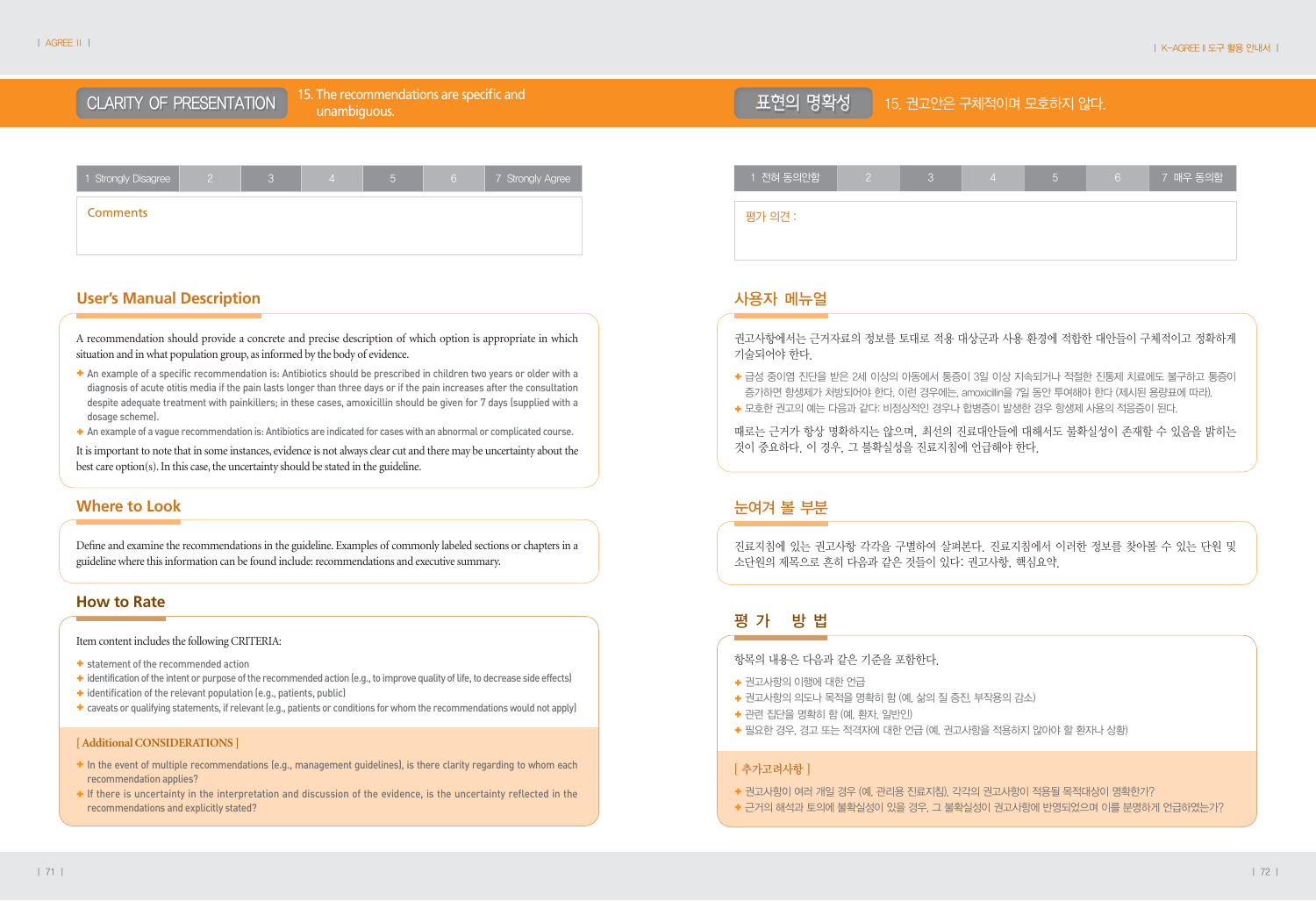# 16. The different options for management of the condition or health issue are clearly presented.



CLARITY OF PRESENTATION 16. The different options for management of the CLARITY OF PRESENTATION 16. The different options for management of the The Text Text Text Of The CLARITY OF PRESENTATION 16. The different options

| 1 Strongly Disagree |  |  | 6 | 7 Strongly Agree |
|---------------------|--|--|---|------------------|
| <b>Comments</b>     |  |  |   |                  |
|                     |  |  |   |                  |

# **User's Manual Description**

A guideline that targets the management of a disease should consider the different possible options for screening, prevention, diagnosis or treatment of the condition it covers. These possible options should be clearly presented in the guideline. For example, a recommendation on the management of depression may contain the following treatment alternatives:

a. Treatment with TCA

- b. Treatment with SSRI
- c. Psychotherapy
- d. Combination of pharmacological and psychological therapy

# **Where to Look**

Examine the recommendations and their supporting evidence. Examples of commonly labeled sections or chapters in a guideline where this information can be found include: executive summary, recommendations, discussion, treatment options, and treatment alternatives.

# **How to Rate**

Item content includes the following CRITERIA:

- ✚ description of options
- **+** description of population or clinical situation most appropriate to each option

# **[ Additional CONSIDERATIONS ]**

- ✚ Is the item well written? Are the descriptions clear and concise?
- **+** Is the item content easy to find in the quideline?
- ✚ Is this pertaining to a guideline broad or narrow in scope? This item may be more relevant to guidelines that are broad in scope (e.g., covering the management of a condition or issue rather than focusing on a particular set of interventions for a specific condition/issue).

| 1 전혀 동의안함 | LON | ZL. | $\overline{\phantom{a}}$ | $\sqrt{6}$ | <mark>. 7 매우 동의함</mark> |
|-----------|-----|-----|--------------------------|------------|-------------------------|
| 평가 의견 :   |     |     |                          |            |                         |
|           |     |     |                          |            |                         |

# 사용자 메뉴얼

병의 치료를 목적으로 하는 진료지침은 해당 진료지침의 대상 범주에 속하는 질병상태와 관련하여 선별 검사, 예방, 진단, 치료에 대해 가능한 선택방안들이 고려되어야 한다. 이들 가능한 선택방안들은 진료지침에서 분 명하게 제시되어야 한다. 예를 들면, 우울증 치료에 대한 권고는 다음의 치료 대안들을 포함할 수 있다:

- a. TCA를 이용한 치료
- b. SSRI를 이용한 치료
- c. 정신치료 (Psychotherapy)
- d. 약물치료와 정신치료의 병행

# 눈여겨 볼 부분

권고사항과 그것을 뒷받침하는 근거를 검토한다. 진료지침에서 이러한 정보를 찾아볼 수 있는 단원 및 소단원 의 제목으로 흔히 다음과 같은 것들이 있다: 핵심요약, 권고사항. 토의, 치료 선택방안, 치료 대안.

# 평가 방법

항목의 내용은 다음과 같은 기준을 포함한다.

- ✚ 선택할 수 있는 방안에 대한 기술
- ✚ 각 선택방안에 대하여 가장 적합한 대상군 혹은 임상상황에 대한 서술

- ✚ 항목이 제대로 잘 쓰여 있는가? 서술이 명확하고 간략한가?
- ✚ 항목의 각 내용을 진료지침에서 쉽게 찾을 수 있는가?
- ✚ 진료지침의 범위가 폭넓은 또는 좁은 범주를 지향하고 있다는 내용이 포함되어 있는가? 이 항목은 범위가 폭넓은 진료 지침에 관련된 사항일 수 있다 (예, 특정 질병상황/이슈에 대한 구체적인 중재 방안들에 초점을 맞추기 보다 전반적 관 리방안을 포함한다).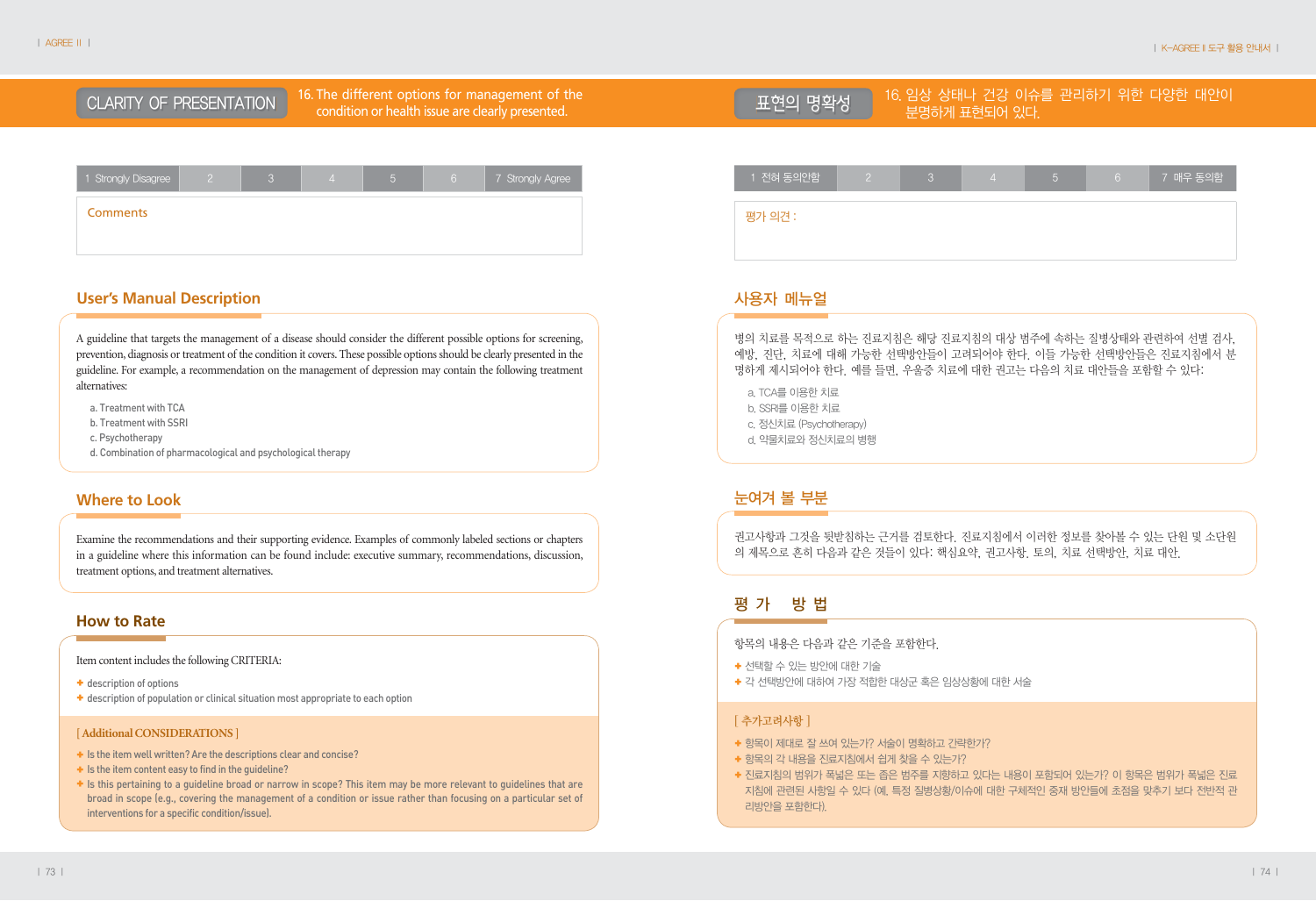# **│ AGREE II │**

# CLARITY OF PRESENTATION 17. Key recommendations are easily identifiable. The Textor Text 도현의 명확성 17. 주요 권고안은 쉽게 확인할 수 있다.

1 Strongly Disagree 2 3 4 5 6 7 Strongly Agree **Comments** 

# **User's Manual Description**

Users should be able to find the most relevant recommendations easily. These recommendations answer the main question(s) that have been covered by the guideline and can be identified in different ways. For example, they can be summarized in a box, typed in bold, underlined or presented as flow charts or algorithms.

# **Where to Look**

Examples of commonly labeled sections or chapters in a guideline where this information can be found include: executive summary, conclusions, and recommendations. Some guidelines provide separate summaries with key recommendations (e.g., quick reference guide).

# **How to Rate**

### Item content includes the following CRITERIA:

- ✚ description of recommendations in a summarized box, typed in bold, underlined, or presented as flow charts or algorithms
- ✚ specific recommendations are grouped together in one section

# **[ Additional CONSIDERATIONS ]**

- ✚ Is the item well written? Are the descriptions clear and concise?
- ✚ Is the item content easy to find in the guideline?
- ✚ Are the key recommendations appropriately selected and do they reflect the key messages of the guideline?
- ✚ Are specific recommendations grouped in a section placed near the summary of the key evidence?

# 1 전혀 동의안함 2 3 4 5 6 7 매우 동의함 평가 의견 :

# 사용자 메뉴얼

가장 적절한 권고사항을 사용자가 쉽게 찾을 수 있어야 한다. 이 권고사항은 진료지침에서 다루는 범주의 핵 심 질문에 대한 답이고 여러 가지 방법으로 식별되도록 할 수 있다. 예를 들면, 별도의 글상자에 요약하거나 굵은 글씨나 밑줄표시, 흐름도 또는 알고리즘으로 제시할 수 있다.

# 눈여겨 볼 부분

진료지침에서 이러한 정보를 찾아볼 수 있는 단원 및 소단원의 제목으로 흔히 다음과 같은 것들이 있다: 핵심 요약, 결어, 권고사항. 일부의 진료지침은 핵심 권고사항을 정리한 별도의 요약본을 제공한다 (예를 들면 간이 용 소책자).

# 평가 방법

항목의 내용은 다음과 같은 기준을 포함한다.

- ✚ 권고사항의 서술이 요약한 글상자, 굵은 글씨나 밑줄 표시, 흐름도나 알고리즘으로 표현되어 있다.
- ✚ 구체적 권고사항들이 하나의 소단원으로 구성되어 있다.

- ✚ 항목이 제대로 잘 쓰여 있는가? 서술이 명확하고 간략한가?
- ✚ 항목의 각 내용을 진료지침에서 쉽게 찾을 수 있는가?
- ← 핵심 권고사항들이 적절하게 선택되어 진료지침의 핵심 메시지를 반영하는가?
- ✚ 구체적 권고사항들이 소단원에 모여 있고 주변에 핵심 근거가 요약되어 있는가?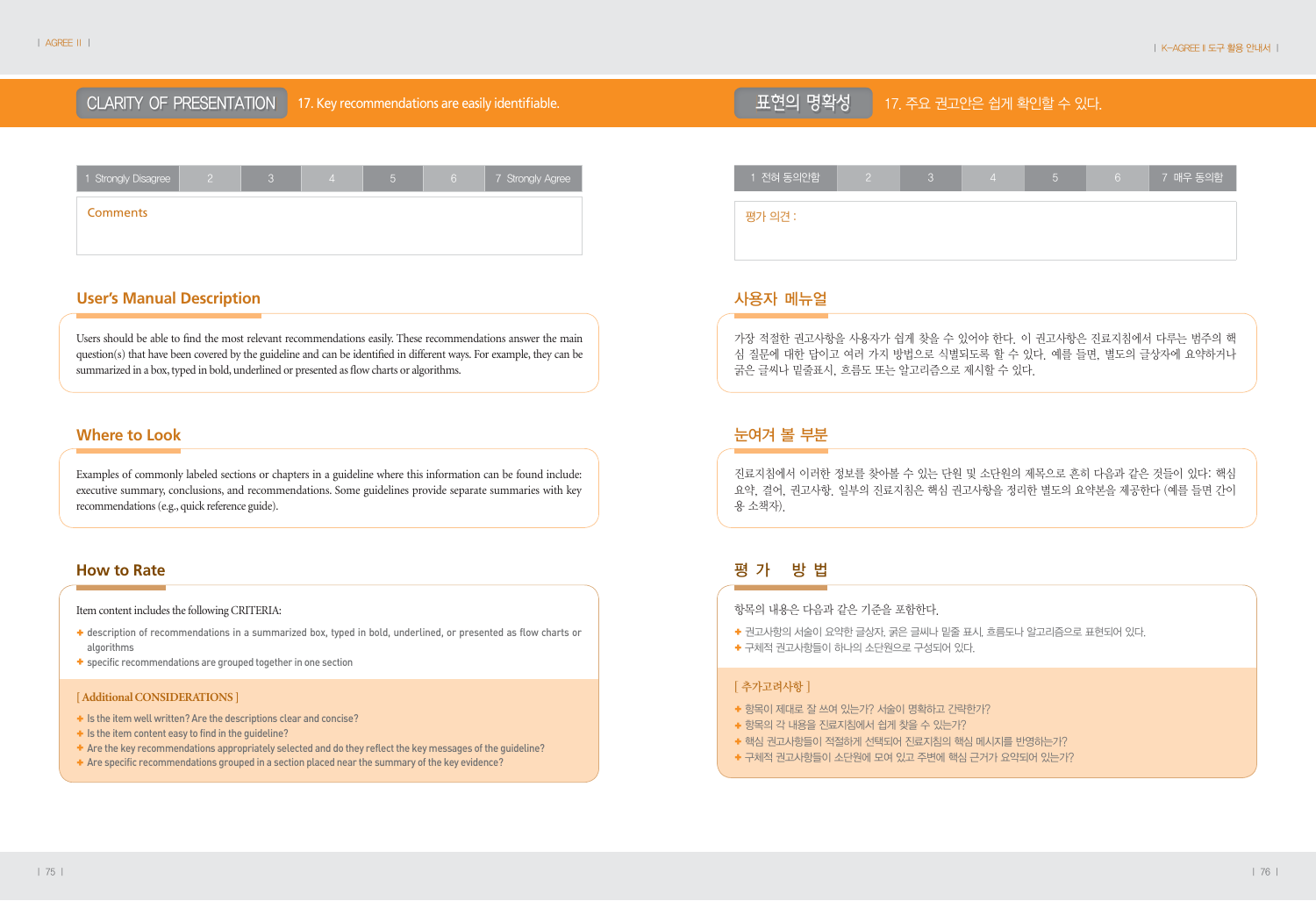# VI. Guidance for Rating Each Item

Domain 5. Applicability

# VI. 평가 영역별 세부 판정 기준

평가 영역 5. 적용성

- **18.** The guideline describes facilitators and barriers to its application.
- **19.** The guideline provides advice and/or tools on how the recommendations can be put into practice.
- **20.** The potential resource implications of applying the recommendations have been considered.
- **21.** The guideline presents monitoring and/or auditing criteria
- **18.** 진료지침은 이를 실행하는데 있어 장애요인과 촉진요인을 서술하고 있다.
- **19.** 진료지침은 권고안이 의료현장에서 실제 사용될 수 있도록 도와주는 조언과 도구를 제시하고 있다.
- **20.** 권고안 적용시 필요로 할 수 있는 잠재적인 자원의 영향과 의미가 고려되어야 한다.
- **21.** 진료지침은 수행 정도에 대한 감독 및 평가 기준을 제시하고 있다.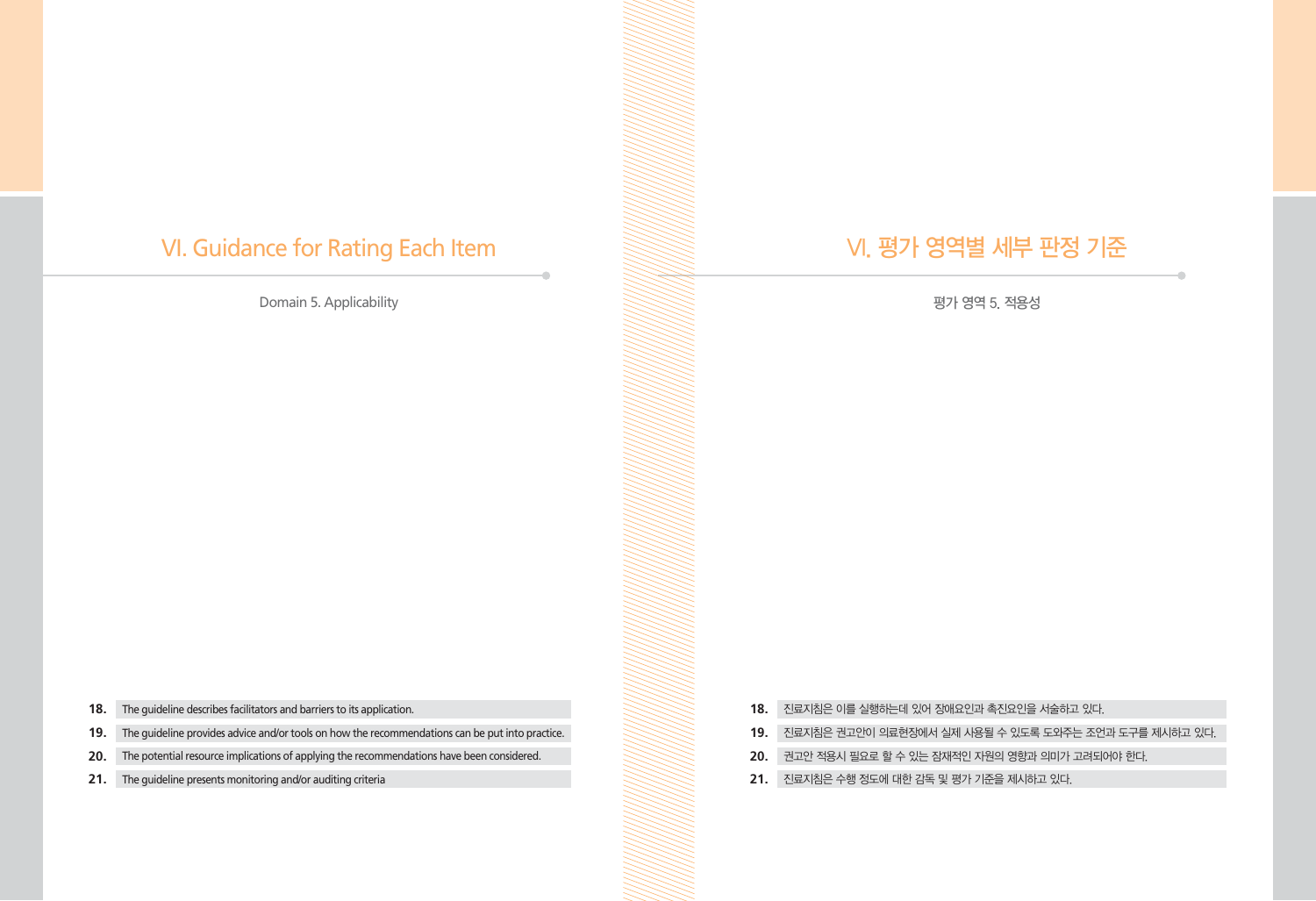|  | APPLICABILITY 18. The guideline describes facilitators and barriers to its application. |  |  |
|--|-----------------------------------------------------------------------------------------|--|--|
|--|-----------------------------------------------------------------------------------------|--|--|



# **User's Manual Description**

There may be existing facilitators and barriers that will impact the application of guideline recommendations. For example:

- 1. A guideline on stroke may recommend that care should be coordinated through stroke units and stroke services. There may be a special funding mechanism in the region to enable the formation of stroke units.
- 2. A guideline on diabetes in primary care may require that patients are seen and followed up in diabetic clinics. There may be an insufficient number of clinicians available in a region to enable clinics to be established.

# **Where to Look**

Examine the paragraph/chapter on the dissemination/implementation of the guideline or, if available, additional documents with specific plans or strategies for implementation of the guideline. Examples of commonly labeled sections or chapters in a guideline where this information can be found include: barriers, guideline utilization, and quality indicators.

# **How to Rate**

# Item content includes the following CRITERIA:

- ✚ identification of the types of facilitators and barriers that were considered
- **+** methods by which information regarding the facilitators and barriers to implementing recommendations were sought (e.g., feedback from key stakeholders, pilot testing of guidelines before widespread implementation)
- ✚ information/description of the types of facilitators and barriers that emerged from the inquiry (e.g., practitioners have the skills to deliver the recommended care, sufficient equipment is not available to ensure all eligible members of the population receive mammography)
- ✚ description of how the information influenced the guideline development process and/or formation of the recommendations

### **[ Additional CONSIDERATIONS ]**

- $+$  Is the item well written? Are the descriptions clear and concise?
- ✚ Is the item content easy to find in the guideline?
- ✚ Does the guideline suggest specific strategies to overcoming the barriers?

# 1 전혀 동의안함 2 3 4 5 6 7 매우 동의함 평가 의견 :

# 사용자 메뉴얼

- 진료지침의 권고사항들을 적용할 때 영향을 미치는 촉진요소와 장애요소들이 존재할 수 있다. 예를 들면 다음 과 같다.
- 1. 뇌졸중 진료지침에서는 뇌졸중 전문병동을 통해 뇌졸중 전문서비스가 조정되도록 권고하기도 한다. 지역적 단위로 뇌졸중 전문병동을 설치 할 수 있도록 특별한 재정지원 방안이 제시될 수 있다.
- 2. 당뇨병 일차 진료를 위한 진료지침에서는 당뇨병 클리닉에서 환자들을 진료하고 추적 관찰해야 한다고 요구 할 수 있다. 하지만 지역에 따라서는 전문클리닉을 개설할 수 있는 충분한 수의 임상의가 없을 수도 있다.

# 눈여겨 볼 부분

진료지침 보급과 실행에 대하여 서술한 문단이나 단원을 살펴본다. 만약 진료지침의 실행을 위한 구체적 계획 이나 전략이 언급된 별도의 문서가 있다면 이를 살펴본다. 진료지침에서 이러한 정보를 찾아볼 수 있는 단원 및 소단원의 제목으로 흔히 다음과 같은 것들이 있다: 진료지침 이용의 장애요인, 질 지표.

# 평가 방법

항목의 내용은 다음과 같은 기준을 포함한다.

- ✚ 고려해야 할 촉진요소와 장애요소의 유형에 대한 파악
- ✚ 권고안 수행에 있어서 촉진요소와 장애요소에 대한 정보를 발굴한 방법 (예; 주요 이해당사자로부터 피드백, 지침의 확 산보급 전에 시행한 예비조사)
- ✚ 조사에서 나타난 촉진요소와 장애요소들의 유형에 대한 정보 및 서술 (예; 의사가 권고된 진료 행위를 수행할 수 있는 기 술을 갖추었다. 대상 집단의 모든 대상자가 유방촬영술을 받을 만큼 장비가 충분하지 않다.)
- ✚ 진료지침 개발과정과 권고안의 작성에 관련 정보들이 어떻게 반영되었는지에 대한 설명

- ✚ 항목이 제대로 잘 쓰여 있는가? 서술이 명확하고 간략한가?
- ✚ 항목의 각 내용을 진료지침에서 쉽게 찾을 수 있는가?
- ✚ 진료지침은 장애요소를 극복할 수 있는 구체적 전략들을 제시하는가?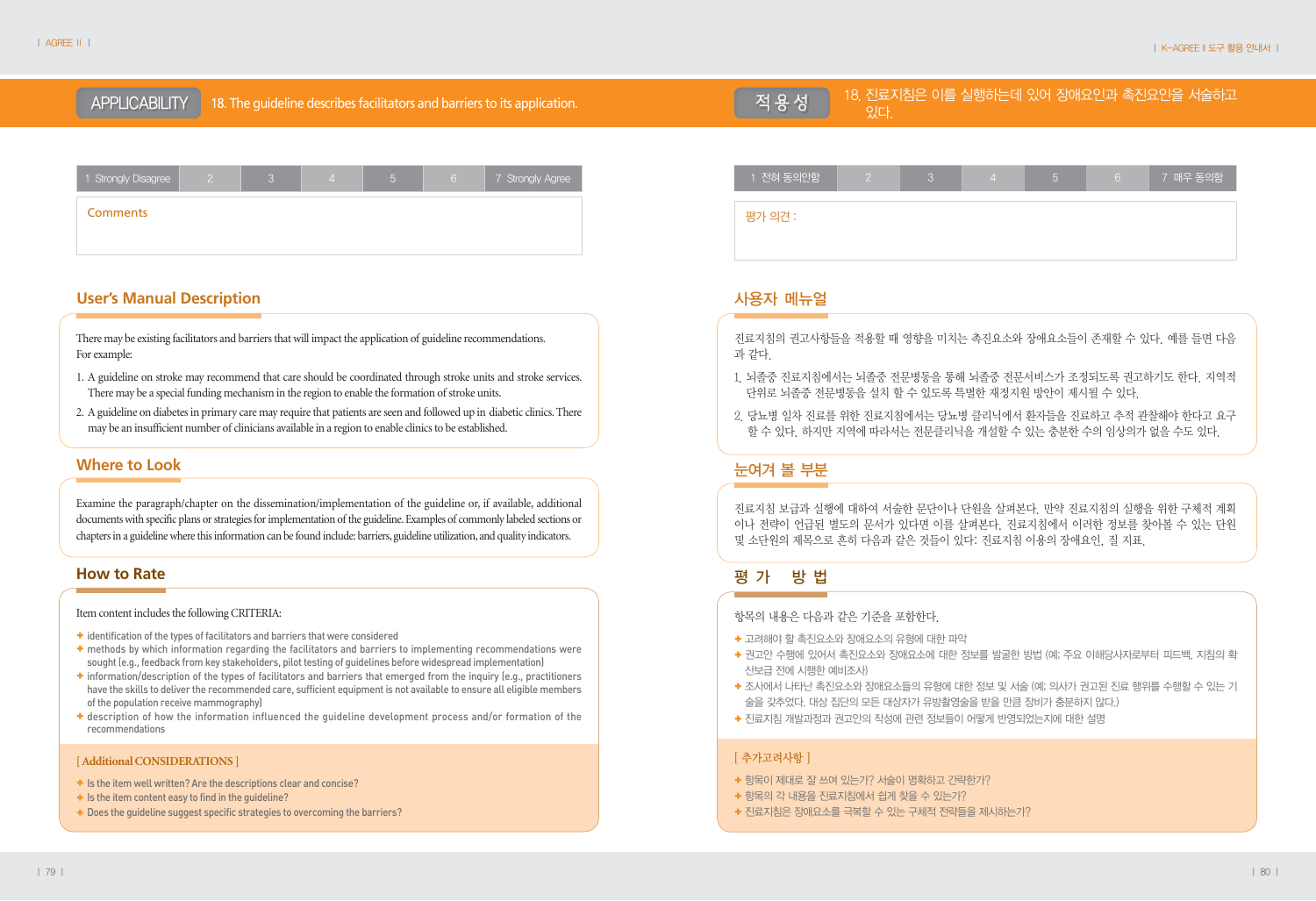19. The guideline provides advice and/or tools on how the APPLICABILITY **PERIODE IS A THE SUBSET OF A PRICABILITY recommendations can be put into practice.** 

| 1 Strongly Disagree |  |  | 7 Strongly Agree |
|---------------------|--|--|------------------|
| <b>Comments</b>     |  |  |                  |
|                     |  |  |                  |

# **User's Manual Description**

For a guideline to be effective it needs to be disseminated and implemented with additional materials. For example, these may include: a summary document, a quick reference guide, educational tools, results from a pilot test, patient leaflets, or computer support. Any additional materials should be provided with the guideline.

# **Where to Look**

Examine the paragraph on the dissemination/implementation of the guideline and, if available, the specific accompanying materials that have been produced to support the dissemination and implementation of the guideline. Examples of commonly labeled sections or chapters in a guideline where this information can be found include: tools, resources, implementation, and appendices.

# **How to Rate**

# Item content includes the following CRITERIA:

- ✚ an implementation section in the guideline
- ✚ tools and resources to facilitate application:
- 
- 
- 
- ✚ directions on how users can access tools and resources

# **[ Additional CONSIDERATIONS ]**

- ✚ Is the item well written? Are the descriptions clear and concise?
- $+$  Is the item content easy to find in the quideline?
- ✚ Is there information about the development of the implementation tools and validation procedures?
- •guideline summary documents •links to check lists, algorithms
- links to how-to manuals **••** solutions linked to barrier analysis (see Item 18)
- tools to capitalize on guideline facilitators (see Item 18) outcome of pilot test and lessons learned

1 전혀 동의안함 2 3 4 5 6 7 매우 동의함 평가 의견 :

조언과 도구를 제시하고 있다. 적용성

19. 진료지침은 권고안이 의료현장에서 실제 사용될 수 있도록 도와주는

# 사용자 메뉴얼

진료지침이 효과를 거두기 위해서는 보조적인 자료들이 보급되고 실행될 필요가 있다. 예를 들어 보조적인 자 료에는 요약문서, 간이용 소책자, 교육 도구, 예비 조사 결과, 환자용 전단지, 컴퓨터 지원 등이 포함될 수 있 다. 어떠한 형태의 자료라도 진료지침과 함께 제공되는 것이 바람직하다.

# 눈여겨 볼 부분

진료지침 보급과 실행에 대하여 서술한 문단이나 단원을 살펴본다. 만약 진료지침의 보급과 실행을 도와주기 위해 만들어진 보조 자료가 있다면 이를 살펴본다. 진료지침에서 이러한 정보를 찾아볼 수 있는 단원 및 소단 원의 제목으로 흔히 다음과 같은 것들이 있다: 도구, 자원, 실행, 부록.

# 평가 방법

항목의 내용은 다음과 같은 기준을 포함한다.

- ✚ 진료지침에서 실행에 대한 소단원
- ✚ 진료지침 수행을 용이하게 만드는 도구와 자원
- 
- •진료지침 요약문서 • • • • • • • 혜크리스트, 알고리즘과의 연결
- 
- •실행 메뉴얼과의 연결 • • 장애요소 분석과 관련된 해결 방안 (항목 18 참조)
- 진료지침 실행을 촉진하는 요소들을 정착시키는 도구 (항목 18 참조) 예비조사 결과와 교훈
- ✚ 사용자들이 도구와 자원을 어떻게 사용할 것인지에 관한 방향 제시

- ✚ 항목이 제대로 잘 쓰여 있는가? 서술이 명확하고 간략한가?
- ✚ 항목의 각 내용을 진료지침에서 쉽게 찾을 수 있는가?
- ✚ 실행도구의 개발과 타당도 입증 과정에 대한 정보가 있는가?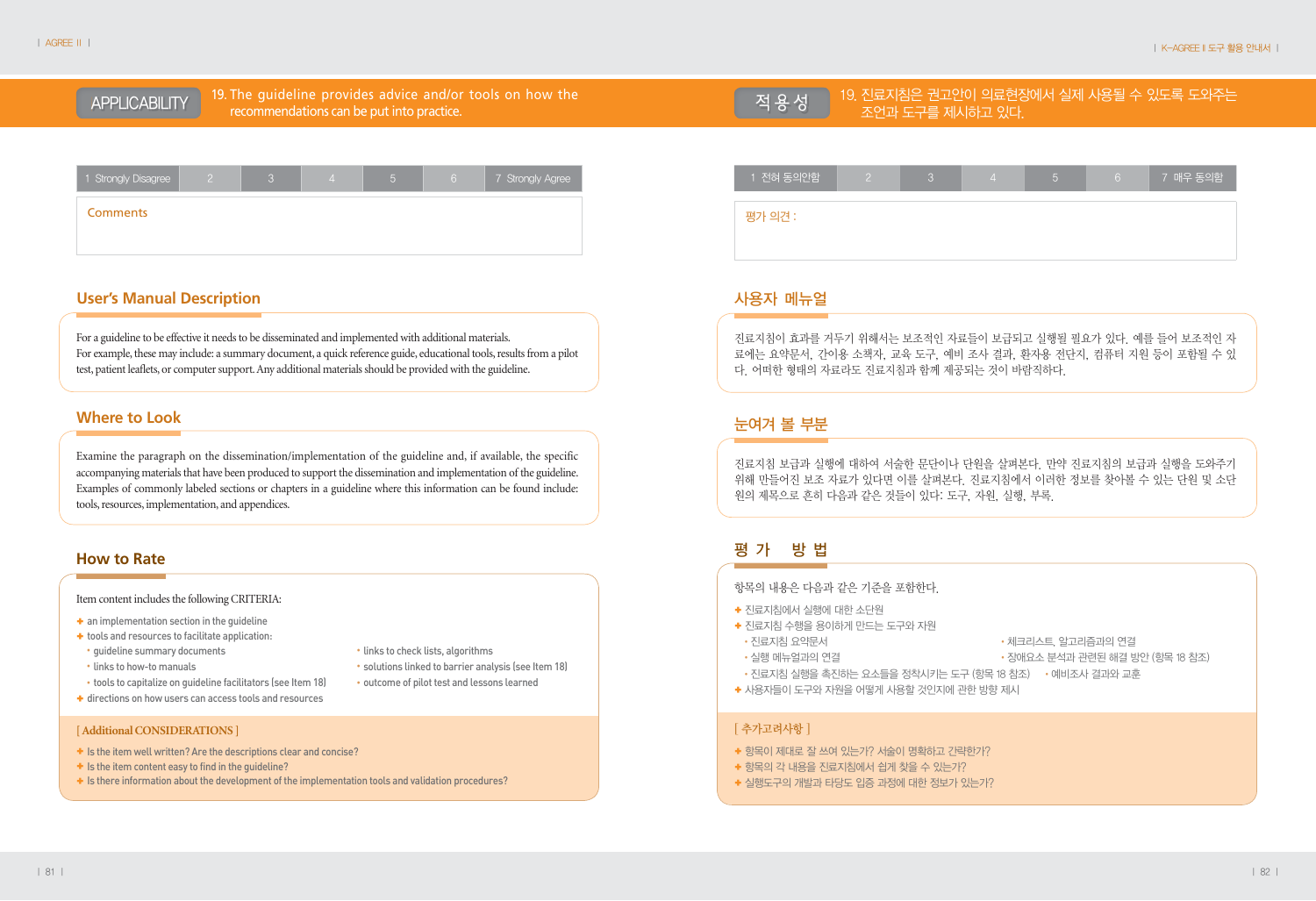# 20. The potential resource implications of applying the recommendations have been considered. APPLICABILITY

| 1 Strongly Disagree |  | $\perp$ | 6 | 7 Strongly Agree |
|---------------------|--|---------|---|------------------|
| <b>Comments</b>     |  |         |   |                  |
|                     |  |         |   |                  |

# **User's Manual Description**

The recommendations may require additional resources in order to be applied. For example, there may be a need for more specialized staff, new equipment, and expensive drug treatment. These may have cost implications for health care budgets. There should be a discussion in the guideline of the potential impact of the recommendations on resources.

# **Where to Look**

Examine the paragraph(s) on the dissemination/implementation of the guideline or, if available, additional documents with specific plans or strategies for implementation of the guideline. Some guidelines present cost implications in the paragraphs that discuss the evidence or decisions behind the recommendations. Examples of commonly labeled sections or chapters in a guideline where this information can be found include: methods, cost utility, cost effectiveness, acquisition costs, and implications for budgets.

# **How to Rate**

## Item content includes the following CRITERIA:

- ✚ identification of the types of cost information that were considered (e.g., economic evaluations, drug acquisition costs)
- **+** methods by which the cost information was sought (e.g., a health economist was part of the quideline development panel, use of health technology assessments for specific drugs, etc.)
- ✚ information/description of the cost information that emerged from the inquiry (e.g., specific drug acquisition costs per treatment course)
- ✚ description of how the information gathered was used to inform the guideline development process and/or formation of the recommendations

#### **[ Additional CONSIDERATIONS ]**

- ✚ Is the item well written? Are the descriptions clear and concise?
- ✚ Is the item content easy to find in the guideline?
- ✚ Were appropriate experts involved in finding and analyzing the cost information?

# 1 전혀 동의안함 2 3 4 5 6 7 매우 동의함

20. 권고안 적용시 필요로 할 수 있는 잠재적인 자원의 영향과 의미가

평가 의견 :

# 사용자 메뉴얼

적 용 성 Device <sup>건 전고인 식풍시 별<br>고려되어야 한다.</sup>

권고안이 적용되기 위해서는 추가적인 자원이 필요할 수 있다. 예를 들어, 보다 전문화된 의료진, 새로운 장 비, 고가의 약물치료 등이 필요할 수 있다. 이러한 것들은 의료비용 문제를 일으킬 수 있다. 권고안으로 인한 자원의 잠재적 영향이 진료지침에서 논의되어야 한다.

# 눈여겨 볼 부분

진료지침 보급과 실행에 대하여 서술한 문단이나 단원을 살펴본다. 만약 진료지침의 실행을 위한 구체적 계획 이나 전략이 언급된 별도의 문서가 있다면 이를 살펴본다. 어떤 진료지침에서는 권고안을 뒷받침하는 근거나 결정을 논의한 문단에서 비용문제를 제시하기도 한다. 진료지침에서 이러한 정보를 찾아볼 수 있는 단원 및 소단원의 제목으로 흔히 다음과 같은 것들이 있다: 방법, 비용효용, 비용효과, 구입비용, 예산관련문제.

# 평가 방법

항목의 내용은 다음과 같은 기준을 포함한다.

- ✚ 고려되는 비용정보의 유형에 대한 확인 (예, 경제적 평가, 약물구입비용)
- + 비용정보를 조사한 방법 (예, 보건경제학자가 지침개발그룹에 속해있음, 특정 약물에 대한 보건기술평가의 사용 등)
- ✚ 조사를 통해 파악된 비용정보제시 또는 서술 (예, 치료과정당 특정약물의 구입비용)
- ◆ 수집된 정보가 진료지침 개발과정과 권고안 형성에 어떻게 반영되었는지에 대한 설명

- ✚ 항목이 제대로 잘 쓰여 있는가? 서술이 명확하고 간략한가?
- ✚ 항목의 각 내용을 진료지침에서 쉽게 찾을 수 있는가?
- ✚ 적합한 전문가가 비용정보의 탐색과 분석에 참여하였는가?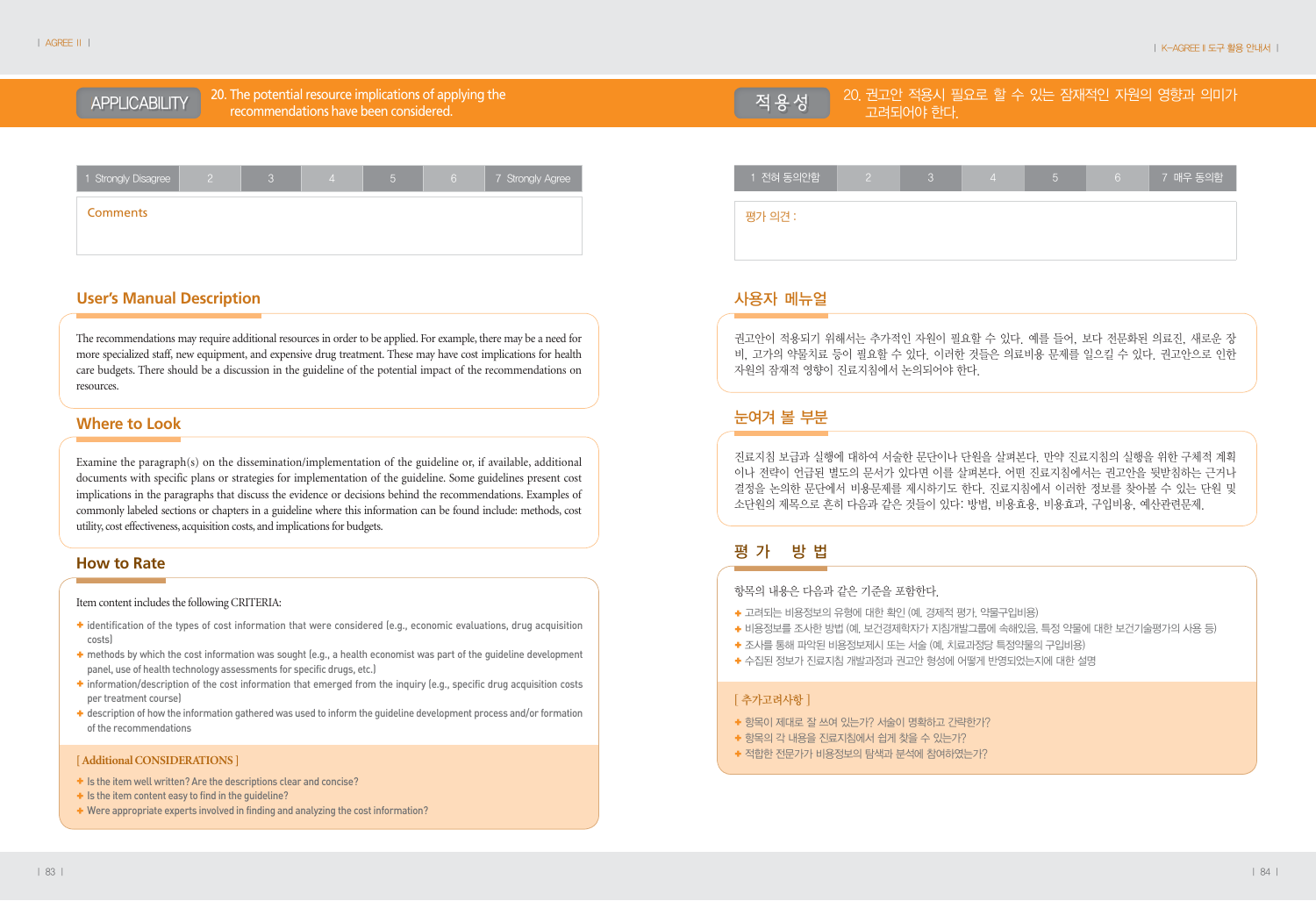# APPLICABILITY 21. The guideline presents monitoring and/or auditing criteria. The This term of This May 21. 진료지침은 수행 정도에 대한 감독 및 평가 기준을 제시하고 있다.

| 1 Strongly Disagree |  |  | 6 | 7 Strongly Agree |
|---------------------|--|--|---|------------------|
| <b>Comments</b>     |  |  |   |                  |
|                     |  |  |   |                  |

# **User's Manual Description**

Measuring the application of guideline recommendations can facilitate their ongoing use. This requires clearly defined criteria that are derived from the key recommendations in the guideline. The criteria may include process measures, behavioral measures, clinical or health outcome measures. Examples of monitoring and audit criteria are:

- $\div$  The HbA1c should be  $\leftarrow$  8.0%.
- $\div$  The level of diastolic blood pressure should be  $\leftarrow$  95 mmHq.
- ✚ 80% of the population aged 50 years should receive colorectal cancer screening rates using fecal occult blood tests.
- ✚ If complaints of acute otitis media last longer than three days, amoxicillin should be prescribed.

# **Where to Look**

Examine the paragraph/chapter on auditing or monitoring the use of the guideline or, if available, additional documents with specific plans or strategies for evaluation of the guideline. Examples of commonly labeled sections or chapters in a guideline where this information can be found include: recommendations, quality indicators, and audit criteria.

# **How to Rate**

# Item content includes the following CRITERIA:

- **+** identification of criteria to assess guideline implementation or adherence to recommendations
- ✚ criteria for assessing impact of implementing the recommendations
- ✚ advice on the frequency and interval of measurement
- ✚ descriptions or operational definitions of how the criteria should be measured

# **[ Additional CONSIDERATIONS ]**

- ✚ Is the item well written? Are the descriptions clear and concise?
- ✚ Is the item content easy to find in the guideline?
- ✚ Are a range of criteria provided including process measures, behavioural measures, and clinical or health outcomes?

# 1 전혀 동의안함 2 3 4 5 6 7 매우 동의함 평가 의견 :

# 사용자 메뉴얼

진료지침의 권고사항이 적용되는 정도를 측정함으로써 권고사항의 계속적인 사용을 유도할 수 있다. 이를 위 해 진료지침 내 핵심권고안으로부터 명확히 정의된 기준이 도출될 필요가 있다. 이 기준에는 과정척도, 행동 척도, 임상적 또는 보건학적 결과 척도 등이 포함된다. 모니터링 및 평가 기준의 예는 다음과 같다.

- ✚ HbA1C는 8.0%미만이어야 한다.
- ✚ 이완기 혈압은 95mmHg미만이어야 한다.
- ✚ 50세 인구의 80%는 분변잠혈반응검사로 대장암 조기검진을 받아야 한다.
- ✚ 만약 급성 중이염의 증상이 3일 이상 지속되면 amoxicillin을 처방하여야 한다.

# 눈여겨 볼 부분

진료지침 평가 또는 감시에 대하여 서술한 문단이나 단원을 살펴본다. 만약 진료지침의 평가를 위한 구체적 계획이나 전략이 언급된 별도의 문서가 있다면 이를 살펴본다. 진료지침에서 이러한 정보를 찾아볼 수 있는 단원 및 소단원의 제목으로 흔히 다음과 같은 것들이 있다: 권고, 질 평가지표, 평가기준.

# 평가 방법

# 항목의 내용은 다음과 같은 기준을 포함한다.

- ✚ 진료지침 실행 정도 또는 권고사항에 대한 순응도를 평가하는 기준
- ✚ 권고사항의 실행에 따른 영향을 평가하는 기준
- ✚ 측정의 빈도와 간격에 대한 조언
- ✚ 기준 측정방법에 대한 서술 또는 운영상 정의

- ✚ 항목이 제대로 잘 쓰여 있는가? 서술이 명확하고 간략한가?
- ✚ 항목의 각 내용을 진료지침에서 쉽게 찾을 수 있는가?
- ✚ 제시된 기준의 범위가 과정척도, 행동척도, 임상적 또는 보건학적 결과 척도 등을 포함하고 있는가?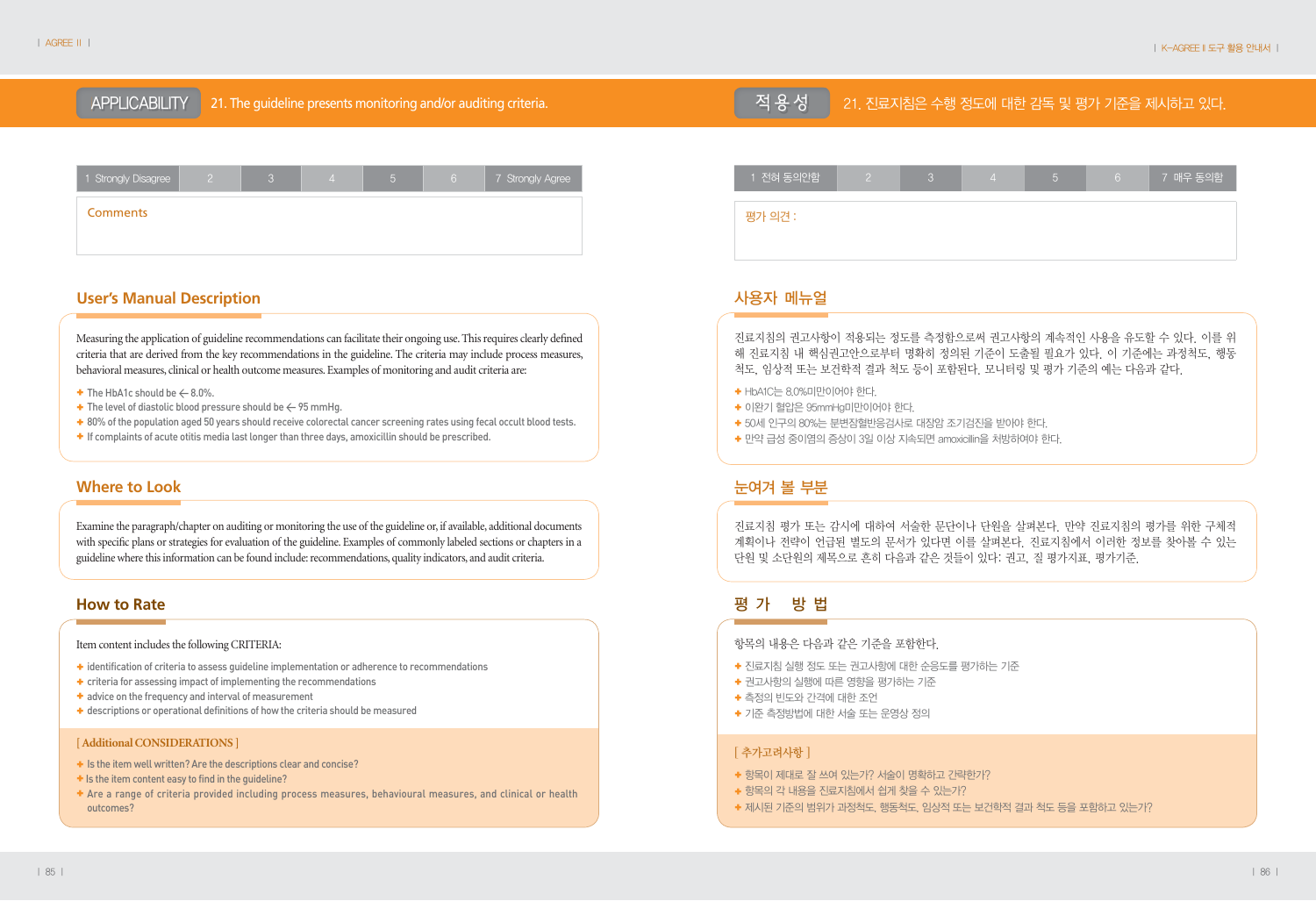# VI. Guidance for Rating Each Item

Domain 6. Editorial Independence

# VI. 평가 영역별 세부 판정 기준

평가 영역 6. 편집의 독립성

**22.** The views of the funding body have not influenced the content of the guideline.

**23.** Competing interests of guideline development group members have been recorded and addressed.

- **22.** 재정후원단체의 의견이 진료지침의 내용에 영향을 주지 않았다.
- **23.** 진료지침 개발에 참여한 구성원들의 이해관계가 기록되어 있고 그 내용이 언급되어 있다.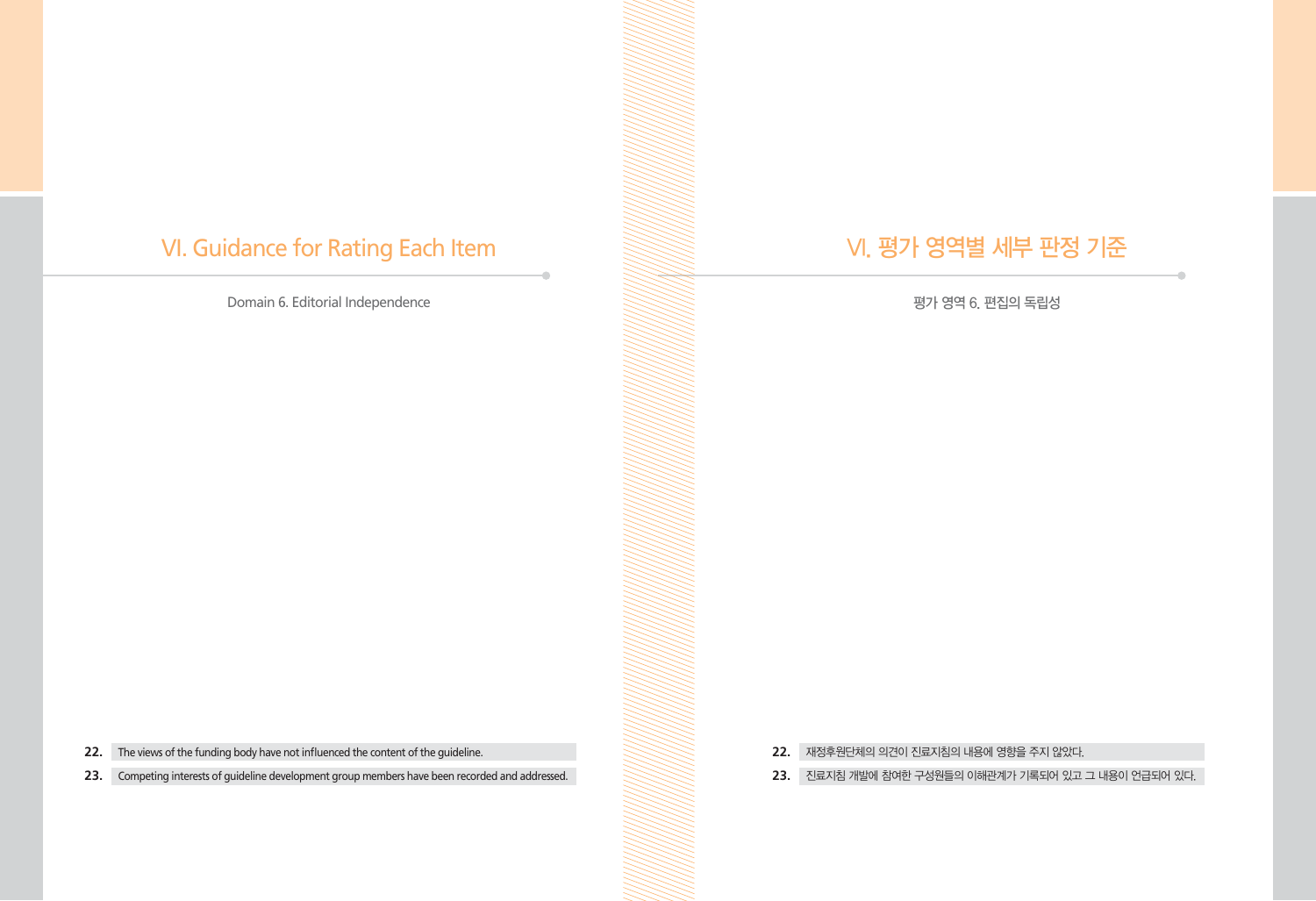# EDITORIAL INDEPENDENCE **the content of the quideline.**

22. The views of the funding body have not influenced



# **User's Manual Description**

Many guidelines are developed with external funding (e.g., government, professional associations, charity organizations, pharmaceutical companies). Support may be in the form of financial contribution for the complete development, or for parts of it (e.g., printing of the guidelines). There should be an explicit statement that the views or interests of the funding body have not influenced the final recommendations.

# **Where to Look**

Examine the paragraphs/chapters on the guideline development process or acknowledgements section. Examples of commonly labeled sections or chapters in a guideline where this information can be found include: disclaimer and funding source.

# **How to Rate**

# Item content includes the following CRITERIA:

- ✚ the name of the funding body or source of funding (or explicit statement of no funding)
- ✚ a statement that the funding body did not influence the content of the guideline

### **[ Additional CONSIDERATIONS ]**

- ✚ Is the item well written? Are the descriptions clear and concise?
- ✚ Is the item content easy to find in the guideline?
- ✚ How did the guideline development group address potential influence from the funding body?

| $\overline{11}$ 전혀 동의안함 |  | h | 6 | 7 매우 동의함 |
|-------------------------|--|---|---|----------|
| 평가 의견 :                 |  |   |   |          |
|                         |  |   |   |          |

편집의 독립성 22. 재정후원단체의 의견이 진료지침의 내용에 영향을 주지 않았다.

# 사용자 메뉴얼

많은 진료지침들은 외부의 재정적 후원 (예를 들면 정부, 전문가 단체, 자선단체, 제약회사)에 의해 개발된다. 지원은 진료지침 개발의 모든 과정이나 일부 과정 (예를 들면 지침의 인쇄 단계)에 대한 재정적 후원의 형태로 이루어지기도 한다. 재정후원자의 입장이나 이해관계 유무가 최종권고에 영향을 주지 않았음을 명확하게 밝 히는 문구가 꼭 들어가야 한다.

# 눈여겨 볼 부분

감사의 글이나 진료지침 개발과정에 대하여 서술한 문단이나 단원을 살펴본다. 진료지침에서 이러한 정보를 찾아볼 수 있는 단원 및 소단원의 제목으로 흔히 다음과 같은 것들이 있다: 면책조항, 재정후원처.

# 평가 방법

항목의 내용은 다음과 같은 기준을 포함한다.

- ✚ 재정후원단체나 자금 제공자의 이름 (또는 재정후원이 없다는 분명한 언급)
- ✚ 재정후원단체가 진료지침 내용에 영향을 주지 않았다는 언급

- ✚ 항목이 제대로 잘 쓰여 있는가? 서술이 명확하고 간략한가?
- ✚ 항목의 각 내용을 진료지침에서 쉽게 찾을 수 있는가?
- ✚ 진료지침 개발그룹이 재정후원자로부터 받을 수 있는 잠재적 영향에 대해 어떻게 언급하고 있는가?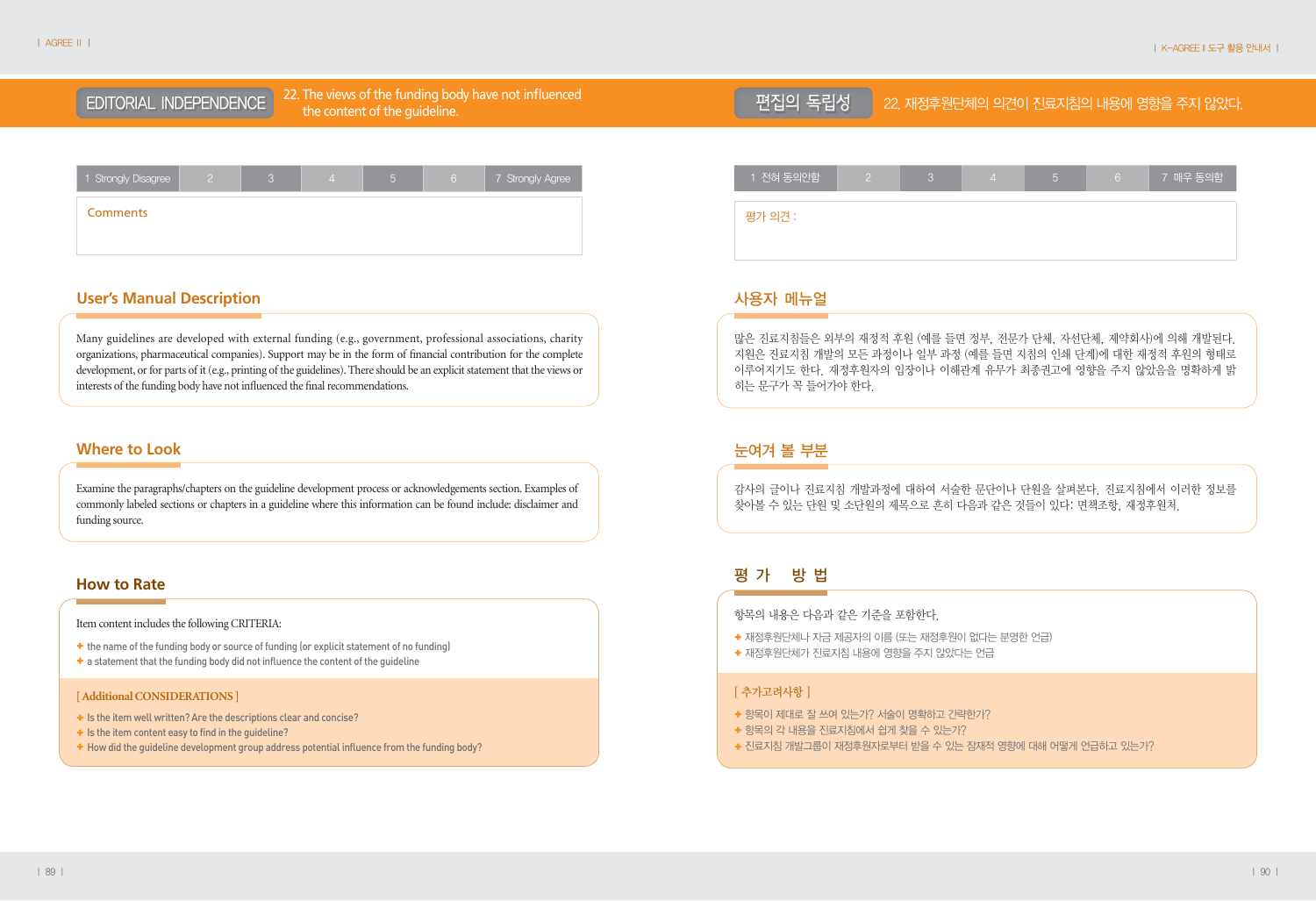23. Competing interests of guideline development EDITORIAL INDEPENDENCE competing interests of guideline development



# **User's Manual Description**

There are circumstances when members of the development group may have competing interests. For example, this would apply to a member of the development group whose research on the topic covered by the guideline is also funded by a pharmaceutical company. There should be an explicit statement that all group members have declared whether they have any competing interests.

# **Where to Look**

Examine the paragraphs/chapters describing the guideline development group or acknowledgements section. Examples of commonly labeled sections or chapters in a guideline where this information can be found include: methods, conflicts of interest, guideline panel, and appendix.

# **How to Rate**

# Item content includes the following CRITERIA:

- ✚ description of the types of competing interests considered
- ✚ methods by which potential competing interests were sought
- ✚ description of the competing interests
- **+** description of how the competing interests influenced the quideline process and development of recommendations

# **[ Additional CONSIDERATIONS ]**

- ✚ Is the item well written? Are the descriptions clear and concise?
- ✚ Is the item content easy to find in the guideline?
- ✚ What measures were taken to minimize the influence of competing interests on guideline development or formulation of the recommendations?

# 1 전혀 동의안함 2 3 4 5 6 7 매우 동의함 평가 의견 :

있고 그 내용이 언급되어 있다. 편집의 독립성

23. 진료지침 개발에 참여한 구성원들의 이해관계가 기록되어

# 사용자 메뉴얼

진료지침 개발그룹 구성원 간에 이해가 상충되는 경우가 있을 수 있다. 일례로, 진료지침 개발에 참여하고 있 는 한 연구자가 진료지침에서 다루는 주제에 관해 제약회사의 자금지원을 받아 연구를 수행한 경우를 들 수 있다. 모든 진료지침 개발 구성원의 이해상충관계에 대하여 명확한 언급이 있어야 한다.

# 눈여겨 볼 부분

감사의 글이나 진료지침 개발과정에 대하여 서술한 문단이나 단원을 살펴본다. 진료지침에서 이러한 정보를 찾아볼 수 있는 단원 및 소단원의 제목으로 흔히 다음과 같은 것들이 있다: 방법, 이해상충 관계, 진료지침 개 발위원, 부록.

# 평가 방법

# 항목의 내용은 다음과 같은 기준을 포함한다.

- ✚ 상충되는 이해의 종류에 대한 설명
- ✚ 잠재적인 이해상충관계를 확인한 방법
- ✚ 상충되는 이해관계에 대한 설명
- ✚ 상충되는 이해관계가 진료지침을 만드는 과정과 권고안의 개발에 영향을 주었는가에 대한 설명

- ✚ 항목이 제대로 잘 쓰여 있는가? 서술이 명확하고 간략한가?
- ← 항목의 각 내용을 진료지침에서 쉽게 찾을 수 있는가?
- + 이해상충관계가 진료지침 개발이나 권고안에 미치는 영향을 최소화하기 위해 어떤 방법이 강구되었는가?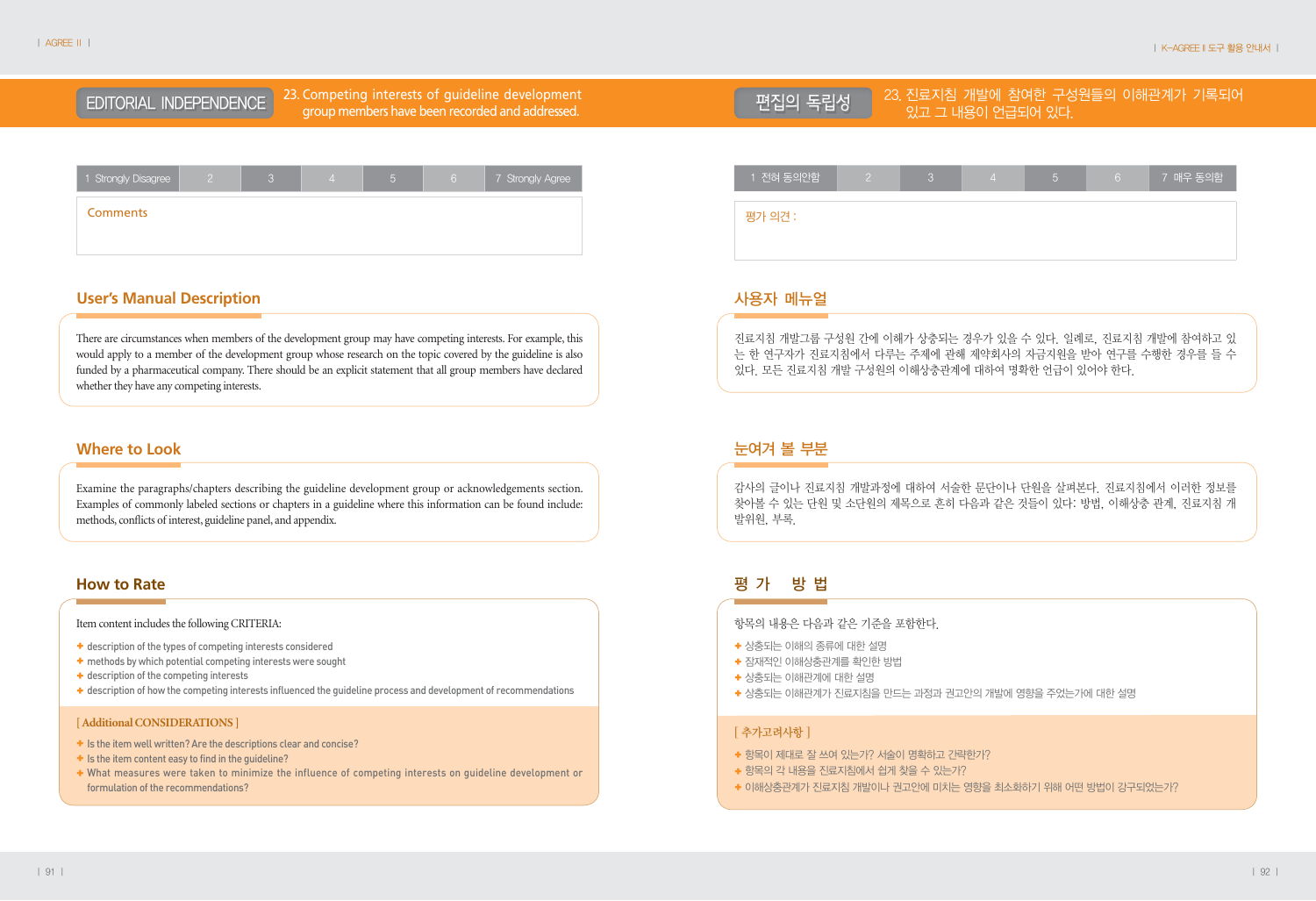# VI. Guidance for Rating Each Item

Overall Guideline Assessment

# VI. 평가 영역별 세부 판정 기준

진료지침 종합 평가

-0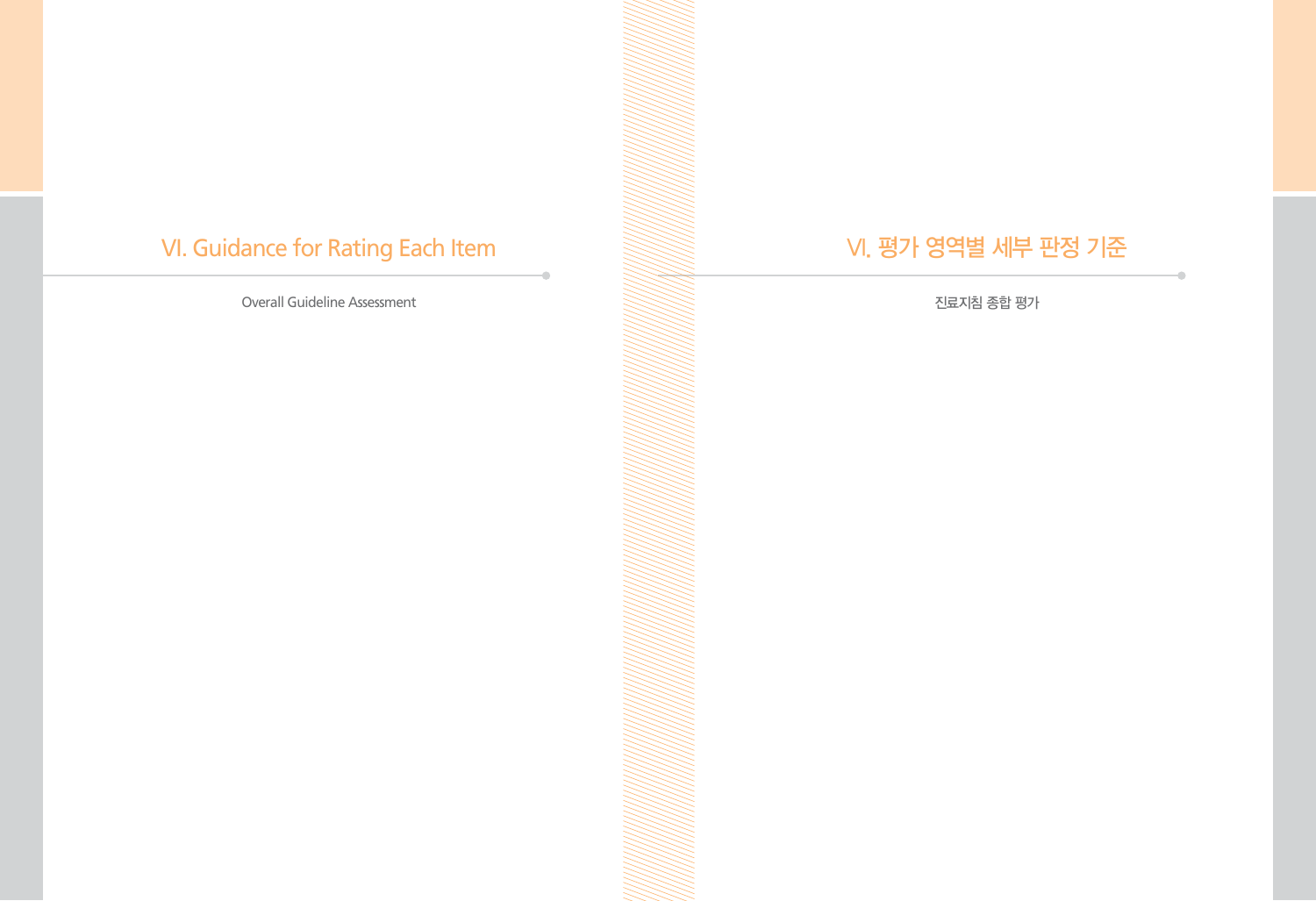| <b>OVERALL GUIDELINE ASSESSMENT</b> |  |
|-------------------------------------|--|

For each question, please choose the response which best characterizes the guideline assessed:

# 1. Rate the overall quality of this guideline.

| Lowest possible<br>quality |  |  |  |  |  | Highest possible<br>quality |
|----------------------------|--|--|--|--|--|-----------------------------|
|----------------------------|--|--|--|--|--|-----------------------------|

# 2. I would recommend this guideline for use.

| Yes                     |  |
|-------------------------|--|
| Yes, with modifications |  |
| No                      |  |

### • NOTES



### User's Manual Description:

The overall assessment requires the AGREE II user to make a judgment as to the quality of the guideline, taking into account the appraisal items considered in the assessment process.

# 진료지침 종합 평가 수학 회의 대표 이 대표 이 사이트 지역 수학

AGREE II 도구를 사용하여 진료지침의 전반적인 질을 평가한 후 다음 두 개 질문에 대해 가장 적합한 판정을 선 택하는 방법으로 평가함.

# 1. 진료지침의 전반적인 질 평가

| 진료지침의 질이 |  |  | <b>진료지침의 질이</b> |
|----------|--|--|-----------------|
| 기장 낮음 \  |  |  | 가장 높음           |

# 2. 진료지침 사용의 추천 여부

| 사용을 추천 함          |  |
|-------------------|--|
| 사용을 추천 함 (수정이 필요) |  |
| 사용을 추천 안함         |  |

# •평가 의견



# 사용자 메뉴얼

진료지침의 종합 평가는 AGREE ll 도구 사용자가 평가 과정에서 고려된 평가 항목들을 감안하여 진료지침의 질적 수준을 판정하 도록 규정하고 있다.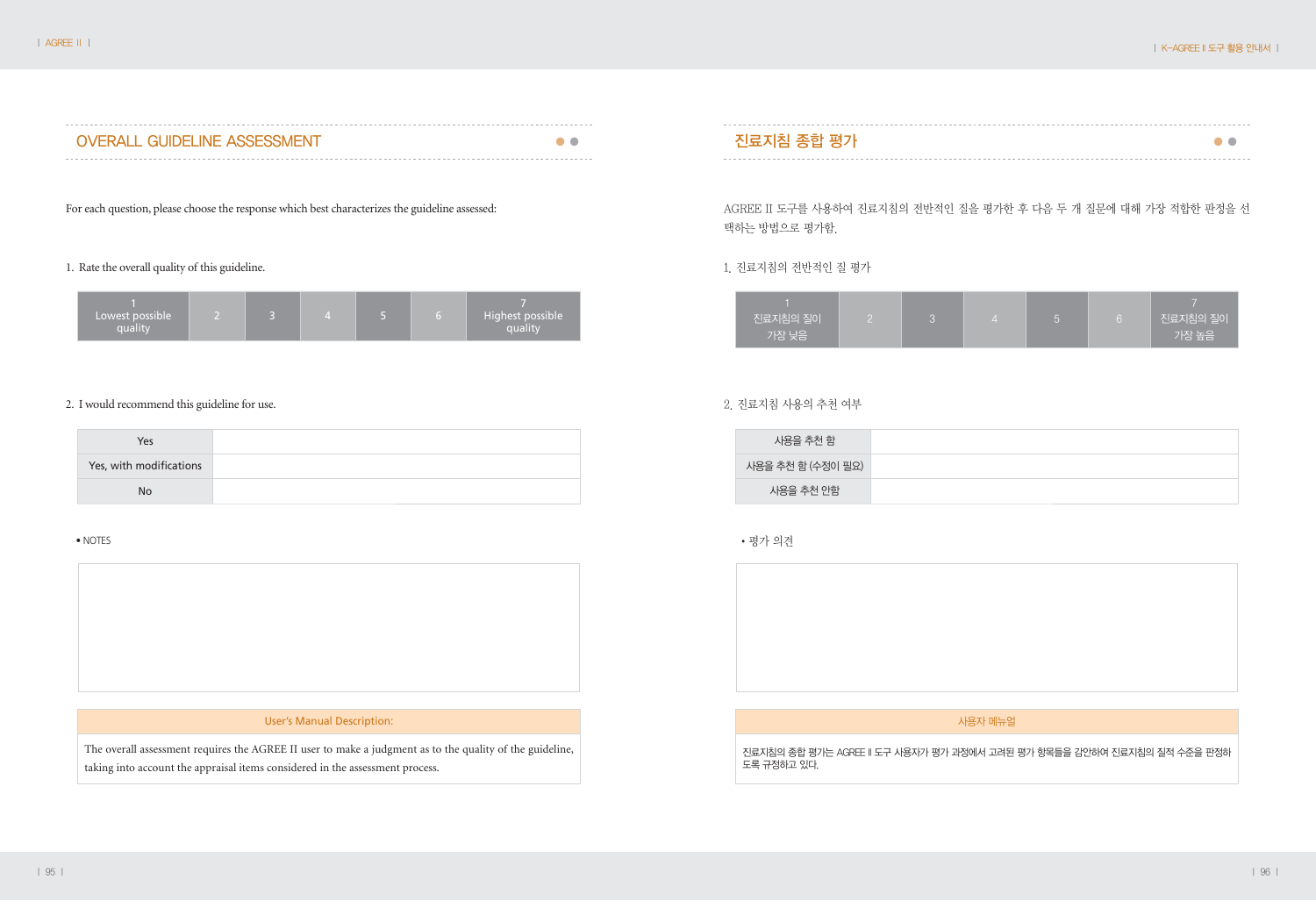# III. AGREE II INSTRUMENT NEER SERVICE AT A THE AGREE II 평가 도구

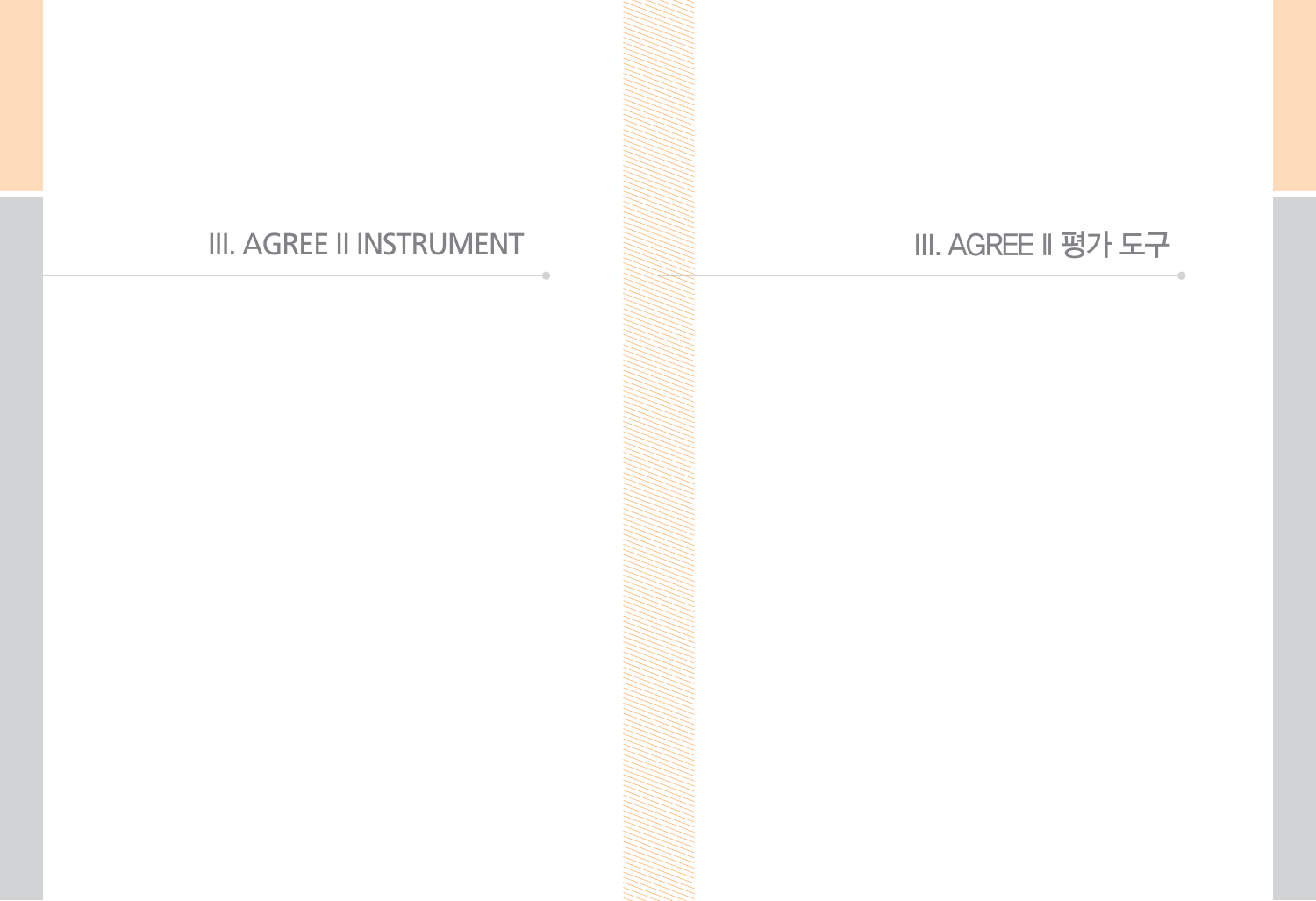| <b>DOMAIN 1. SCOPE AND PURPOSE</b> |  |
|------------------------------------|--|
|                                    |  |

# 1. The overall objective(s) of the guideline is (are) specifically described.

| <b>Strongly Disagree</b> | $\overline{2}$ | 3 | $\overline{4}$ | 5 | $\,6\,$ | Strongly Agree |
|--------------------------|----------------|---|----------------|---|---------|----------------|
| <b>Comments</b>          |                |   |                |   |         |                |
|                          |                |   |                |   |         |                |
|                          |                |   |                |   |         |                |
|                          |                |   |                |   |         |                |

# 2. The health question(s) covered by the guideline is (are) specifically described.

| <b>Strongly Disagree</b> | 2 <sup>1</sup> | $\vert$ 3 | $\overline{4}$ | 5 | $6\phantom{.}6$ | <b>Strongly Agree</b> |
|--------------------------|----------------|-----------|----------------|---|-----------------|-----------------------|
| <b>Comments</b>          |                |           |                |   |                 |                       |
|                          |                |           |                |   |                 |                       |
|                          |                |           |                |   |                 |                       |
|                          |                |           |                |   |                 |                       |

3. The population (patients, public, etc.) to whom the guideline is meant to apply is specifically described.



| 평가 영역 1. 범위와 목적 |  |
|-----------------|--|
|                 |  |

1 전혀 동의안함 | 2 | 3 | 4 | 5 | 6 | 7 매우 동의함

1. 진료지침의 전반적인 목적이 구체적으로 서술되어 있다.

평가 의견 :

| 1 전혀 동의안함 | $\overline{2}$ | 3 | $\overline{4}$ | 5 | $6 \overline{6}$ | 7 매우 동의함 |
|-----------|----------------|---|----------------|---|------------------|----------|
| 평가 의견 :   |                |   |                |   |                  |          |
|           |                |   |                |   |                  |          |
|           |                |   |                |   |                  |          |
|           |                |   |                |   |                  |          |
|           |                |   |                |   |                  |          |

# 3. 진료지침을 적용할 인구집단 (환자, 일반인 등)이 구체적으로 서술되어 있다.

2. 진료지침에서 다루고자하는 건강관련 질문들이 구체적으로 서술되어 있다.

| 1 전혀 동의안함 | $\overline{2}$ | 3 | 74, | $\overline{5}$ | 6 <sup>1</sup> | 7 매우 동의함 |
|-----------|----------------|---|-----|----------------|----------------|----------|
| 평가 의견 :   |                |   |     |                |                |          |
|           |                |   |     |                |                |          |
|           |                |   |     |                |                |          |
|           |                |   |     |                |                |          |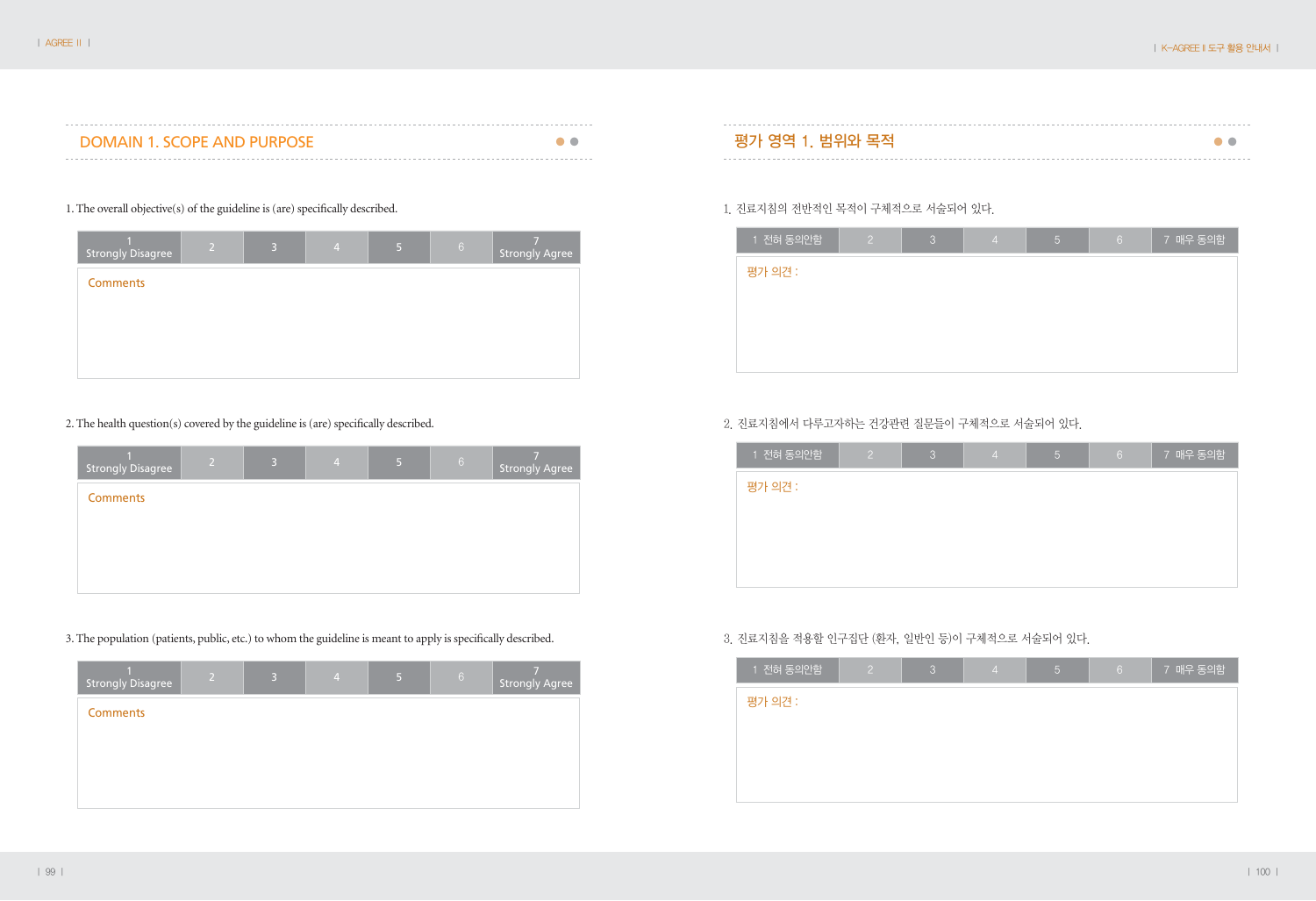| <b>DOMAIN 2. STAKEHOLDER INVOLVEMENT</b> |
|------------------------------------------|
|------------------------------------------|

# 4. The guideline development group includes individuals from all relevant professional groups.

| <b>Strongly Disagree</b> | 2 | 13 | $\overline{4}$ | 5 | $6 \overline{6}$ | Strongly Agree |
|--------------------------|---|----|----------------|---|------------------|----------------|
| <b>Comments</b>          |   |    |                |   |                  |                |
|                          |   |    |                |   |                  |                |
|                          |   |    |                |   |                  |                |
|                          |   |    |                |   |                  |                |

5. The views and preferences of the target population (patients, public, etc.) have been sought.

| <b>Strongly Disagree</b> | $\overline{2}$ | 13 | $\overline{4}$ | 5 | $6\phantom{1}6$ | <b>Strongly Agree</b> |
|--------------------------|----------------|----|----------------|---|-----------------|-----------------------|
| <b>Comments</b>          |                |    |                |   |                 |                       |
|                          |                |    |                |   |                 |                       |
|                          |                |    |                |   |                 |                       |
|                          |                |    |                |   |                 |                       |

# 6. The target users of the guideline are clearly defined.

| <b>Strongly Disagree</b> | $\mathcal{P}$ | 3 | $\overline{4}$ | 5 | $\,6\,$ | <b>Strongly Agree</b> |
|--------------------------|---------------|---|----------------|---|---------|-----------------------|
| <b>Comments</b>          |               |   |                |   |         |                       |
|                          |               |   |                |   |         |                       |
|                          |               |   |                |   |         |                       |
|                          |               |   |                |   |         |                       |

# 4. 진료지침 개발 그룹은 모든 관련 전문가 집단을 포함하고 있다.

| 1 전혀 동의안함 | (2) | 3 | $\overline{4}$ | $\overline{5}$ | 6 <sup>1</sup> | 7 매우 동의함 |
|-----------|-----|---|----------------|----------------|----------------|----------|
| 평가 의견 :   |     |   |                |                |                |          |
|           |     |   |                |                |                |          |
|           |     |   |                |                |                |          |
|           |     |   |                |                |                |          |

# 5. 진료지침을 적용할 인구집단 (환자, 일반인 등)의 관점과 선호도를 고려했고, 그 내용을 포함하고 있다.

| 1 전혀 동의안함 | (2) | 3 | $\overline{4}$ | $\overline{5}$ | 6 | 7 매우 동의함 |
|-----------|-----|---|----------------|----------------|---|----------|
| 평가 의견 :   |     |   |                |                |   |          |
|           |     |   |                |                |   |          |
|           |     |   |                |                |   |          |
|           |     |   |                |                |   |          |
|           |     |   |                |                |   |          |

# 6. 진료지침을 주로 활용할 사용자 집단이 분명하게 규정되어 있다.

| 1 전혀 동의안함 | $\overline{2}$ | 3 | $\overline{4}$ | $\overline{5}$ | 6 | 7 매우 동의함 |
|-----------|----------------|---|----------------|----------------|---|----------|
| 평가 의견 :   |                |   |                |                |   |          |
|           |                |   |                |                |   |          |
|           |                |   |                |                |   |          |
|           |                |   |                |                |   |          |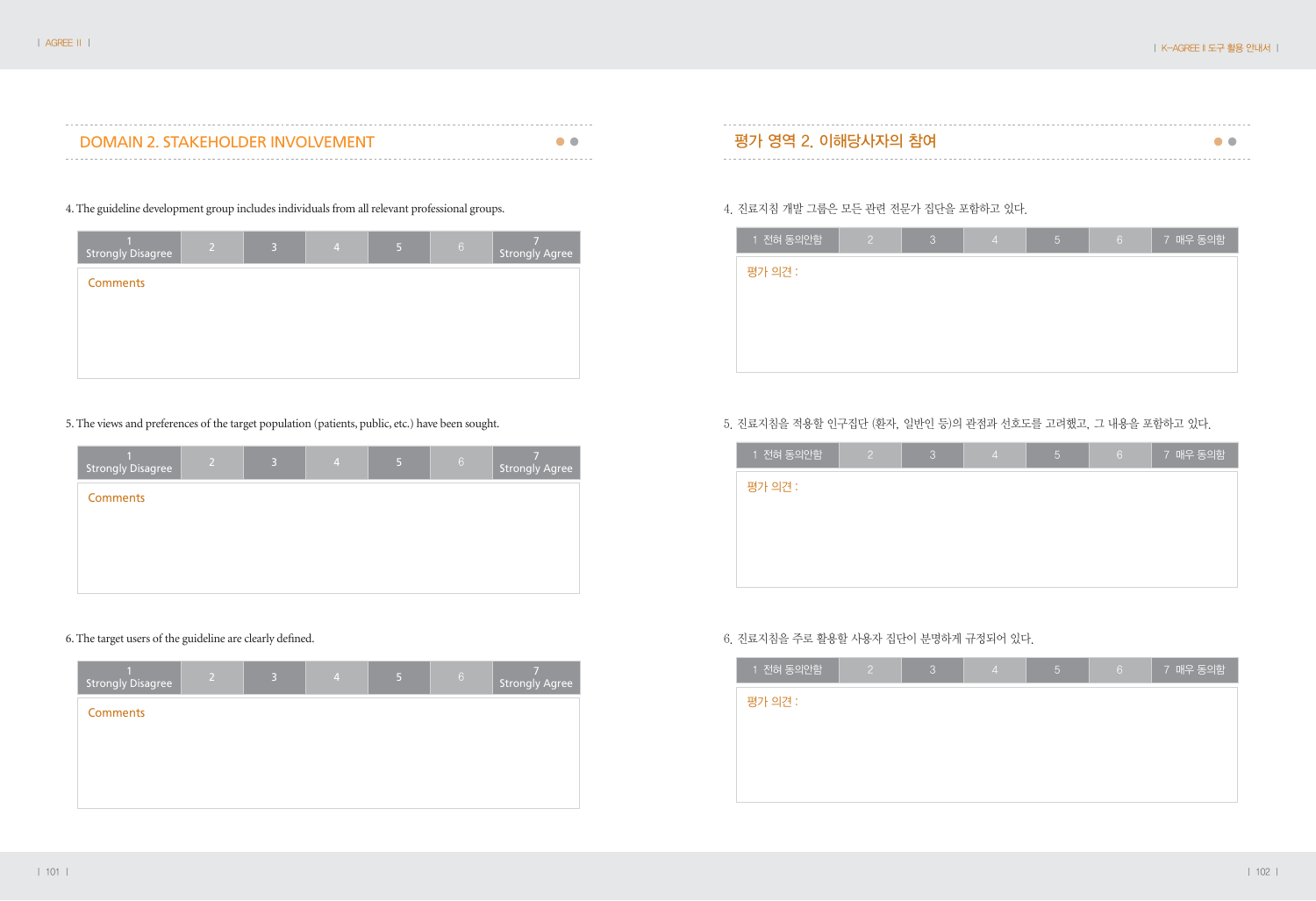| <b>DOMAIN 3. RIGOUR OF DEVELOPMENT</b> |  |
|----------------------------------------|--|
|                                        |  |

# 7. Systematic methods were used to search for evidence.

| <b>Strongly Disagree</b> | $\mathsf{L}^{\mathsf{L}}$ | $\overline{3}$ | 4 | 5 | $6\,$ | <b>Strongly Agree</b> |
|--------------------------|---------------------------|----------------|---|---|-------|-----------------------|
| <b>Comments</b>          |                           |                |   |   |       |                       |
|                          |                           |                |   |   |       |                       |
|                          |                           |                |   |   |       |                       |
|                          |                           |                |   |   |       |                       |

# 8. The criteria for selecting the evidence are clearly described.

| <b>Strongly Disagree</b> | $\overline{2}$ | 3 | $\overline{4}$ | 5 | $6\,$ | <b>Strongly Agree</b> |
|--------------------------|----------------|---|----------------|---|-------|-----------------------|
| <b>Comments</b>          |                |   |                |   |       |                       |
|                          |                |   |                |   |       |                       |
|                          |                |   |                |   |       |                       |
|                          |                |   |                |   |       |                       |

# 9. The strengths and limitations of the body of evidence are clearly described.



| DOMAIN 3 RIGU<br>EJI JR | 774 – L<br><b><sup>그때마이 어겨서</sup></b> |  |
|-------------------------|---------------------------------------|--|
|                         |                                       |  |

1 전혀 동의안함 | 2 | 3 | 4 | 5 | 6 | 7 매우 동의함

1 전혀 동의안함 2 3 4 5 6 7 매우 동의함

# 9. 근거 자료의 강도와 한계가 분명하게 서술되어 있다.

7. 근거의 검색에 체계적인 방법이 사용되었다.

8. 근거 선택의 기준이 분명하게 서술되어 있다.

평가 의견 :

평가 의견 :

| 1 전혀 동의안함 | $\overline{2}$ | $\mathcal{S}$ | $\overline{4}$ | 5 | 6 <sup>°</sup> | 7 매우 동의함 |
|-----------|----------------|---------------|----------------|---|----------------|----------|
| 평가 의견 :   |                |               |                |   |                |          |
|           |                |               |                |   |                |          |
|           |                |               |                |   |                |          |
|           |                |               |                |   |                |          |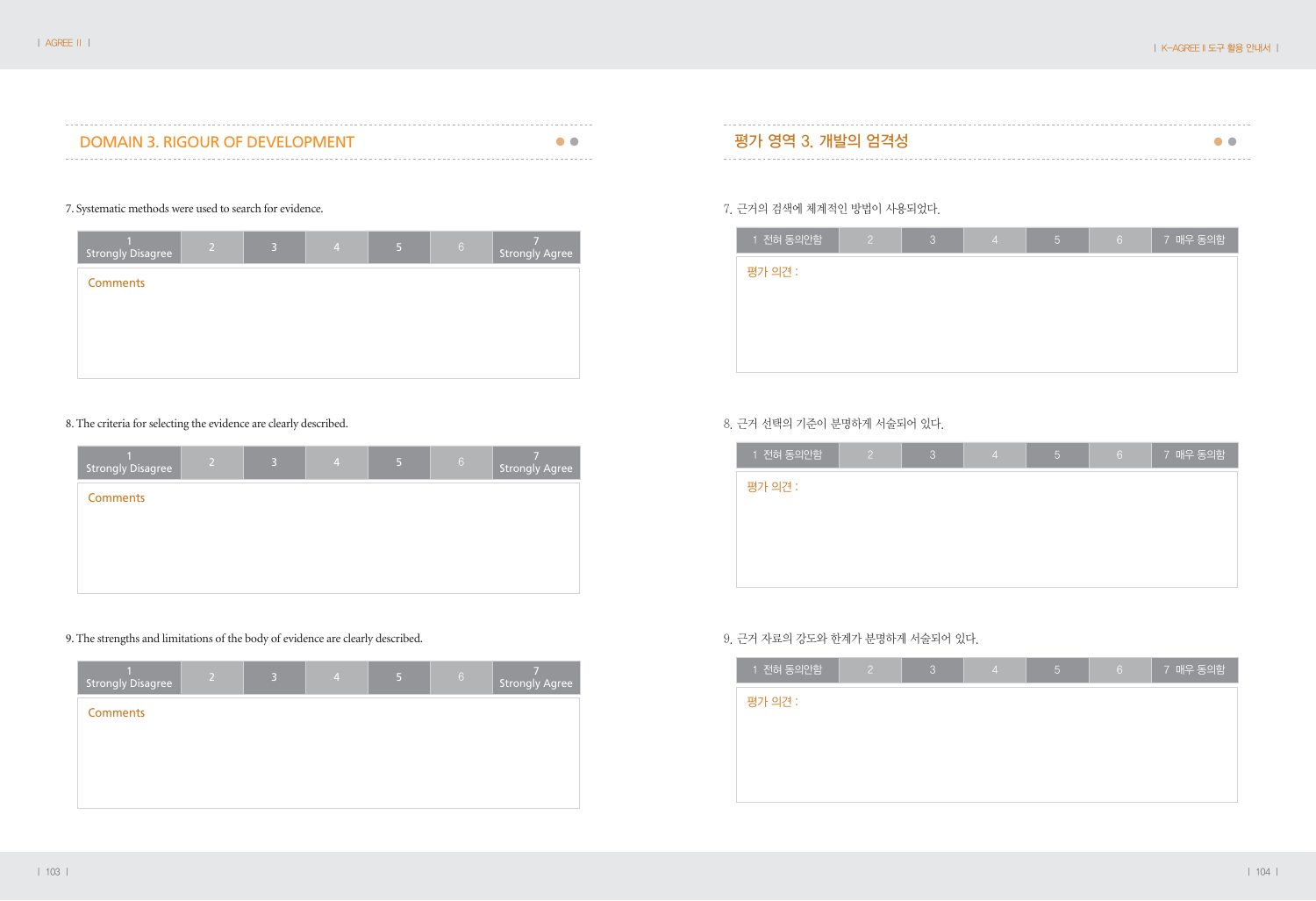| DOMAIN 3. RIGOUR OF DEVELOPMENT continued | 개발의 엄격성 (continued) |  |
|-------------------------------------------|---------------------|--|
|                                           |                     |  |

# 10. The methods for formulating the recommendations are clearly described.

| <b>Strongly Disagree</b> | $\overline{2}$ | 3 | $\overline{4}$ | 5 | $6 \overline{6}$ | Strongly Agree |
|--------------------------|----------------|---|----------------|---|------------------|----------------|
| <b>Comments</b>          |                |   |                |   |                  |                |
|                          |                |   |                |   |                  |                |
|                          |                |   |                |   |                  |                |
|                          |                |   |                |   |                  |                |

11. The health benefits, side effects, and risks have been considered in formulating the recommendations.

| <b>Strongly Disagree</b> | $\overline{2}$ | 3 | 4 | 5 | $6\phantom{.}6$ | Strongly Agree |
|--------------------------|----------------|---|---|---|-----------------|----------------|
| <b>Comments</b>          |                |   |   |   |                 |                |
|                          |                |   |   |   |                 |                |
|                          |                |   |   |   |                 |                |
|                          |                |   |   |   |                 |                |

# 12. There is an explicit link between the recommendations and the supporting evidence.



# 10. 권고안 도출 방법이 분명하게 서술되어 있다.

| 1 전혀 동의안함 | $\sqrt{2}$ | 3 | $\overline{4}$ | 15, | $6^{\circ}$ | 7 매우 동의함 |
|-----------|------------|---|----------------|-----|-------------|----------|
| 평가 의견 :   |            |   |                |     |             |          |
|           |            |   |                |     |             |          |
|           |            |   |                |     |             |          |
|           |            |   |                |     |             |          |

# 11. 건강상의 편익, 부작용, 위험 요인이 권고안 도출시 고려되었다.

| $\overline{1}$ 전혀 동의안함 | $\overline{2}$ | <sup>3</sup> | $\overline{4}$ | $\overline{5}$ | $6 -$ | 7 매우 동의함 |
|------------------------|----------------|--------------|----------------|----------------|-------|----------|
| 평가 의견 :                |                |              |                |                |       |          |
|                        |                |              |                |                |       |          |
|                        |                |              |                |                |       |          |
|                        |                |              |                |                |       |          |
|                        |                |              |                |                |       |          |

# 12. 권고안과 이를 뒷받침하는 근거를 명확하게 연결 지을 수 있다.

| 1 전혀 동의안함 | $\overline{2}$ | $\mathcal{S}$ | $\overline{4}$ | $\overline{5}$ | $6 -$ | 7 매우 동의함 |
|-----------|----------------|---------------|----------------|----------------|-------|----------|
| 평가 의견 :   |                |               |                |                |       |          |
|           |                |               |                |                |       |          |
|           |                |               |                |                |       |          |
|           |                |               |                |                |       |          |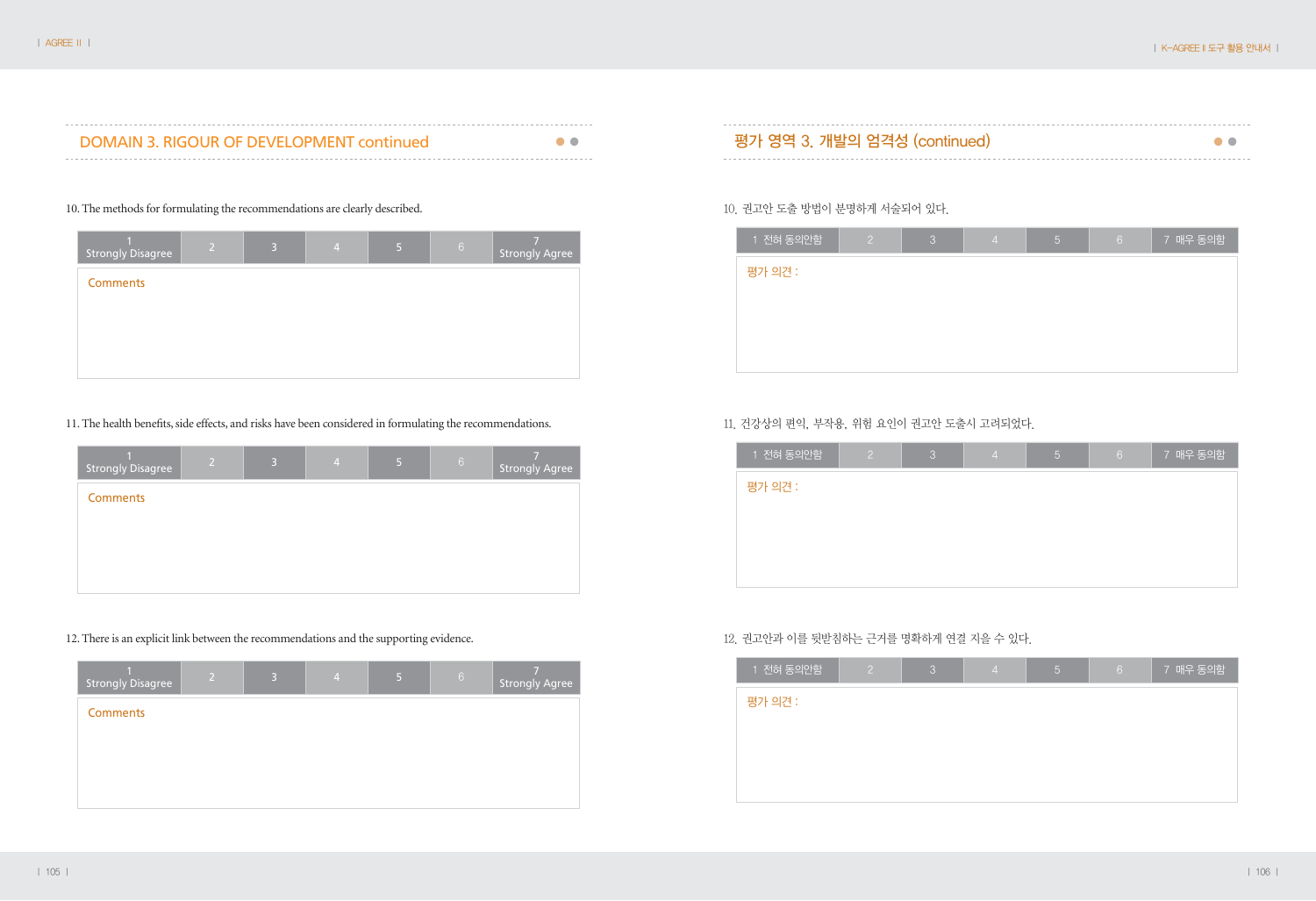

# 13. The guideline has been externally reviewed by experts prior to its publication.

| <b>Strongly Disagree</b> | $\overline{2}$ | 3 | $\overline{4}$ | 5 | 6 <sub>1</sub> | Strongly Agree |
|--------------------------|----------------|---|----------------|---|----------------|----------------|
| <b>Comments</b>          |                |   |                |   |                |                |
|                          |                |   |                |   |                |                |
|                          |                |   |                |   |                |                |
|                          |                |   |                |   |                |                |

# 14. A procedure for updating the guideline is provided.



# 13. 진료지침은 출판 전에 외부 전문가들에 의한 검토 과정이 있었다.

| 1 전혀 동의안함 | 2 | 3 | $\overline{4}$ | 15. | $6 \overline{6}$ | 7 매우 동의함 |
|-----------|---|---|----------------|-----|------------------|----------|
| 평가 의견 :   |   |   |                |     |                  |          |
|           |   |   |                |     |                  |          |
|           |   |   |                |     |                  |          |
|           |   |   |                |     |                  |          |

# 14. 진료지침의 갱신 절차가 제시되어 있다.

| 1 전혀 동의안함 | $\overline{2}$ | 3 | $\overline{4}$ | $\overline{5}$ | 6 <sup>1</sup> | 7 매우 동의함 |
|-----------|----------------|---|----------------|----------------|----------------|----------|
| 평가 의견 :   |                |   |                |                |                |          |
|           |                |   |                |                |                |          |
|           |                |   |                |                |                |          |
|           |                |   |                |                |                |          |
|           |                |   |                |                |                |          |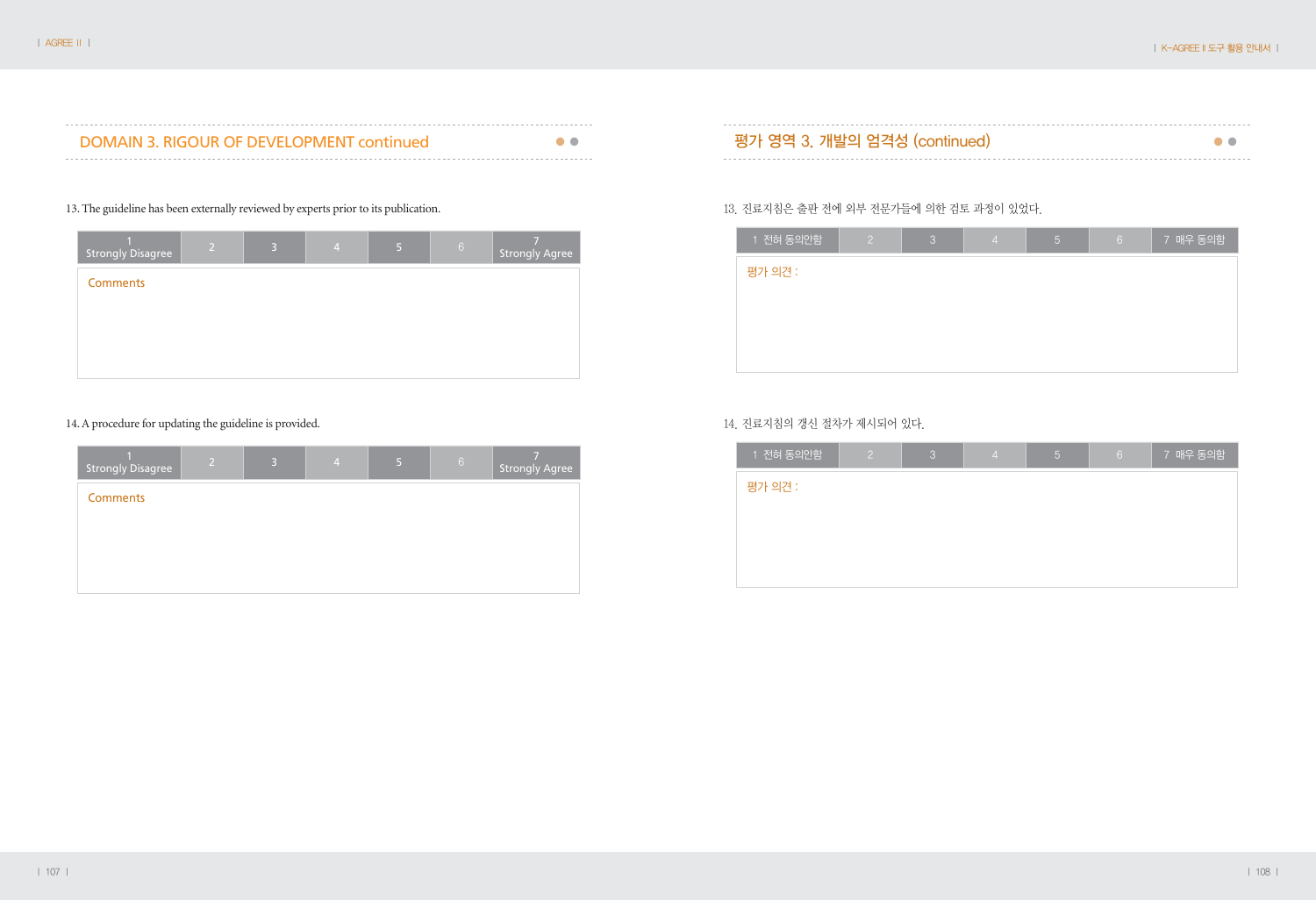# 15. The recommendations are specific and unambiguous.

| <b>Strongly Disagree</b> | $\overline{2}$ | $\overline{3}$ | $\overline{4}$ | 5 | 6 <sub>1</sub> | <b>Strongly Agree</b> |
|--------------------------|----------------|----------------|----------------|---|----------------|-----------------------|
| <b>Comments</b>          |                |                |                |   |                |                       |
|                          |                |                |                |   |                |                       |
|                          |                |                |                |   |                |                       |
|                          |                |                |                |   |                |                       |

16. The different options for management of the condition or health issue are clearly presented.

| <b>Strongly Disagree</b> | $\overline{2}$ | 3 | $\overline{4}$ | 5 | $6\,$ | Strongly Agree |
|--------------------------|----------------|---|----------------|---|-------|----------------|
| <b>Comments</b>          |                |   |                |   |       |                |
|                          |                |   |                |   |       |                |
|                          |                |   |                |   |       |                |
|                          |                |   |                |   |       |                |

# 17. Key recommendations are easily identifiable.

| <b>Strongly Disagree</b> | $\sqrt{2}$ | $\overline{3}$ | $\overline{4}$ | 5 | $\sqrt{6}$ | <b>Strongly Agree</b> |
|--------------------------|------------|----------------|----------------|---|------------|-----------------------|
| <b>Comments</b>          |            |                |                |   |            |                       |
|                          |            |                |                |   |            |                       |
|                          |            |                |                |   |            |                       |
|                          |            |                |                |   |            |                       |

| <b>DOMAIN 4. CLARITY OF PRESENTATION</b> |  | 평가 영역 4. 표현의 명확성 |  |
|------------------------------------------|--|------------------|--|
|------------------------------------------|--|------------------|--|

# 15. 권고안은 구체적이며 모호하지 않다.

| 1 전혀 동의안함 | 127 | <sup>3</sup> | $\overline{4}$ | $\overline{5}$ | 6 <sup>1</sup> | 7 매우 동의함 |
|-----------|-----|--------------|----------------|----------------|----------------|----------|
| 평가 의견 :   |     |              |                |                |                |          |
|           |     |              |                |                |                |          |
|           |     |              |                |                |                |          |
|           |     |              |                |                |                |          |

# 16. 임상 상태나 건강 이슈를 관리하기 위한 다양한 대안이 분명하게 표현되어 있다.

| 1 전혀 동의안함 | $\left 2\right $ | 131 | $\overline{4}$ | $\overline{5}$ | $6 -$ | 7 매우 동의함 |
|-----------|------------------|-----|----------------|----------------|-------|----------|
| 평가 의견 :   |                  |     |                |                |       |          |
|           |                  |     |                |                |       |          |
|           |                  |     |                |                |       |          |
|           |                  |     |                |                |       |          |
|           |                  |     |                |                |       |          |

# 17. 주요 권고안은 쉽게 확인할 수 있다.

| 1 전혀 동의안함 | -2 | -3 | $\overline{4}$ | $\overline{5}$ | 6 <sup>°</sup> | 7 매우 동의함 |
|-----------|----|----|----------------|----------------|----------------|----------|
| 평가 의견 :   |    |    |                |                |                |          |
|           |    |    |                |                |                |          |
|           |    |    |                |                |                |          |
|           |    |    |                |                |                |          |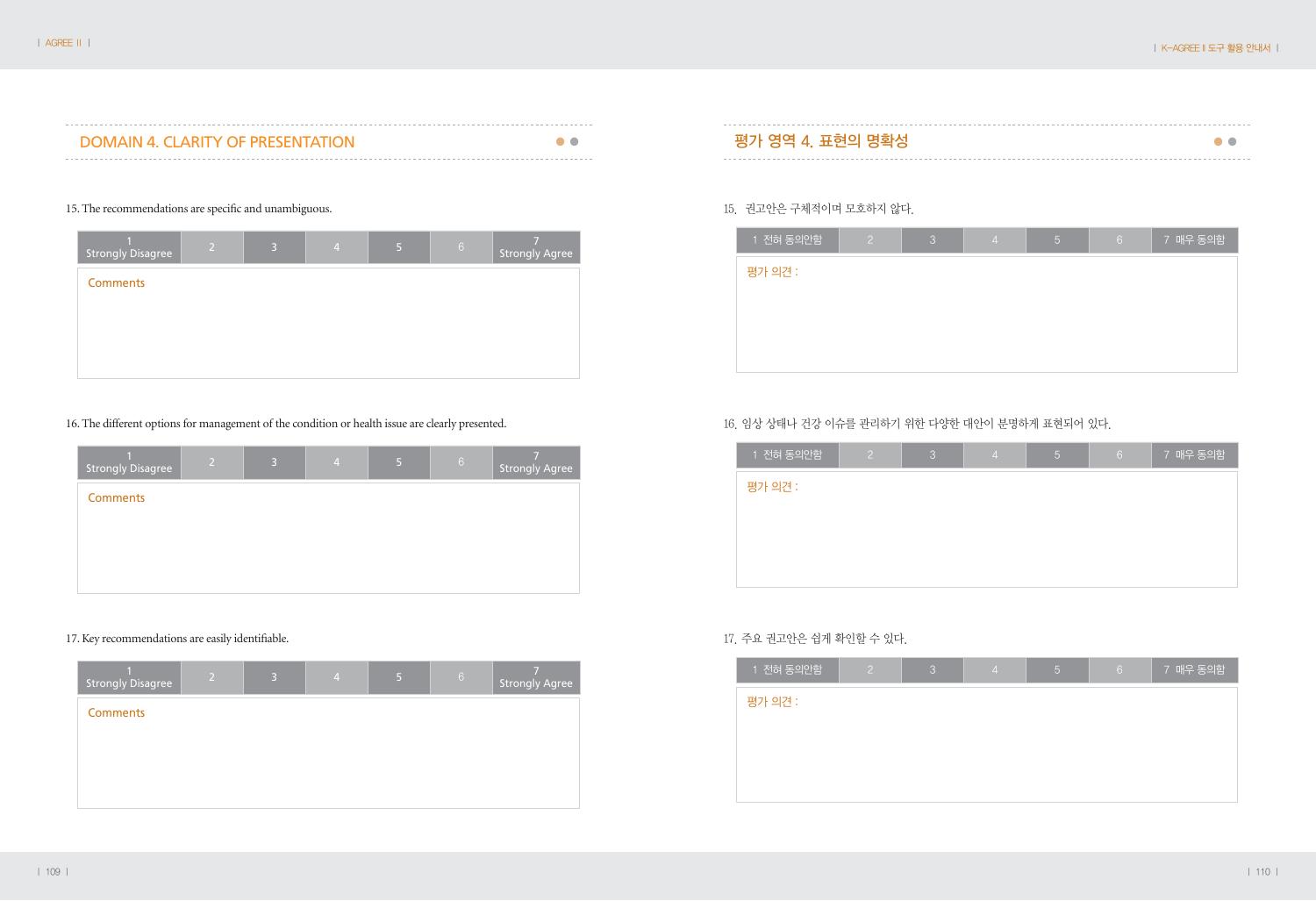| DOMAIN 5. APPLICABILITY |  |  |
|-------------------------|--|--|
|                         |  |  |

# 18. The guideline describes facilitators and barriers to its application.

| <b>Strongly Disagree</b> | $\overline{2}$ | $\overline{3}$ | $\overline{4}$ | 5 | $6\phantom{.}6$ | Strongly Agree |
|--------------------------|----------------|----------------|----------------|---|-----------------|----------------|
| <b>Comments</b>          |                |                |                |   |                 |                |
|                          |                |                |                |   |                 |                |
|                          |                |                |                |   |                 |                |
|                          |                |                |                |   |                 |                |

19. The guideline provides advice and/or tools on how the recommendations can be put into practice.

| <b>Strongly Disagree</b> | $\overline{2}$ | 3 | $\overline{4}$ | 5 | $6\,$ | <b>Strongly Agree</b> |
|--------------------------|----------------|---|----------------|---|-------|-----------------------|
| <b>Comments</b>          |                |   |                |   |       |                       |
|                          |                |   |                |   |       |                       |
|                          |                |   |                |   |       |                       |
|                          |                |   |                |   |       |                       |

# 20. The potential resource implications of applying the recommendations have been considered.



# 18. 진료지침은 이를 실행하는데 있어 장애요인과 촉진요인을 서술하고 있다.

| 1 전혀 동의안함 | 2 | 13. | $\overline{4}$ | $\overline{5}$ | 6 <sup>1</sup> | 7 매우 동의함 |
|-----------|---|-----|----------------|----------------|----------------|----------|
| 평가 의견 :   |   |     |                |                |                |          |
|           |   |     |                |                |                |          |
|           |   |     |                |                |                |          |
|           |   |     |                |                |                |          |
|           |   |     |                |                |                |          |

# 19. 진료지침은 권고안이 의료현장에서 실제 사용될 수 있도록 도와주는 조언과 도구를 제시하고 있다.

| $\overline{1}$ 전혀 동의안함 | 2 | 3 | $\overline{4}$ | $\overline{5}$ | $6 -$ | 7 매우 동의함 |
|------------------------|---|---|----------------|----------------|-------|----------|
| 평가 의견 :                |   |   |                |                |       |          |
|                        |   |   |                |                |       |          |
|                        |   |   |                |                |       |          |
|                        |   |   |                |                |       |          |
|                        |   |   |                |                |       |          |

# 20. 권고안 적용시 필요로 할 수 있는 잠재적인 자원의 영향과 의미가 고려되어야 한다.

| 1 전혀 동의안함 | $\overline{2}$ | 3 | $\overline{4}$ | 5 | $6 -$ | 7 매우 동의함 |
|-----------|----------------|---|----------------|---|-------|----------|
| 평가 의견 :   |                |   |                |   |       |          |
|           |                |   |                |   |       |          |
|           |                |   |                |   |       |          |
|           |                |   |                |   |       |          |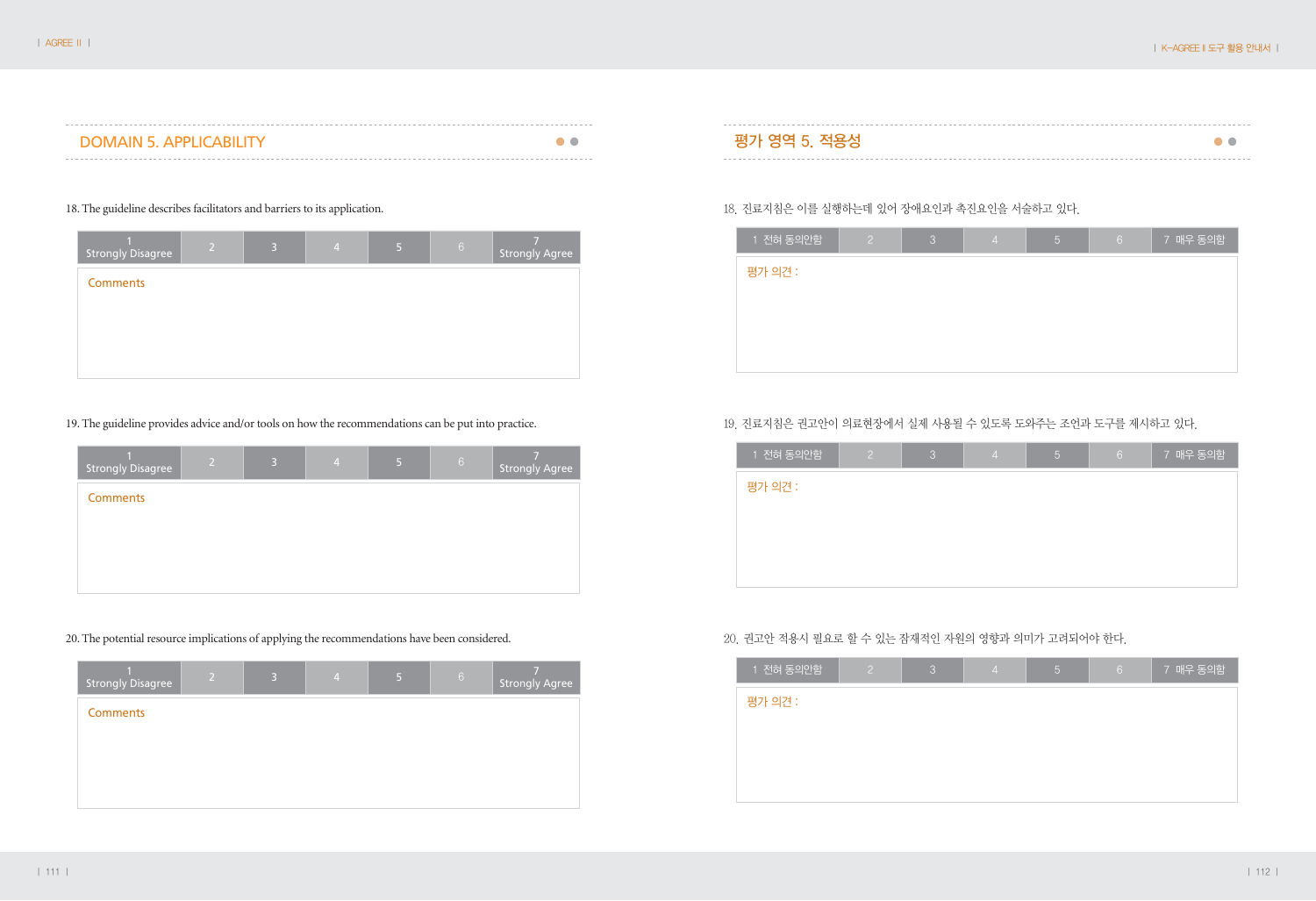| <b>DOMAIN 5. APPLICABILITY continued</b> |  |
|------------------------------------------|--|
|                                          |  |

# 21. The guideline presents monitoring and/or auditing criteria.

| Strongly Disagree | $\overline{2}$ | B | Z. | 6 | Strongly Agree |
|-------------------|----------------|---|----|---|----------------|
| <b>Comments</b>   |                |   |    |   |                |
|                   |                |   |    |   |                |
|                   |                |   |    |   |                |

| <b>DOMAIN 6. EDITORIAL INDEPENDENCE</b> |  |
|-----------------------------------------|--|

# 22. The views of the funding body have not influenced the content of the guideline.

| <b>Strongly Disagree</b> | 2 | 3 | 4 | -6 | <b>Strongly Agree</b> |
|--------------------------|---|---|---|----|-----------------------|
| <b>Comments</b>          |   |   |   |    |                       |
|                          |   |   |   |    |                       |
|                          |   |   |   |    |                       |

23. Competing interests of guideline development group members have been recorded and addressed.

| <b>Strongly Disagree</b> | /27 | 3 | 4 | 5 | $6\,$ | Strongly Agree |
|--------------------------|-----|---|---|---|-------|----------------|
| <b>Comments</b>          |     |   |   |   |       |                |
|                          |     |   |   |   |       |                |
|                          |     |   |   |   |       |                |

# 평가 영역 5. 적용성 (continued) ●●

# 21. 진료지침은 수행 정도에 대한 감독 및 평가 기준을 제시하고 있다.

| 1 전혀 동의안함 | 121 | 3 | 4 | 15 | 6 <sup>1</sup> | 7 매우 동의함 |
|-----------|-----|---|---|----|----------------|----------|
| 평가 의견 :   |     |   |   |    |                |          |
|           |     |   |   |    |                |          |
|           |     |   |   |    |                |          |
|           |     |   |   |    |                |          |

# 평가 영역 6. 편집의 독립성 ●●

# 22. 재정후원단체의 의견이 진료지침의 내용에 영향을 주지 않았다.

| $\overline{11}$ 전혀 동의안함 | $\overline{2}$ | 3 | $\frac{1}{2}$ | 5 | $6 \overline{6}$ | 7 매우 동의함 |
|-------------------------|----------------|---|---------------|---|------------------|----------|
| 평가 의견 :                 |                |   |               |   |                  |          |
|                         |                |   |               |   |                  |          |
|                         |                |   |               |   |                  |          |
|                         |                |   |               |   |                  |          |

# 23. 진료지침 개발에 참여한 구성원들의 이해관계가 기록되어 있고 그 내용이 언급되어 있다.

| 1 전혀 동의안함 | 2 | $\overline{3}$ | $\overline{4}$ | $\overline{5}$ | 6 <sup>°</sup> | 7 매우 동의함 |
|-----------|---|----------------|----------------|----------------|----------------|----------|
| 평가 의견 :   |   |                |                |                |                |          |
|           |   |                |                |                |                |          |
|           |   |                |                |                |                |          |
|           |   |                |                |                |                |          |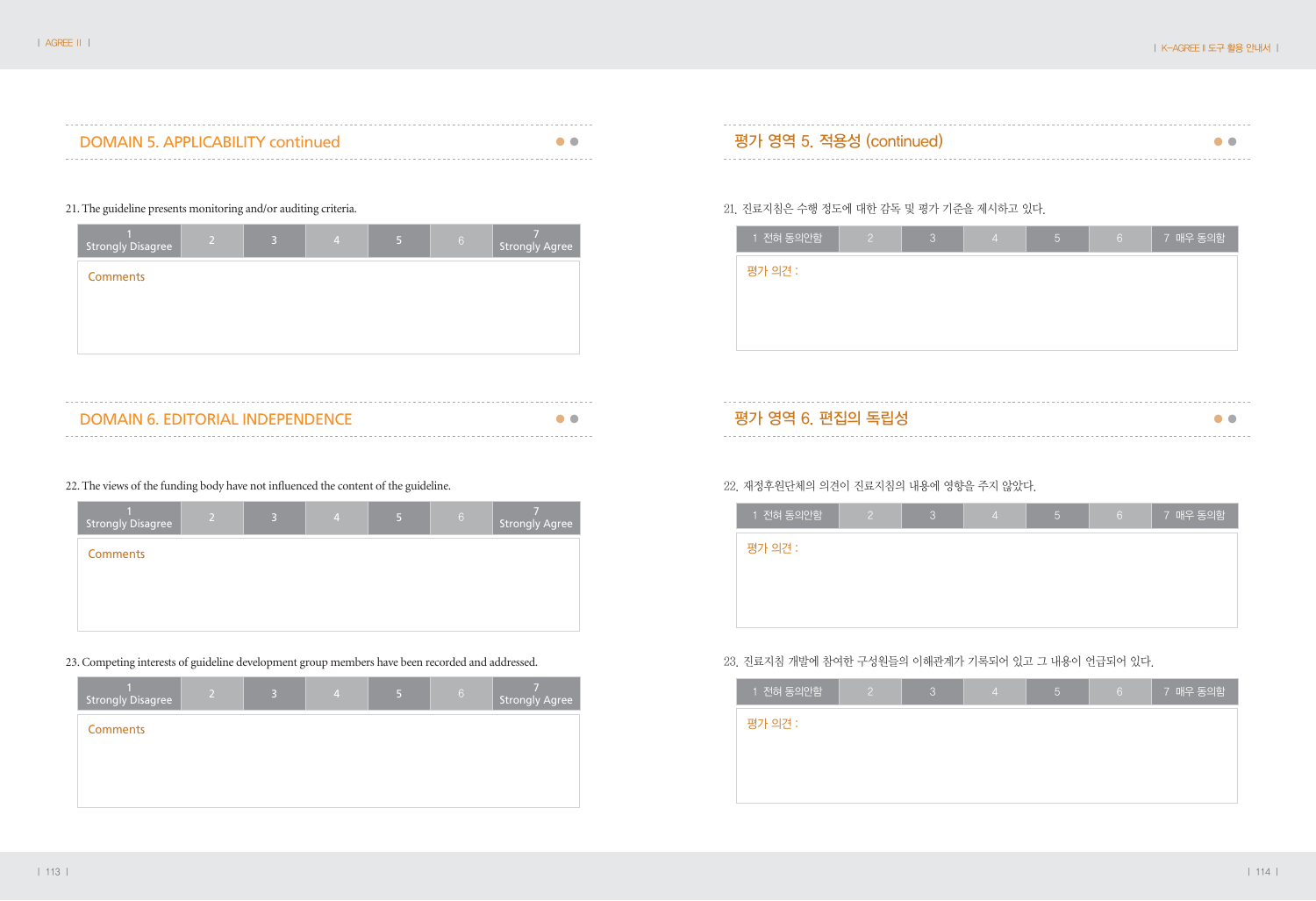$\sim$ 

| <b>OVERALL GUIDELINE ASSESSMENT</b> |  |
|-------------------------------------|--|
|                                     |  |

For each question, please choose the response which best characterizes the guideline assessed:

# 1. Rate the overall quality of this guideline.

| Lowest possible<br>quality |  |  |  |  |  | Highest possible<br>quality |
|----------------------------|--|--|--|--|--|-----------------------------|
|----------------------------|--|--|--|--|--|-----------------------------|

# 2. I would recommend this guideline for use.

| Yes                     |  |
|-------------------------|--|
| Yes, with modifications |  |
| No                      |  |

### • NOTES

# 진료지침 종합 평가 ●●

AGREE II 도구를 사용하여 진료지침의 전반적인 질을 평가한 후 다음 두 개 질문에 대해 가장 적합한 판정을 선 택하는 방법으로 평가함.

# 1. 진료지침의 전반적인 질 평가

| 진료지침의 질이 |  |  | ┃ 진료지침의 질이 |
|----------|--|--|------------|
| 가장 낮음 !  |  |  | 기장 높음 \    |

# 2. 진료지침 사용의 추천 여부

| 사용을 추천 함          |  |
|-------------------|--|
| 사용을 추천 함 (수정이 필요) |  |
| 사용을 추천 안함         |  |

# •평가 의견